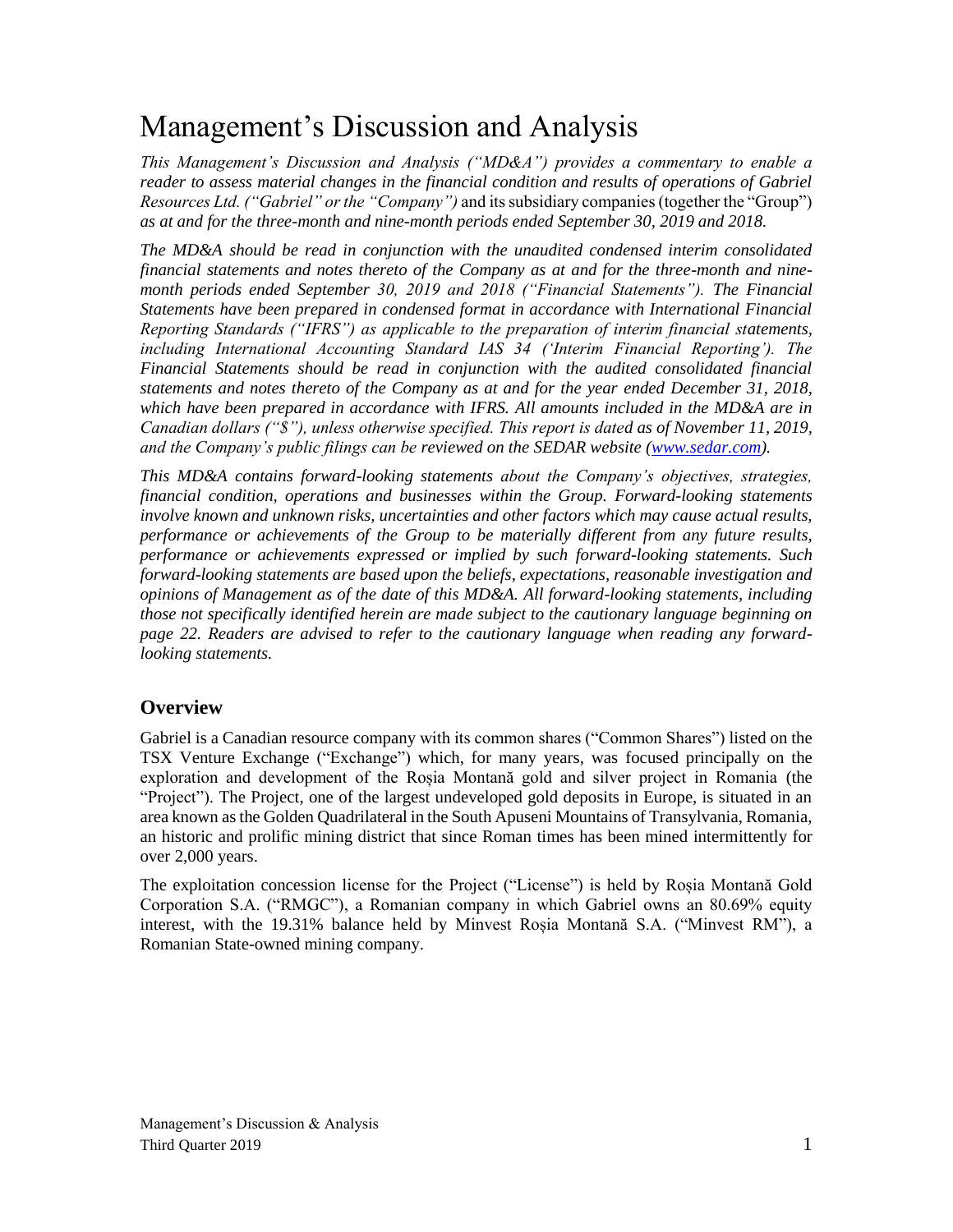Upon obtaining the License in 1999, RMGC along with Gabriel and its subsidiary companies focused substantially all of their management and financial resources on identifying and defining the size of the four ore bodies, engineering to design the size and scope of the Project, surface rights acquisitions, rescue archaeology and environmental assessment and permitting. Despite the Group's fulfilment of its legal obligations and its development of the Project as a high-quality, sustainable and environmentally-responsible mining project, using best available techniques, Romania has blocked and prevented implementation of the Project without due process and without compensation, effectively depriving the Group entirely of the value of its investments.

On July 21, 2015, the Company and its wholly-owned subsidiary, Gabriel Resources (Jersey) Ltd. (together "Claimants"), filed a request for arbitration ("Arbitration Request") before the World Bank's International Centre for Settlement of Investment Disputes ("ICSID") against the Romanian State (the "Respondent") pursuant to the bilateral investment protection treaties which the Romanian Government has entered into with each of the Government of Canada and the Government of the United Kingdom of Great Britain and Northern Ireland for the Promotion and Reciprocal Protection of Investments (together the "Treaties") ("ICSID Arbitration"). Information on the key milestones to-date in the ICSID Arbitration process are given below.

In light of the continued absence of any positive engagement by the Romanian State since the Arbitration Request, the ICSID Arbitration has become the Company's core focus. Accordingly, any information set out in this MD&A relating to the Project, the License, and the Group's development activities in Romania is for background purposes only and should not be interpreted as being indicative of the Company's expectations as at the date of this document regarding the future development of the Project.

# **ICSID Arbitration**

In reliance on numerous representations made and actions taken by the Romanian authorities and in the reasonable expectation that the Project would be evaluated in accordance with the law and reasonable technical standards and, ultimately, on its merits, the Claimants have invested over US\$700 million to maintain and develop the Project in accordance with all applicable laws, regulations, licenses, and permits. However, having encouraged the Claimants' investment in the Project, and also in defining mineral deposits at the Rodu-Frasin (epithermal gold and silver) site and reviewing the Tarniţa (porphyry copper-gold) site, both within the Bucium area located in the vicinity of Roşia Montană ("Bucium Projects"), the Romanian State has frustrated and prevented the implementation of those developments in an unlawful, discriminatory and non-transparent manner, and ultimately abdicated the responsibility to make decisions on the permitting of the Project.

As a consequence of Romania's acts and inactions, the Project has been stymied, depriving the Claimants of the use, benefit and entire value of their property rights associated with the Project and the Bucium Projects, which have effectively been taken without compensation in contravention of the applicable legal and administrative processes and requirements.

The ICSID Arbitration seeks compensation for all of the loss and damage resulting from the Romanian State's wrongful conduct and its breaches of the Treaties' protections, including against expropriation, unfair and inequitable treatment and discrimination in respect of the Project and related licenses.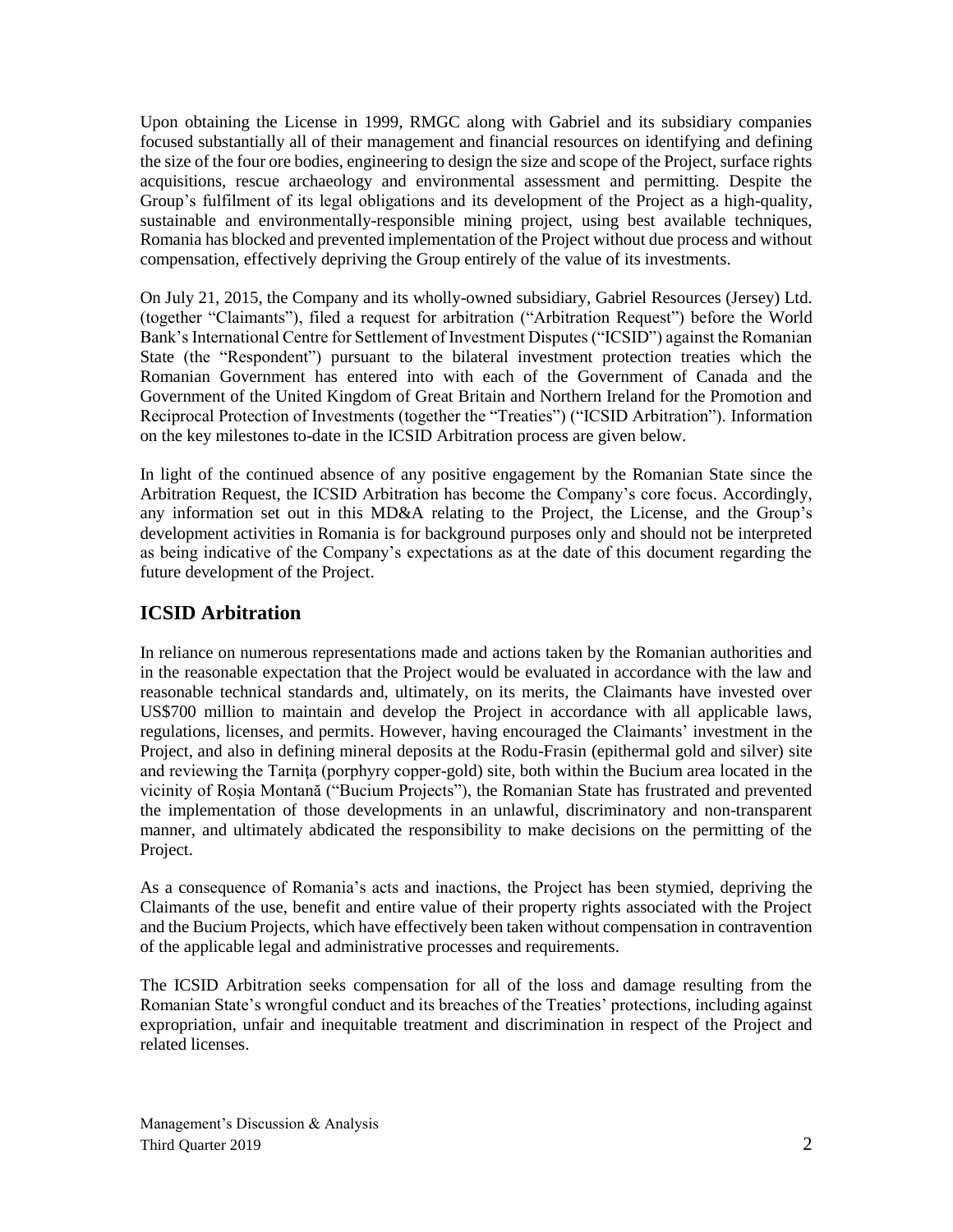# **Status of the ICSID Arbitration**

To date, and in accordance with the procedural timelines established by the Tribunal, the parties have exchanged a number of substantial written submissions in the ICSID Arbitration as summarized below:

- The Claimants filed their memorial on the merits of the claim ("Memorial") on June 30, 2017 detailing, amongst other things, the factual and legal arguments supporting their claim against Romania and the quantum of the damages sustained.
- On February 22, 2018, the Respondent filed its counter-memorial ("Counter-Memorial") in response to the Memorial.
- On May 25, 2018, the Respondent filed a supplementary jurisdictional objection with ICSID ("Jurisdictional Challenge") challenging the jurisdiction of the Tribunal to hear the claims presented by Gabriel Jersey;
- On November 2, 2018, the Claimants submitted their reply ("Reply") to the Counter-Memorial and the Jurisdictional Challenge;
- On February 28, 2019, the Claimants and the Respondent filed their comments on an amicus curiae submission to the Tribunal by certain non-governmental organizations (or "nondisputing parties") who have opposed the Project for many years;
- On May 24, 2019, Romania filed its response to the Reply ("Rejoinder") and its reply on the Jurisdictional Challenge, the Respondent's final substantive submission; and
- On June 28, 2019, Gabriel filed its surrejoinder on the Jurisdictional Challenge ("Surrejoinder").

In accordance with the procedural calendar established by the Tribunal, the oral hearing on the merits of the claim is scheduled to be held in Washington D.C. from December 2 to 13, 2019 ("Hearing"). On October 15, 2019, the Tribunal granted the Respondent's late request of September 26, 2019 to bifurcate the Hearing – maintaining the original Hearing of two weeks scheduled in December but proposing to hold an additional one week hearing as soon as possible thereafter ("Second Hearing").

On October 25, 2019, the Tribunal and the parties held a telephone conference to discuss the organization of the Hearing. The Tribunal has yet to indicate dates upon which it is available to conduct the Second Hearing.

Gabriel, together with its counsel, White & Case LLP, is currently analyzing the Rejoinder and preparing for the Hearing in December.

Following a process prescribed by certain procedural orders of the Tribunal, redacted versions of the core submissions in the case, including the Memorial, the Counter-Memorial, the Reply and the Rejoinder have been published on the ICSID website. A copy of the Jurisdictional Challenge submission is also available on the ICSID website.

A summary of the procedural aspects of the ICSID Arbitration, together with copies of the Procedural Orders issued by the Tribunal, are also available on ICSID's website.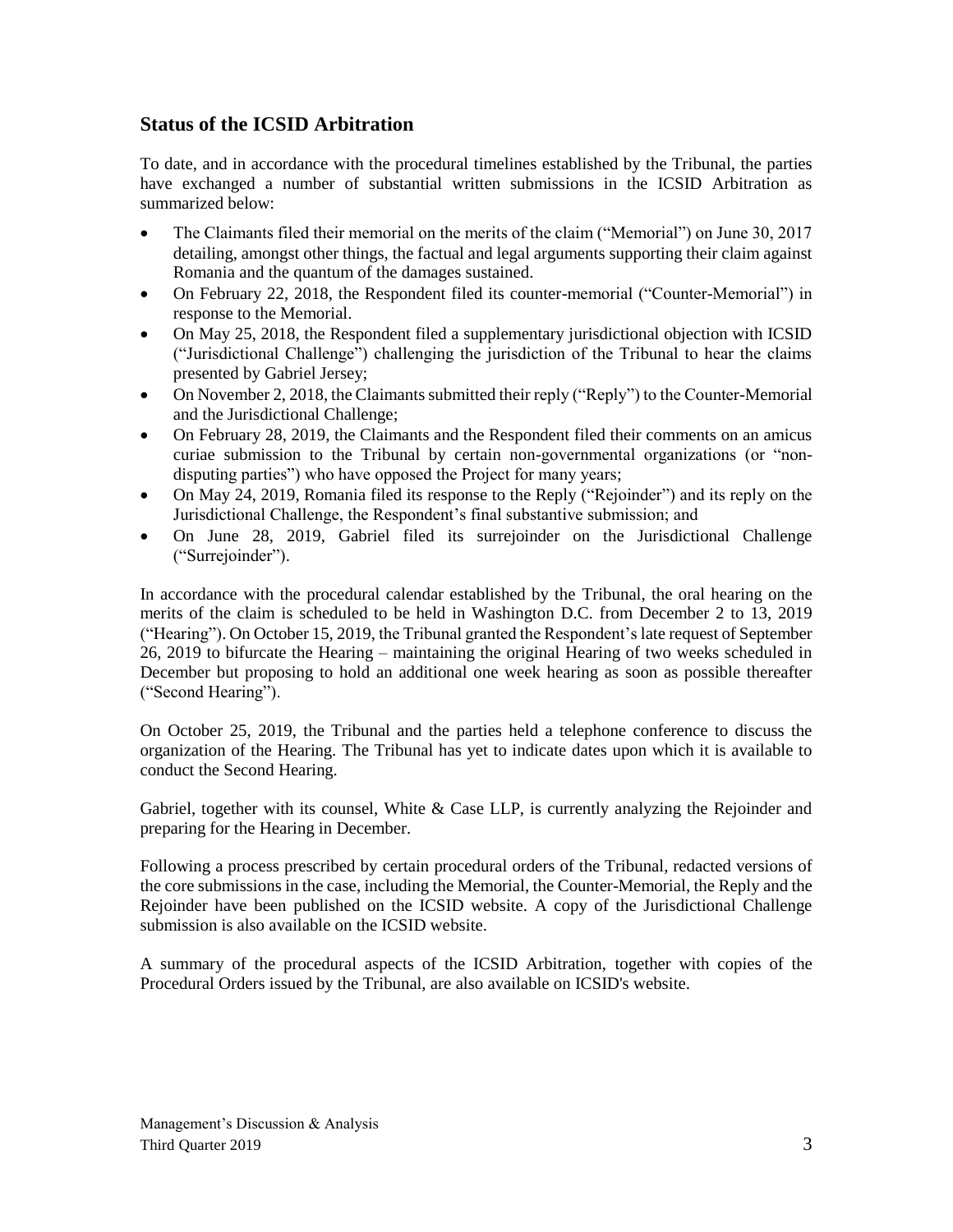# **RMGC Audits and Investigations**

Since the filing of the ICSID Arbitration, RMGC has been subjected to several audits and investigations by the Romanian National Agency for Fiscal Administration ("ANAF"), a Romanian Government agency operating under the Ministry of Public Finance, a Romanian Government department, which is also charged with organizing and overseeing Romania's defense of the ICSID Arbitration.

RMGC was served with a decision by ANAF assessing a liability for value-added-tax ("VAT") in the amount of RON 27 million (approximately \$8.6 million) on July 5, 2017 (the "VAT Assessment"). The assessment relates to VAT refunds previously claimed and received by RMGC from the Romanian tax authorities in respect of RMGC's purchase of goods and services from July 2011 to December 2015.

On October 2, 2017, the Alba Iulia Court of Appeal admitted RMGC's request for a stay of enforcement of the VAT Assessment, pending the determination of RMGC's annulment challenge of the VAT Assessment.

On October 23, 2017, RMGC received an additional demand from ANAF in respect of interest and penalties related to the VAT Assessment for RON 18.6 million (approximately \$6.0 million).

On February 6, 2019, the Alba Court of Appeal (Division for Administrative and Tax Claims) ruled in favour of RMGC's annulment challenge of the VAT Assessment. ANAF subsequently filed an appeal against this decision with the High Court of Cassation and Justice, and the first hearing date has been set as December 2, 2020. RMGC is contesting this appeal and the stay of enforcement remains in effect for the VAT Assessment and for the interest and penalties demand. The Company, along with RMGC, intends to pursue all available legal avenues to challenge the VAT Assessment along with the interest and penalties and to fully protect its rights and assets.

In parallel with the VAT Assessment, and for over four years as of the date of this MD&A, a separate directorate of ANAF has continued to pursue an ad hoc investigation covering a broad range of operational activities and transactions of RMGC, and a number of its suppliers, consultants and advisors, over an extensive period spanning 1997 to 2016 (the "ANAF Investigation"). During the third quarter of 2019 there were no material developments in the ANAF Investigation.

# **Other Recent Developments**

# *Funding*

As previously announced, on September 13, 2019, the Company completed closing of a nonbrokered private placement (the "August 2019 Private Placement") of 81,730,233 units of the Company (the "Units"). Each Unit consists of one Common Share and one Common Share purchase warrant (Warrant") and was issued by the Company at a price of \$0.3225 per Unit for gross proceeds of US\$20 million (approximately \$26.4 million). Each Warrant entitles the holder to acquire one Common Share at an exercise price of \$0.645 at any time within five years of issuance. The new Common Shares and new Warrants issued are subject to a statutory 4-month hold period.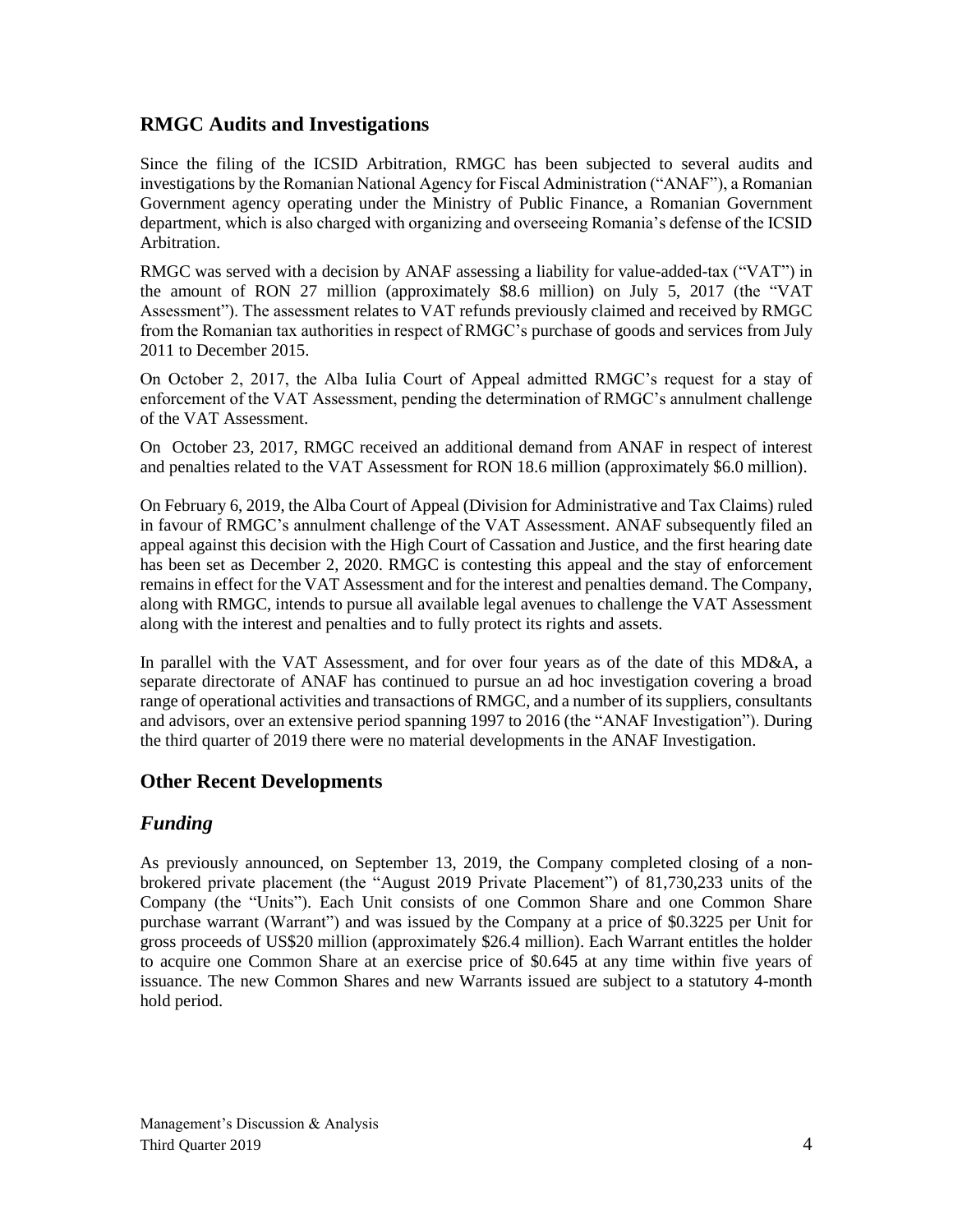This fundraising, together with existing treasury and the proceeds from the sale of long lead-time equipment described below, is expected to enable the Group to maintain its primary assets, including its License and associated rights and permits, and to fund general working capital requirements together with the material estimated costs associated with the Company advancing the ICSID Arbitration through the Hearing and the following year.

# *Long Lead-Time Equipment*

Long lead-time equipment ("LLTE") comprised of crushing and milling equipment was originally procured by the Group between 2007 and 2009 for the operational phase of the Project. The prospect of the LLTE being used in the future for the purpose for which it was purchased is now considered remote.

On June 19, 2019 RMGC concluded an agreement with an interested buyer for an option to purchase the remaining ball mill, excluding motors, and received a non-refundable deposit of US\$325,000. A final payment of US\$2.95 million was received on October 18, 2019, for aggregate gross proceeds of US\$3.275 million (approx. \$4.27 million). Taking into account costs of sale, including commission to the Company's equipment broker, Gabriel added to its treasury net cash receipts of US\$2.3 million (approx. \$3.0 million).

The Company continues, through its agents, to procure the sale of the remaining LLTE, comprising predominantly a SAG mill, gearless motor drive and ball mill motors. During the quarter ended September 30, 2019, the carrying amount of the remaining LLTE was assessed for indicators of impairment and Management deemed it appropriate not to record an impairment charge.

# *Legal Challenges in Romania*

During the third quarter of 2019 there were no material developments in any legal proceedings involving the Group.

# **Outlook**

Notwithstanding the ongoing ICSID Arbitration, the Company remains open to engagement with the Romanian authorities in order to achieve an amicable resolution of the dispute or a settlement enabling the Group to develop the Project. In the meantime, the Company's current plans for the ensuing year are as follows:

- the advancement of the ICSID Arbitration through the Hearing, the Second Hearing and any post-Hearing procedures in 2020;
- carefully managing its cash resources (including the disposition of the remaining long leadtime equipment acquired for the Project); and
- the protection of its rights and interests in Romania (including, so far as reasonably practical and desirable, ensuring that existing licenses and permits remain in good standing).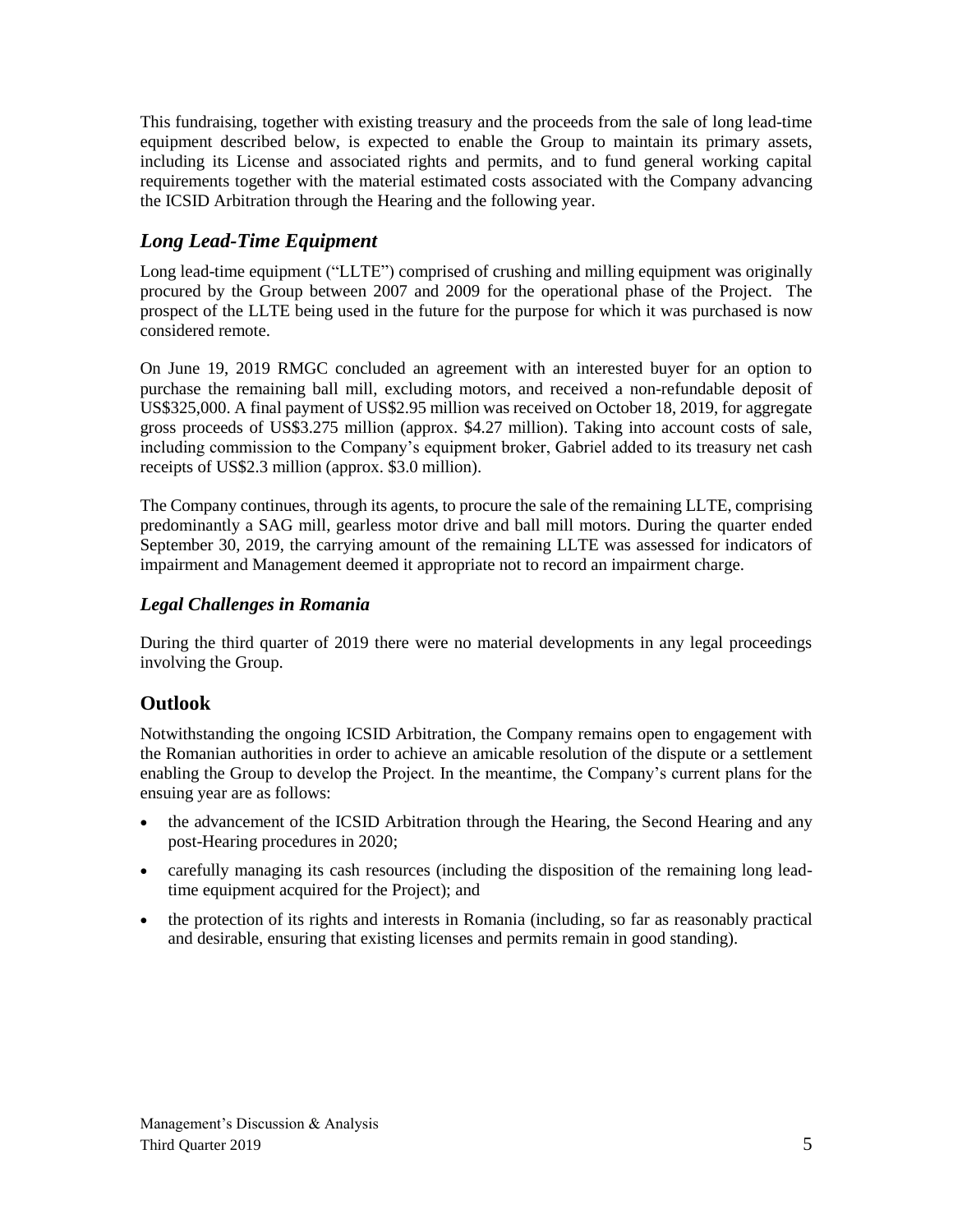# **Liquidity and Capital Resources**

Cash and cash equivalents at September 30, 2019 were \$34.3 million.

The Company's average monthly cash usage during Q3 2019 was \$1.5 million (Q2 2019: \$1.4 million). The higher cash usage in Q3 2019 compared to Q2 2019 was due principally to the increase in Arbitration related activities in the period, including analyzing the Respondent's Rejoinder and preparing for the Hearing taking place in December 2019. At the end of Q3 2019, accruals for costs in respect of the ICSID Arbitration amounted to \$4.2 million (Q2 2019: \$1.4 million), primarily reflecting the acceleration in activities related to the Arbitration in the period including re-engagement with all witnesses and experts to develop strategy for the Hearing.

The Company believes that it has sufficient sources of funding to cover its planned activities for the foreseeable future, including the significant estimated costs associated with the Company advancing the ICSID Arbitration through the Hearing and the following year. Management continues to review the Company's activities in order to identify areas to rationalize expenditures.

# **Results of Operations**

The results of operations are summarized in the following tables. The amounts are derived from the Financial Statements prepared under IFRS.

| in thousands of Canadian dollars, except per share amounts | 2019 Q3 | 2019 Q2 | 2019 Q1 | 2018 Q4 |
|------------------------------------------------------------|---------|---------|---------|---------|
| <b>Income Statement</b>                                    |         |         |         |         |
| Loss - attributable to owners of parent                    | 11,128  | 7.408   | 7,732   | 12,665  |
| Loss per share - basic and diluted                         | 0.02    | 0.02    | 0.02    | 0.03    |
| <b>Statement of Financial Position</b>                     |         |         |         |         |
| Working capital                                            | 27,242  | 9,365   | 13,858  | 12,573  |
| Total assets                                               | 42,791  | 21,755  | 26,153  | 26,893  |
| <b>Statement of Cash Flows</b>                             |         |         |         |         |
| Cash flows from financing activities                       | 26,228  |         | 6,324   | 19,828  |
|                                                            |         |         |         |         |
| in thousands of Canadian dollars, except per share amounts | 2018 Q3 | 2018 Q2 | 2018 Q1 | 2017 Q4 |
| <b>Income Statement</b>                                    |         |         |         |         |
| Loss - attributable to owners of parent                    | 17,176  | 13.794  | 6.931   | 7,431   |
| Loss per share - basic and diluted                         | 0.04    | 0.04    | 0.02    | 0.02    |
| <b>Statement of Financial Position</b>                     |         |         |         |         |
| Working capital                                            | 2,804   | 18,090  | 22.625  | 27,018  |
| Total assets                                               | 20,115  | 33,464  | 44,410  | 47,300  |
| <b>Statement of Cash Flows</b>                             |         |         |         |         |
| Cash flows from financing activities                       |         |         |         | (24)    |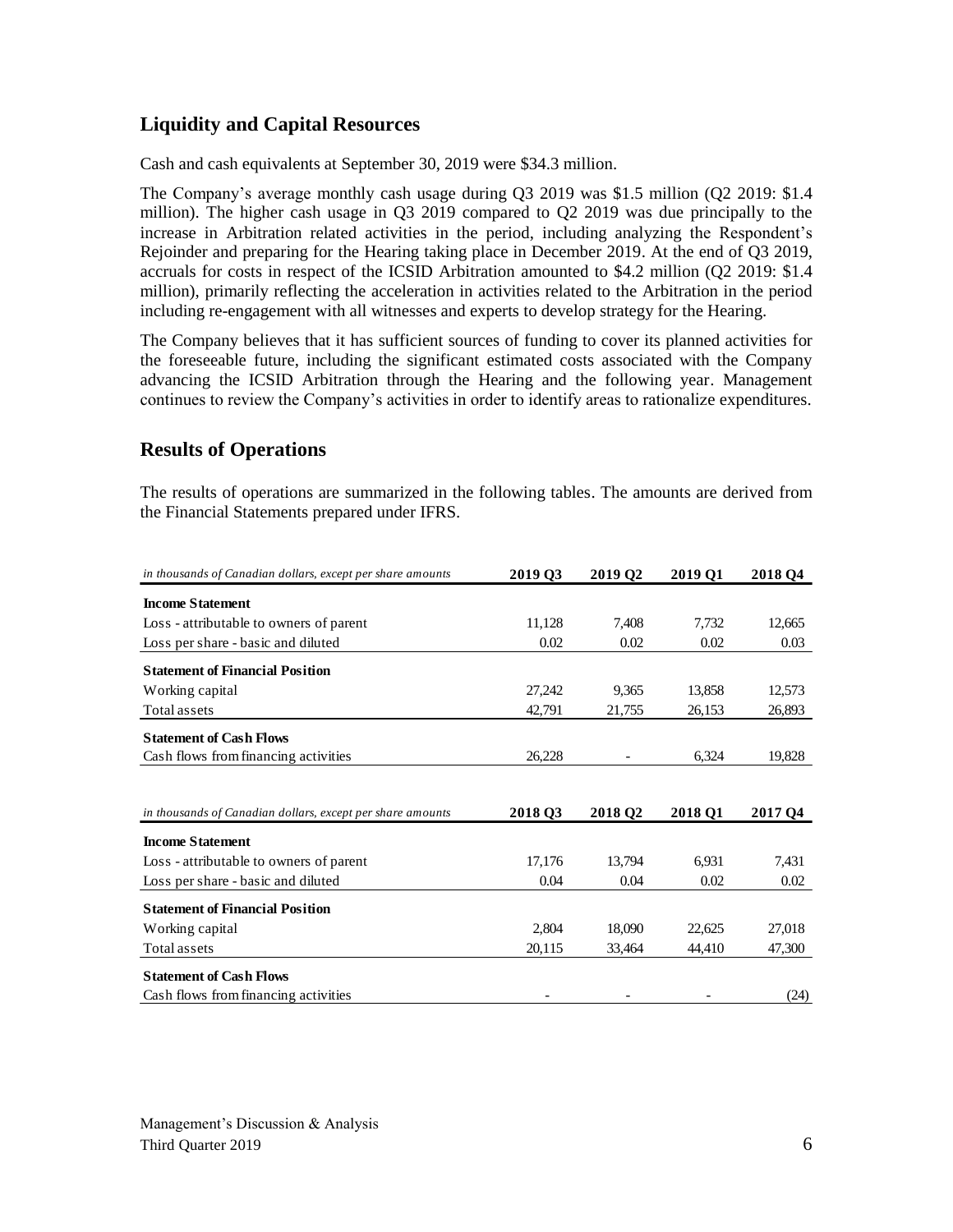# **Review of Financial Results**

|                                                            | 3 months ended<br>September 30 | 9 months ended<br>September 30 |        |        |
|------------------------------------------------------------|--------------------------------|--------------------------------|--------|--------|
| in thousands of Canadian dollars, except per share amounts | 2019                           | 2018                           | 2019   | 2018   |
| Operating loss for the period                              | 8.862                          | 14.962                         | 19.610 | 33,094 |
| Loss for the period                                        |                                |                                |        |        |
| - attributable to owners of parent <sup>(1)</sup>          | 11.128                         | 17.176                         | 26,268 | 37,901 |
| Loss per share - basic and diluted                         | 0.02                           | 0.04                           | 0.05   | 0.10   |

*(1) The transfer by the Company of equity in RMGC to Minvest RM during Q1 2014 resulted in the presentation of a non-controlling interest, as set out in the Financial Statements.*

Operating loss for the three-month period ended September 30, 2019 compared to the corresponding period in 2018 benefitted from lower costs related to the ongoing ICSID Arbitration, as explained in the Corporate, General and Administrative costs analysis below. This benefit was partially offset by a higher charge for the movement in the value of share based compensation; a rise in the Company's share price in the three-month period ended September 30, 2019, has increased the DSU liability, which has a commensurate impact on the expense recognized in the quarter.

Operating loss for the nine-month period ended September 30, 2019 also benefitted from lower ICSID Arbitration costs over the comparable 2018 period, whilst the 2018 operating loss also reflected an impairment charge of \$3.9 million relating to the LLTE. This favourable nine-month variance was partially offset by higher share based compensation costs in the period (\$2.9 million) compared to the same period in 2018 (\$0.3m million), due to the increase in the DSU liability described above, as well as the issue of incentive stock options ("Options") to employees in January 2019, which included Options, in relation to long term incentive compensation from 2018.

Loss for the three-month period ended September 30, 2019 was principally as a result of corporate, general and administrative operational expenditures of \$7.8 million (2018: \$15.2 million), \$2.3 million of finance costs (2018: \$2.0 million) relating to the accretion expense on the convertible notes issued as part of units offered in private placements by the Company in 2014 and 2016 ("2014 and 2016 Private Placements") as described in the Financial Statements, and a share based compensation charge of \$1.0 million (2018: gain of \$0.3 million).

Loss for the nine-month period ended September 30, 2019 was principally as a result of corporate, general and administrative operational expenditures of \$16.6 million (2018: \$28.8 million), \$6.6 million of finance costs (2018: \$5.9 million) relating to the accretion expense on the convertible notes and a share based compensation charge of \$2.9 million (2018: \$0.3 million).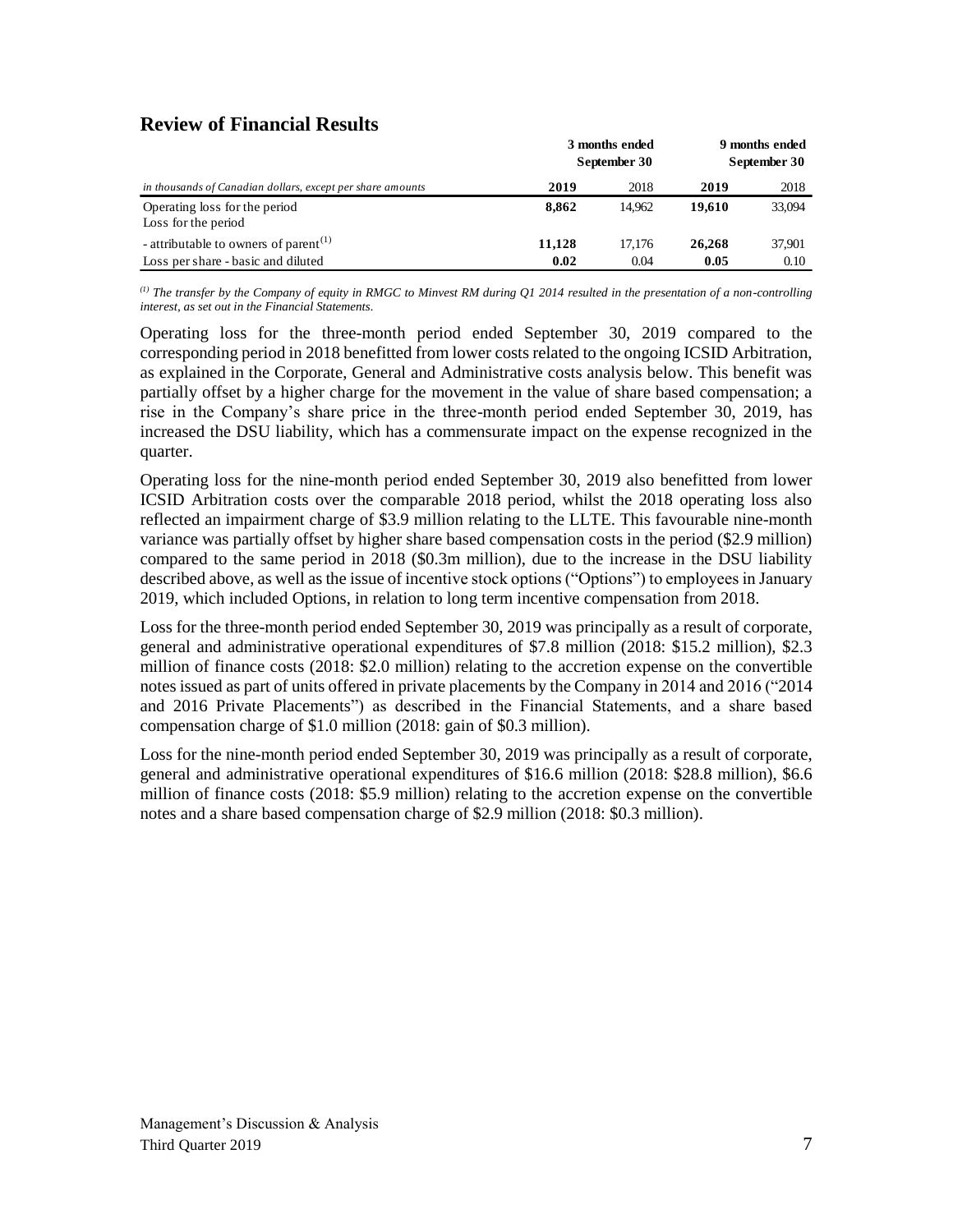# **Expenses**

## *Corporate, General and Administrative*

|                                               |       | 3 months ended<br>September 30 |        |        |
|-----------------------------------------------|-------|--------------------------------|--------|--------|
| in thousands of Canadian dollars              | 2019  | 2018                           | 2019   | 2018   |
| <b>ICSID</b> Arbitration related              | 5,280 | 8,837                          | 8,002  | 16,471 |
| Payroll                                       | 1,178 | 4,652                          | 3,853  | 7,430  |
| Finance                                       | 257   | 206                            | 692    | 602    |
| Travel and transportation                     | 190   | 272                            | 684    | 623    |
| Legal                                         | 77    | 186                            | 352    | 607    |
| Community relations                           | 170   | 115                            | 630    | 361    |
| Property and exploration taxes                | 171   | 170                            | 520    | 515    |
| Long lead-time equipment storage costs        | 141   | 197                            | 437    | 654    |
| Office rental and utilities                   | 117   | 117                            | 368    | 372    |
| Information technology                        | 121   | 81                             | 355    | 246    |
| External communications                       | 52    | 54                             | 127    | 169    |
| Other                                         | 60    | 298                            | 594    | 726    |
| Corporate, general and administrative expense | 7,814 | 15,185                         | 16,614 | 28,776 |

All operating expenditures incurred by the Group are included in corporate, general and administrative expenses.

ICSID Arbitration related expenses are for legal and other services provided to the Company in respect of the ICSID Arbitration which, for the three-month period ended September, 2019, were approximately \$5.3 million, reflecting activity in respect of the review of Romania's Rejoinder, filed on May 24, 2019, together with preparing for the Hearing in December. The decrease compared to the \$8.8 million costs incurred in the corresponding 2018 period is due to timing of the significantly higher activity levels required in 2018 for the analysis of Romania's Counter-Memorial, filed in late February 2018, and preparing the Reply, filed in early November 2018.

Total payroll costs for the three-month period ended September 30, 2019 are significantly lower than the corresponding 2018 period which included an expense of \$3.5 million in respect of settlement expenses paid to the former chief executive officer of the Group, including the forfeiture of all stock options and share unit related incentives held by him, at the time of his departure from the Company.

LLTE costs for the three-month period ended September, 2019 are lower than the corresponding 2018 period as a result of the sale of one of the ball mills in 2018 and the relocation of substantially all of the remaining equipment to one storage location in Belgium.

Legal expenses include ongoing corporate legal advice within the Group, in particular with regard to matters such as the VAT Assessment and the ANAF investigations.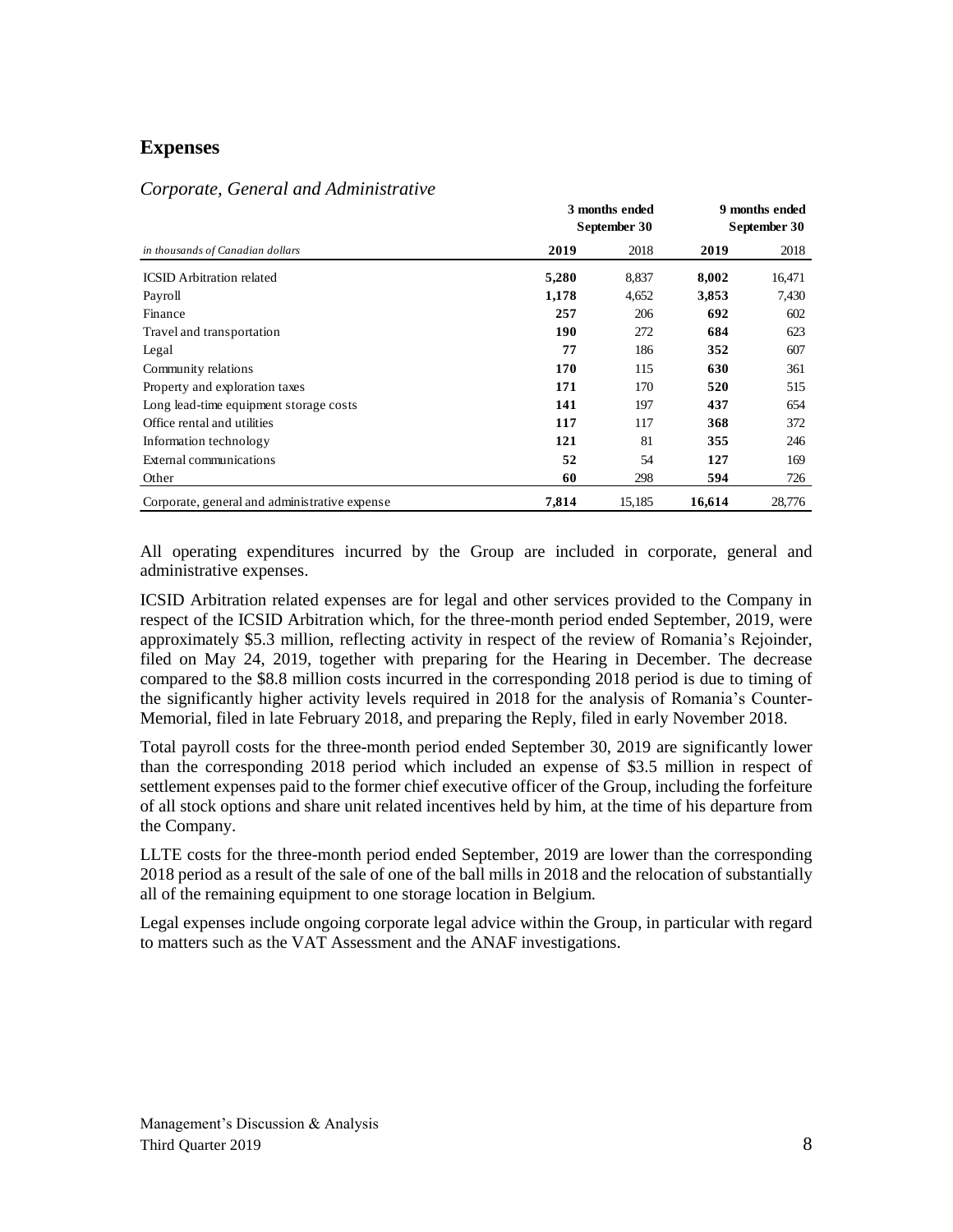### *Stock Based Compensation*

|                                               | 3 months ended<br>September 30 |         | 9 months ended<br>September 30 |                          |    |           |    |                          |
|-----------------------------------------------|--------------------------------|---------|--------------------------------|--------------------------|----|-----------|----|--------------------------|
|                                               |                                | 2019    |                                | 2018                     |    | 2019      |    | 2018                     |
| Stock option compensation                     |                                |         |                                |                          |    |           |    |                          |
| Number of stock options granted               |                                | 743,376 |                                | $\overline{\phantom{0}}$ |    | 5,979,780 |    | 240,119                  |
| Average value ascribed to each option granted | \$                             | 0.43    | - \$                           |                          | \$ | 0.37      | -S | 0.35                     |
| DSU compensation                              |                                |         |                                |                          |    |           |    |                          |
| Number of DSUs issued                         |                                | 196,469 |                                |                          |    | 424,578   |    | 209,643                  |
| Average value ascribed to each DSU issued     | \$                             | 0.43    | - \$                           | ۰                        | \$ | 0.40 S    |    | 0.36                     |
| Number of DSUs cancelled                      |                                | ۰       |                                | 422,243                  |    | ۰         |    | $\overline{\phantom{0}}$ |
| Average value ascribed to each DSU cancelled  | \$                             | -       | \$                             | 0.30                     |    | ٠         | \$ |                          |

With effect from July 1, 2016, non-executive directors receive at least fifty per cent of their director's fees payable in deferred share units ("DSUs") or Options. Certain non-executive directors have elected to receive all of their director's fees payable in Options. A total of 143,376 Options and 196,469 DSUs were granted to certain non-executive directors during the three-month period ended September 30, 2019 in lieu of cash fees for services provided during Q2 2019 (2018: nil), all of which vest immediately. A total of 600,000 Options were issued to certain non-executive directors during the three-month period ended September 30, 2019 as part of their annual compensation package. The Company has accrued \$0.1 million for the cost of future issuance of Options and DSUs for fees for services provided during Q3 2019.

| in thousands of Canadian dollars  |       | 3 months ended<br>September 30 |       |       |
|-----------------------------------|-------|--------------------------------|-------|-------|
|                                   | 2019  | 2018                           | 2019  | 2018  |
| $DSUs - expense / (gain)$         | 553   | (102)                          | 836   | (221) |
| Stock option - expense / $(gain)$ | 478   | (137)                          | 2.072 | 538   |
| Stock based compensation          | 1.031 | (239)                          | 2.908 | 317   |

DSUs are revalued each period end based on the period end closing share price. The initial value of the DSUs on grant, and the effect on the valuation of DSUs of the period-on-period change in share price, is expensed. At September 30, 2019, the Company's share price was \$0.57 (December 31, 2018: \$0.34), resulting in a DSU revaluation expense of \$0.8 million for the nine month period ended September 30, 2019.

The estimated fair value of the Company's Options is calculated using the Black Scholes method as at the date of grant and amortized over the period during which the Options vest.

For performance Options, the fair value is expensed over the estimated vesting period from the time of grant. Once the performance conditions have been attained, which may result in the full vesting of the instruments, the remaining fair value (if any) is either expensed immediately or over the remaining vesting period, as appropriate. The expected performance dates are periodically reviewed and the expensing adjusted accordingly.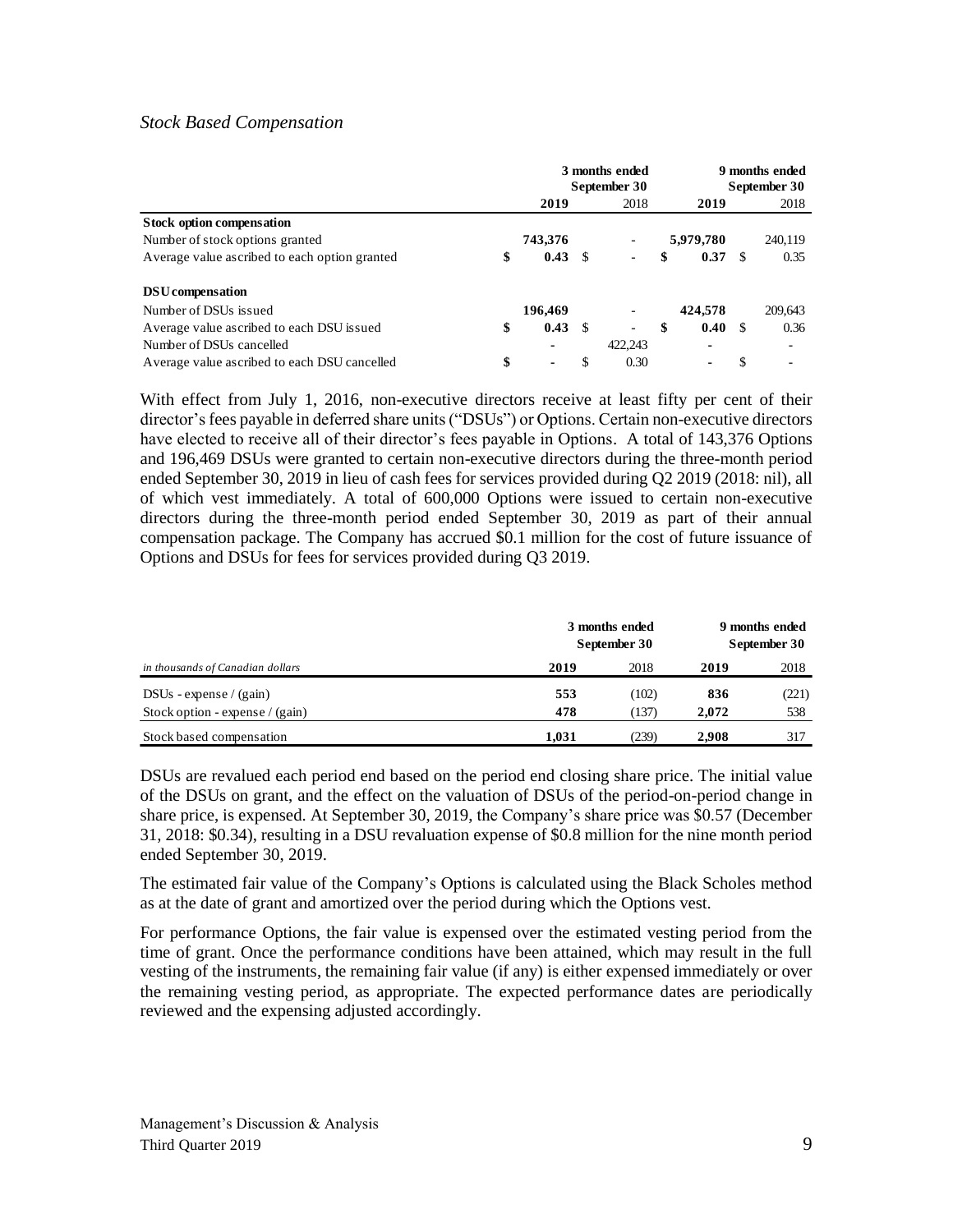## *Finance Income*

|                                  | 3 months ended<br>September 30 |      | 9 months ended<br>September 30 |      |  |
|----------------------------------|--------------------------------|------|--------------------------------|------|--|
| in thousands of Canadian dollars | 2019                           | 2018 | 2019                           | 2018 |  |
| Interest income                  | 90                             | 57   | 274                            | 222  |  |

Interest income reflects the average holdings of cash and cash equivalents during the respective periods shown above.

As at September 30, 2019, approximately 93% of the Company's cash and cash equivalents were invested in US government guaranteed instruments, with the majority of the balance held as cash deposits with major Canadian banks.

#### *Finance Costs*

|                                              | 3 months ended<br>September 30 |       | 9 months ended<br>September 30 |       |
|----------------------------------------------|--------------------------------|-------|--------------------------------|-------|
|                                              |                                |       |                                |       |
| in thousands of Canadian dollars             | 2019                           | 2018  | 2019                           | 2018  |
| Financing costs - convertible note accretion | 2.272                          | 2.018 | 6.618                          | 5.879 |

Finance costs relate to the accretion of the debt components of the 2014 and 2016 Private Placements, which are measured at amortized cost using the effective interest rate method.

## *Foreign Exchange*

The Company has experienced an increase in foreign currency gains and losses as a result of increased exposure to non-functional currencies, in particular the US dollar. A significant portion of the funds raised in the four private placements of debt, equity and warrants since 2014 were received in US dollars and the Company retained these US dollars to fund its subsequent US dollar denominated working capital expenses.

#### *Taxes*

Except as described above in the section entitled "*RMGC Audits and Investigations*", all tax assessments received prior to September 30, 2019 have been paid or provided for in the Financial Statements.

# **Investing Activities**

The majority of Group expenditures over the years through December 31, 2015 were for identifying and defining the size of the four ore bodies, for engineering to design the size and scope of the Project, environmental assessment and permitting, social support to local communities, communications and public relations activities to support the permitting process, archeological and rehabilitation work to buildings, as well as surface rights and property acquisition and resettlement housing and infrastructure.

Management's Discussion & Analysis Third Quarter 2019 10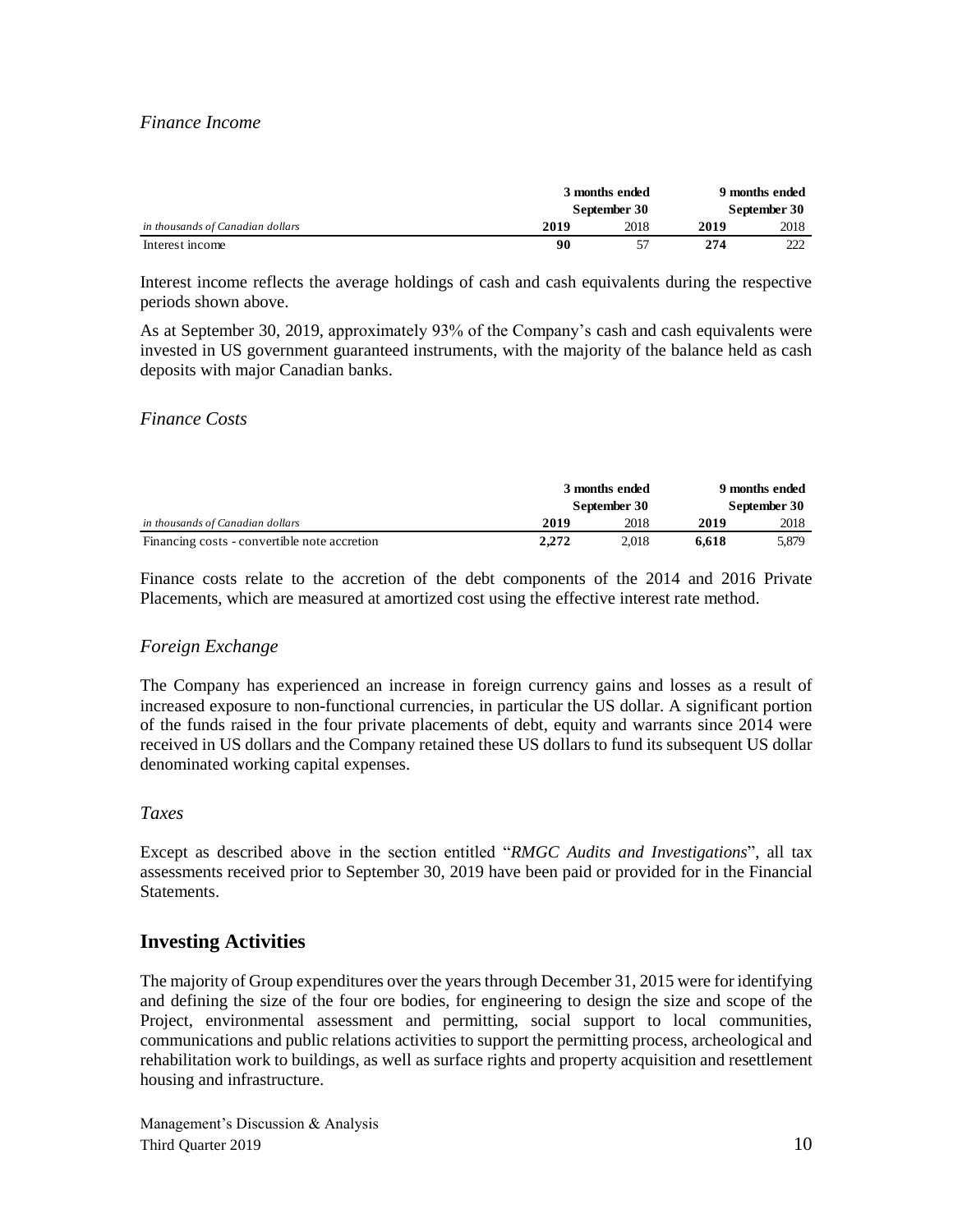Since January 1, 2016, no significant expenditures apart from building maintenance have been incurred in these areas and any such expenditures are expensed in the income statement.

## *Purchase of Capital Assets*

|                                      |      | 3 months ended<br>September 30 |      |      |
|--------------------------------------|------|--------------------------------|------|------|
| in thousands of Canadian dollars     | 2019 | 2018                           | 2019 | 2018 |
| Total investment in capital assets   |      |                                | 41   | 39   |
| Depreciation and disposal - expensed |      | 16                             | 88   | 58   |

The purchase of capital assets remains low, in line with the Company's cost containment strategy. Depreciation costs have increased in the nine-month period to September 30, 2019 due to the adoption of IFRS 16 by the Company, which has resulted in the recognition of certain leases as depreciable assets.

# **Financing Activities**

The 2014 and 2016 Private Placements, and the private placements of equity and warrants announced in December 2018 ("December 2018 Private Placement") and the August 2019 Private Placement (together "Private Placements") raised gross aggregate proceeds of \$148.2 million. The Company is using the balance of the proceeds of the Private Placements to finance the costs of the continuing ICSID Arbitration and for general working capital purposes. Further information on the Private Placements is provided in the Financial Statements.

# **Cash Flow Statement**

## *Liquidity and Capital Resources*

The main sources of liquidity are the Company's cash and cash equivalents, and the equity and debt markets. At September 30, 2019, aggregate cash and cash equivalents were \$34.3 million (December 31, 2018: \$18.1 million).

## *Working Capital*

At September 30, 2019, the Company had working capital, calculated as total current assets less assets held for sale less total current liabilities, of \$27.2 million (December 31, 2018: \$12.6 million).

As at September 30, 2019, the Company had current liabilities of \$7.8 million (December 31, 2018: \$6.6 million). This period on period increase is primarily due to the increase in the DSU liability resulting from the increased share price in the nine-month period to September 30, 2019.

# **Resettlement Liabilities**

RMGC had a program for purchasing homes in the Project area, which was suspended in February 2008 due to the suspension of the EIA review process in September 2007.

At September 30, 2019 the Company had accrued resettlement liabilities totaling \$0.6 million (December 31, 2018: \$0.6 million).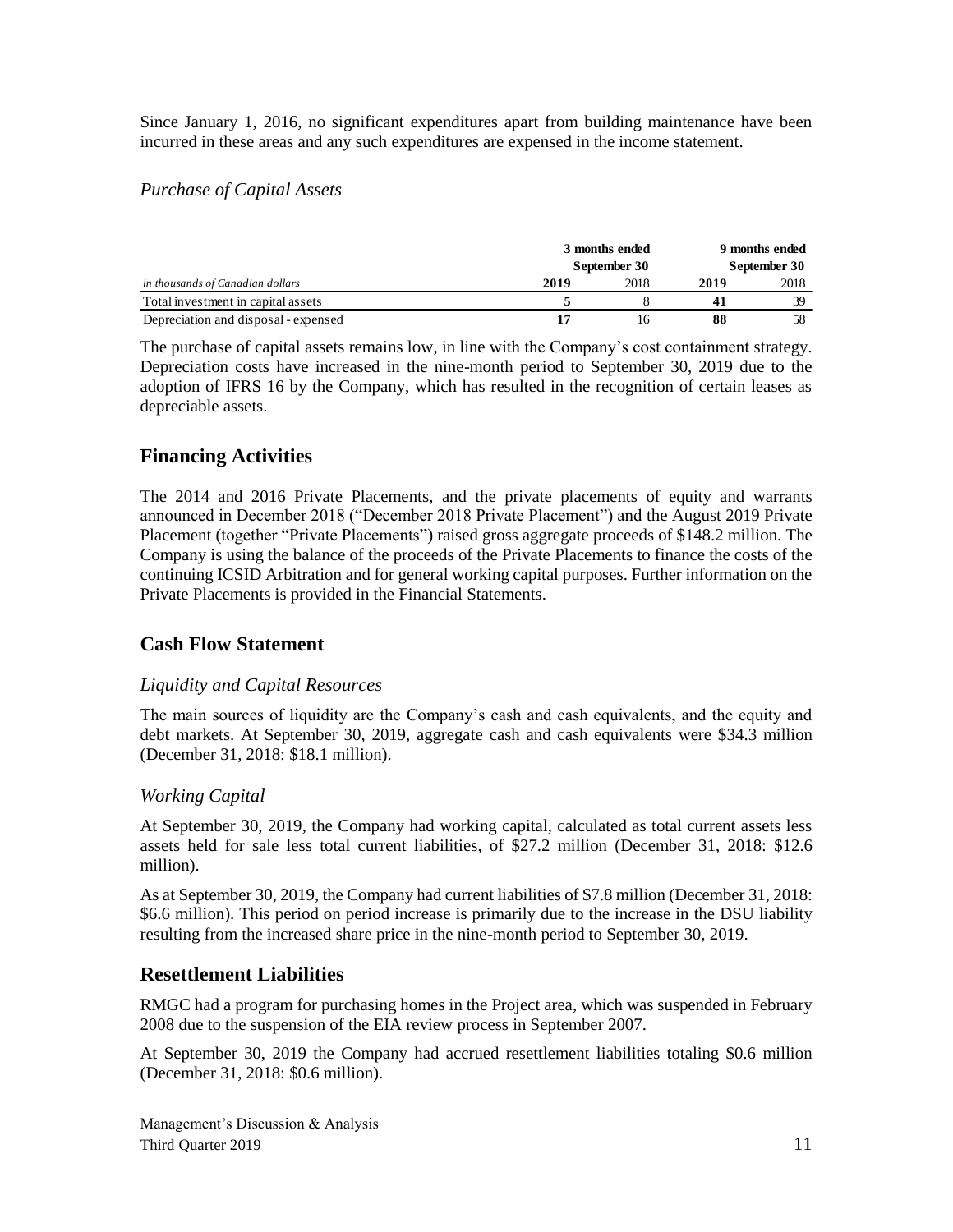RMGC has closed-out various exchange contracts that it had entered into with certain homeowners in Roșia Montană who had elected for resettlement in Roșia Montană. RMGC has, in accordance with the terms of such contracts and in order to bring the contracts to an amicable and fair close, provided to the homeowners a range of options, including the restitution of their properties in Roșia Montană. RMGC has successfully agreed to terms with the majority of the relevant homeowners.

# **Contractual Obligations**

A summary of the Company's contractual capital and operating lease commitments as of September 30, 2019 is included within the Financial Statements.

The Company and its subsidiaries have a number of arms-length agreements with third parties who provide a wide range of goods and services. Typically, the service agreements are for a term of not more than one year and permit either party to terminate upon notice periods ranging from 15 to 90 days. At termination, the Company has to pay for services rendered, and costs incurred, to the date of termination.

# **Critical Accounting Estimates**

The preparation of Financial Statements in conformity with IFRS requires Management to make estimates and assumptions that affect the reported amount of assets and liabilities and disclosure of contingent assets and liabilities at the date of the Financial Statements and the reported amount of expenses and other income during the reporting period.

Significant estimates and assumptions include those related to going concern, the recoverability or impairment of mineral properties, benefits of future income tax assets, estimated useful lives of capital assets, valuation of stock based compensation and other benefits, assumptions and determinations as to whether costs are expensed or capitalized, and the valuation and measurement of the components of the Private Placements. While Management believes that these estimates and assumptions are reasonable, actual results could vary significantly therefrom. The critical accounting estimates are not significantly different from those reported in the financial statements as at, and for the year ended, December 31, 2018.

# *Going Concern*

On the basis of the Company's balance of cash and cash equivalents as at September 30, 2019, and the proceeds from the sale of long lead-time equipment described above, the Company has sufficient funding necessary to maintain the Group's primary assets and to fund general working capital requirements together with the material estimated costs associated with the Company advancing the ICSID Arbitration through the Hearing and the following year. Management continues to review the Company's activities in order to identify areas to further reduce non-core expenditures.

Considering the matters noted above, Management's assessment is that the Company remains a going concern. However, as disclosed in the Financial Statements, there is significant uncertainty over the assessment of going concern. Notwithstanding, the Company has been accounted for as a going concern in the Financial Statements for the three-month and nine-month periods ended September 30, 2019.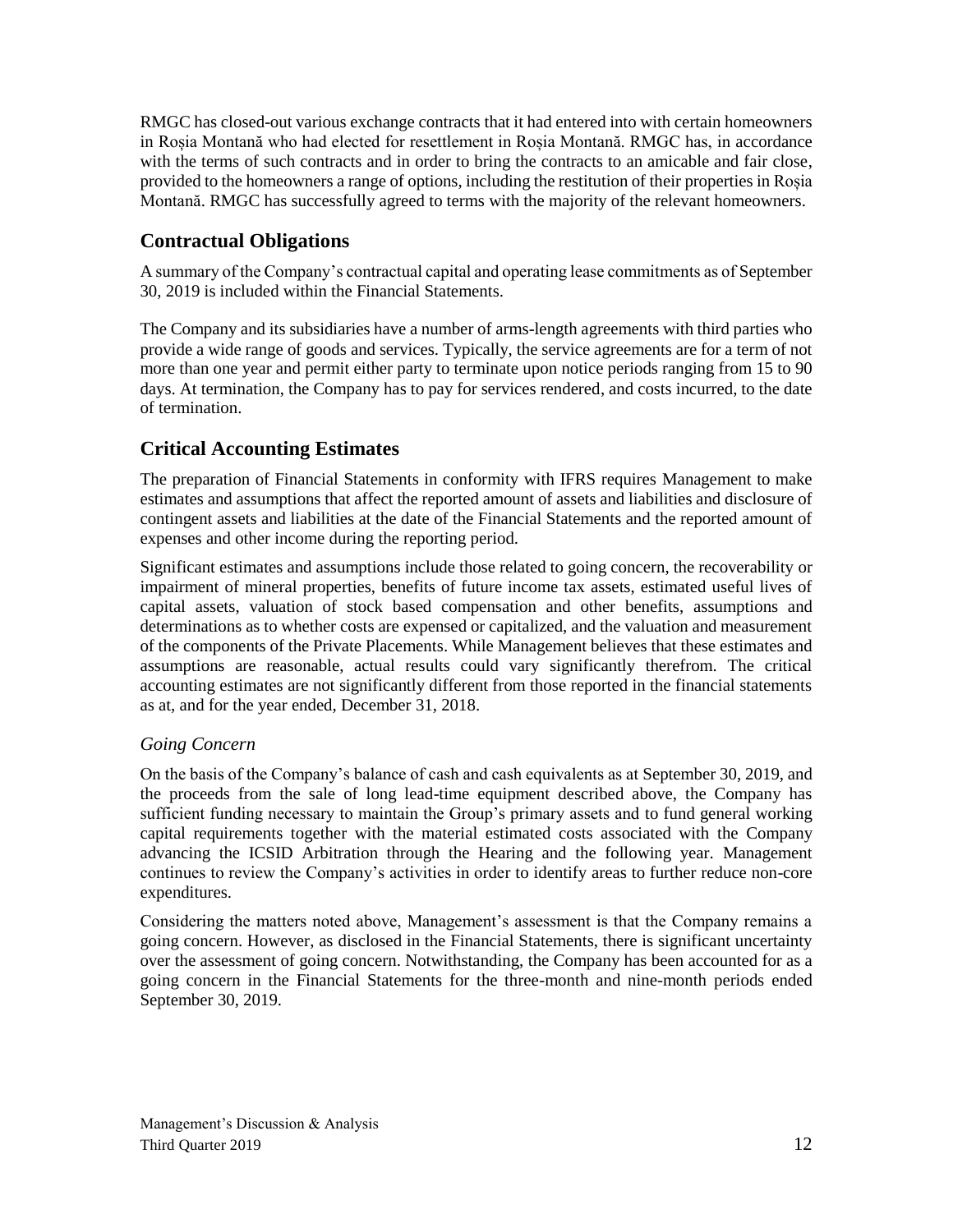#### *Future income tax assets*

Income taxes are calculated using the asset and liability method of tax accounting. Under this method, current income taxes are recognized for the estimated income taxes payable for the current period. Future income tax assets and liabilities are determined based on differences between the financial reporting and tax bases of assets and liabilities, and are measured using the substantively enacted tax rates and laws that are expected to be in effect when the differences reverse. Income tax assets are recognized to the extent that the recoverability of future income tax assets is considered probable.

The Company has subsidiaries in countries that have differing tax laws and tax rates, primarily Romania and the United Kingdom. The provision for income taxes is based on a number of estimates and assumptions made by Management, including its understanding of domestic and international tax rules. Advice is also sought from local professional tax advisors in the respective countries where the Group operates.

Tax authorities in Romania have regularly initiated various tax audits to assess the appropriateness of RMGC's tax filing positions. Regulators may interpret tax regulations differently from the Company and its subsidiaries, which may cause changes to the estimates made. As noted above, in 2017 RMGC received the VAT Assessment from ANAF which, with interest and penalties, amounted to approximately RON 45.6 million (approximately \$14.6 million). RMGC initiated a formal challenge to the VAT Assessment through the Romanian courts, with a recent favourable ruling from the Alba Iulia Court of Appeal which has now been appealed by ANAF. A hearing date for the appeal has been set as December 2, 2020.

## *Valuation of the Private Placements*

The units issued by the Company in the 2014 and 2016 Private Placements consisted of convertible subordinated unsecured notes ("Convertible Notes"), warrants and arbitration value rights. The Company utilized a Black Scholes valuation model to value the warrant component of the units and a discounted cash flow model to value the debt component of notes. The equity component of the notes was recognized initially at the difference between the fair value of each private placement as a whole and the fair value of the debt and warrant components. Any directly attributable transaction costs were allocated to the liability and equity components in proportion to their initial carrying amounts. A nil value was initially ascribed to the arbitration value rights and, given the current stage of the ICSID Arbitration process, a nil valuation remains applicable as at September 30, 2019. The 2014 and 2016 Private Placements contain two embedded derivatives, both of which were initially valued at nil with no subsequent adjustment in value.

The Units issued by the Company in the December 2018 Private Placement consisted of Common Shares and Warrants each of which entitle the holder to acquire one Common Share at an exercise price of \$0.49 at any time in the five years following issuance. The Company utilized a Black Scholes valuation model to value the Warrant component of the Units and allocated the remainder of the value to the equity component. Any directly attributable transaction costs were allocated to the equity and Warrant components in proportion to their initial carrying amounts.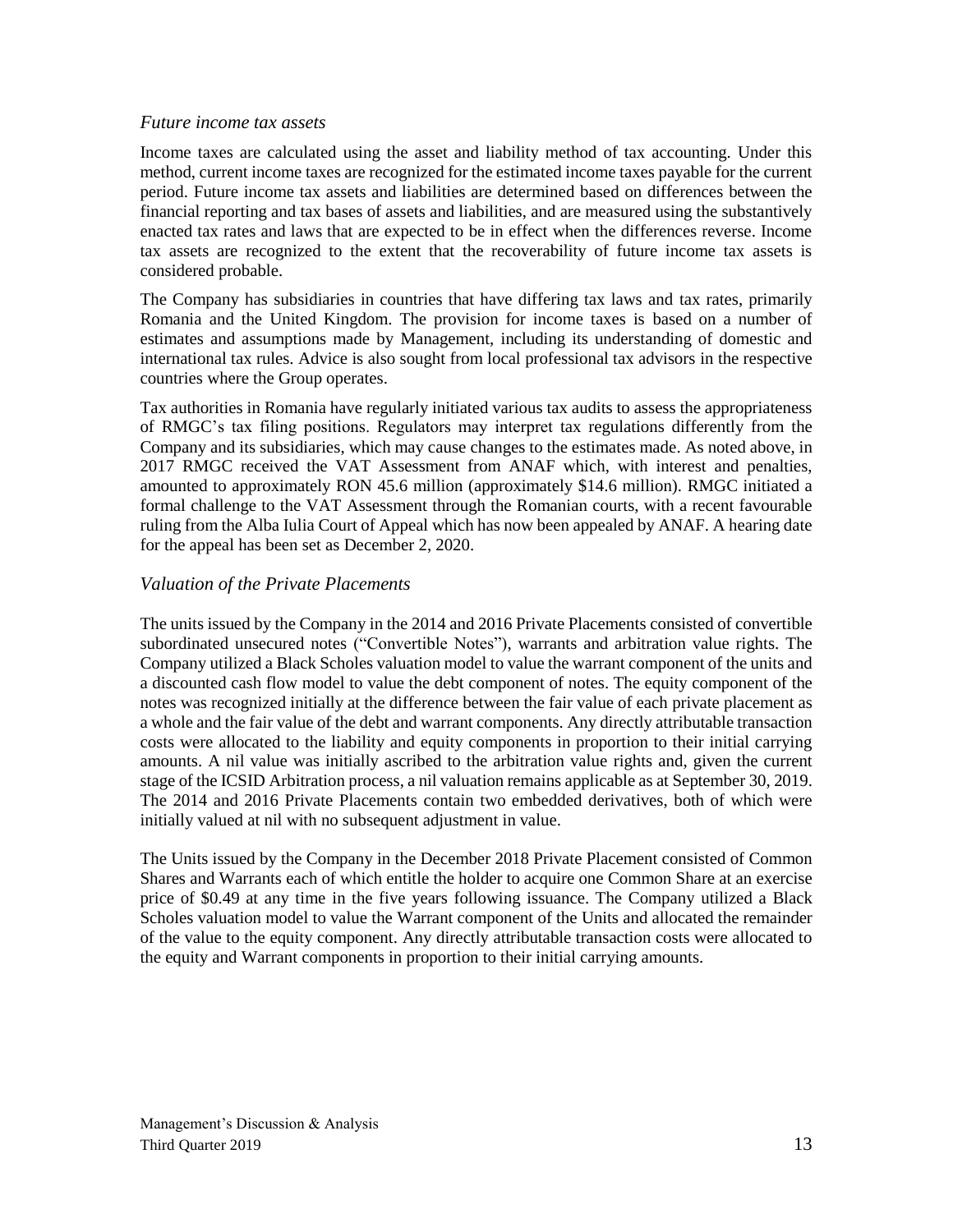The Units issued by the Company in the August 2019 Private Placement consisted of Common Shares and Warrants each of which entitle the holder to acquire one Common Share at an exercise price of \$0.645 at any time in the five years following issuance. The Company utilized a Black Scholes valuation model to value the Warrant component of the Units and allocated the remainder of the value to the equity component. Any directly attributable transaction costs were allocated to the equity and Warrant components in proportion to their initial carrying amounts.

# *Useful lives of capital assets*

The Company's policy is to amortize capital assets over their useful lives once the assets are brought into production. Management assesses useful lives to ensure that the useful lives of assets reflect the intended use of those assets.

## *Valuation of stock-based compensation*

The Company utilizes Options, DSUs and RSUs as means of compensation. Equity settled RSUs and Options are valued using a Black Scholes valuation model, and are amortized over the expected vesting periods. Management reviews the assumptions used in the Black Scholes valuation on an annual basis to ensure appropriateness.

DSUs are initially issued at the five-day weighted average market price of the Common Shares at the date of issue, and the value thereof is subsequently recalculated to fair value based on the quoted market value of the Common Shares at the end of each reporting period.

# **Financial instruments and management of financial risk**

The recorded amounts for cash, cash equivalents, accounts receivable, accounts payable, accrued liabilities and other liabilities approximate fair values based on the nature of those instruments.

The Company's objective is to safeguard its cash and cash equivalents in order to be able to fund ongoing expenditures. The Company manages its capital structure and makes adjustments to it based on the level of funds on hand and anticipated future expenditures. The long-term costs, including advisors' fees and general corporate working capital, of pursuing the ICSID Arbitration have been material and are estimated to continue to be significant.

To safeguard capital the Company invests its surplus capital in liquid instruments with highly-rated financial institutions.

The Group's risk exposures and the impact on the Group's financial instruments are summarized below:

## *Credit risk*

The Group's credit risk is primarily attributable to cash and cash equivalents. Historically, the Group has adopted an investment strategy to minimize its credit risk by investing in Canadian sovereign debt with the balance of cash being invested on short-term overnight deposit with major Canadian banks. However, the Company has now invested the majority of the funds raised in the Private Placements in US sovereign debt to fund its expected US dollar-denominated working capital expenses.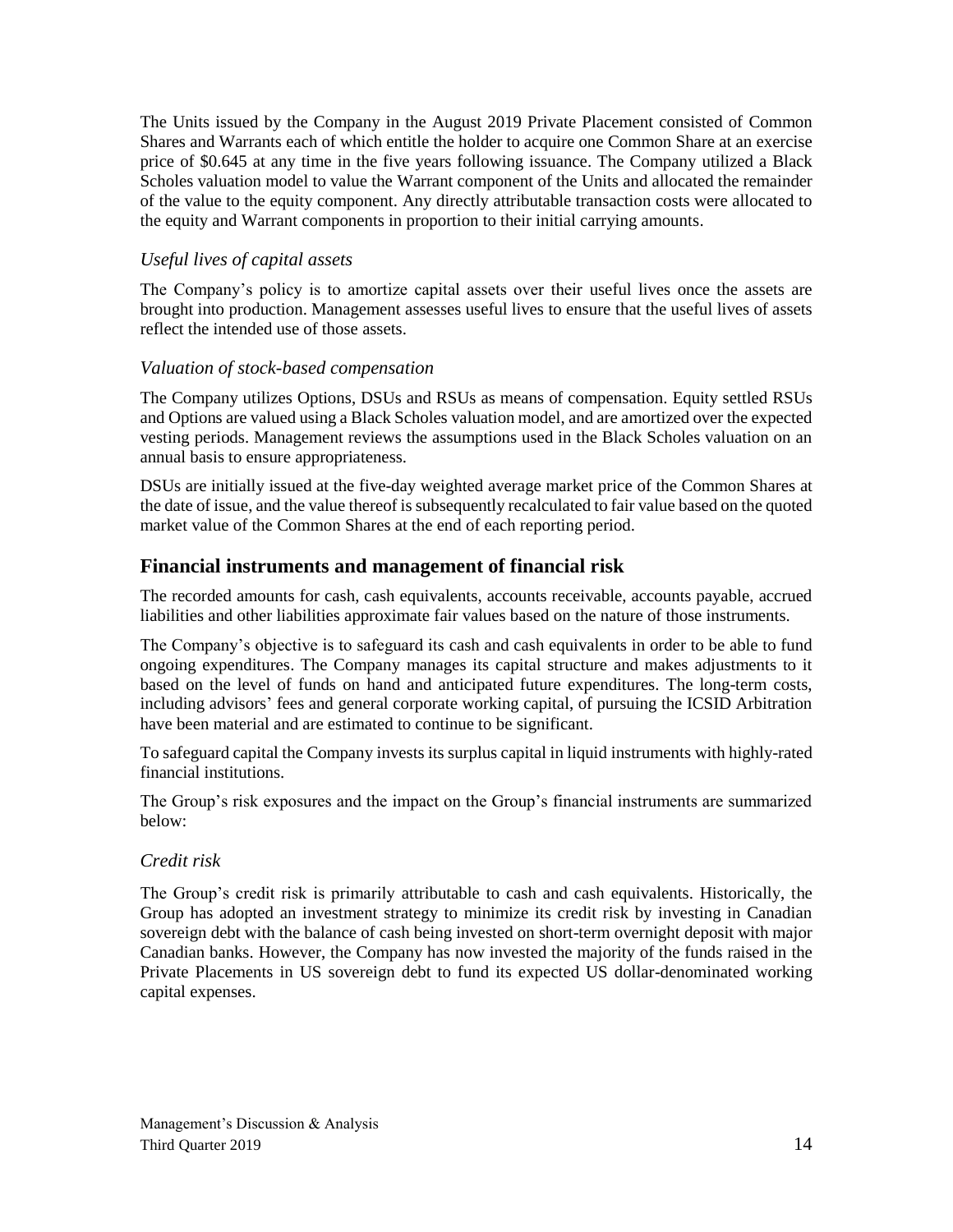The Group is exposed to the credit risk of domestic Romanian banks that hold and disburse cash on behalf of its Romanian subsidiaries. The Group manages its Romanian bank credit risk by centralizing custody, control and management of its surplus cash resources outside of Romania at the corporate office and only transferring money to its Romanian subsidiary based on near-term cash requirements, thereby mitigating exposure to domestic Romanian banks.

The Group holds small cash balances in the United Kingdom to fund corporate office activities.

The Group's credit risk is also attributable to value-added taxes receivable. Value-added taxes receivable are primarily receivables from the Romanian Government, which are more recent and not subject to challenge pursuant to the VAT Assessment. As at September 30, 2019, overdue VAT receivable amounts claimed by RMGC total approximately \$0.3 million.

# *Liquidity risk*

The Company has the ability to repay the Convertible Notes at maturity by issuing Common Shares from treasury (as more fully described in the Financial Statements); these notes represent a significant portion of the long-term Group liabilities. As of the date of this MD&A, taking account of the Group's existing treasury balances, the Group expects to have sufficient funds to settle all other existing and long-term contractual liabilities as they fall due.

## *Market risk*

## *(a) Interest rate risk*

The Group has significant cash balances and fixed coupon debt. The Group maintains a short-term investment horizon, typically less than 3 months, for its cash and cash equivalents, and therefore minimizes the risk of interest rate volatility at investment maturity. Where yields on investments less than 90 days are not significantly lower than investments greater than 90 days but less than one year, the Group has elected to utilize the shorter term investments.

With a short-term investment horizon and the intent to hold all investments until maturity, the Group is only marginally exposed to capital erosion should interest rates rise and cause fixed yield investments to devalue.

The Group's primary objective with respect to cash and cash equivalents is to mitigate credit risk. The Group has elected to forego yield in favor of capital preservation.

## *(b) Foreign currency risk*

The Group's presentation currency is the Canadian dollar and its activities expose it to fluctuations in foreign exchange rates. The Group has monetary assets and liabilities which are denominated in Romanian Lei, US dollars, UK pounds and Euros and is, therefore, subject to exchange variations against both the functional and presentation currency.

The Group maintains cash and cash equivalents in various currencies and is therefore susceptible to market volatility as foreign cash balances are revalued to the functional currency of the entity and thereafter to the presentation currency of the Group. Therefore, the Group may report foreign exchange gains or losses during periods of significant economic and market volatility. At September 30, 2019 the Group held 98% and 1% of its cash and cash equivalents in US and Canadian dollars, respectively.

The Company has not entered into any derivative hedging activities.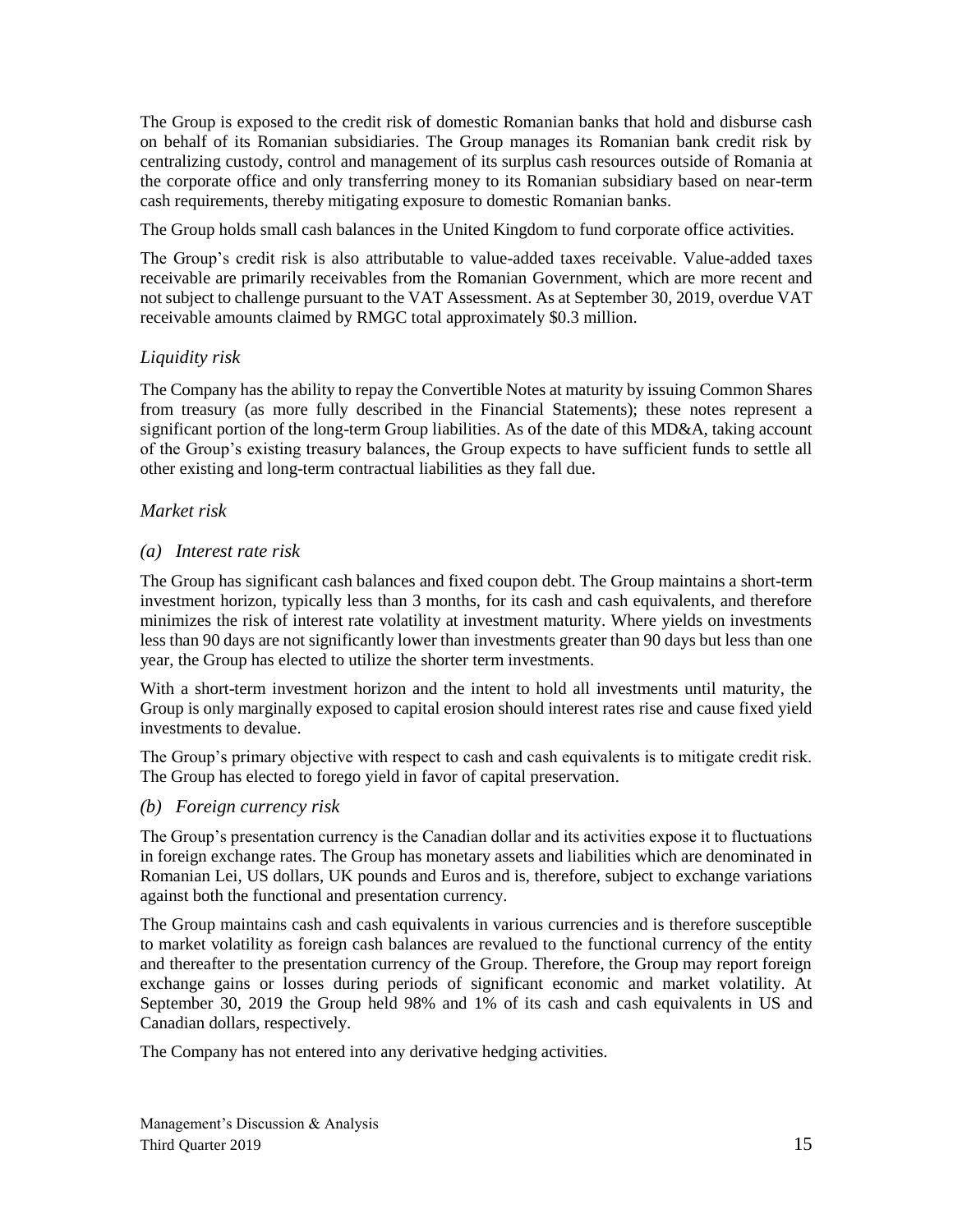## *Sensitivity*

Based on Management's knowledge and experience of the financial markets, in respect of the Company's balance of cash and cash equivalents as at September 30, 2019, the Company believes the following market movements are "reasonably possible" over a twelve-month period and would have the stated effects on net income:

- A plus or minus 1% change in earned interest rates; would affect income by \$0.3 million.
- A plus or minus 1% change in foreign exchange rates; would affect income by \$0.3 million.

# **Risks and uncertainties**

An investment in the Common Shares is subject to a number of risks and uncertainties. This section describes existing and future material risks to the business of the Group. The risks described below are not exhaustive. Additional risks and uncertainties not currently known to the Company, or those that it currently deems to be immaterial, may become material and adversely affect the Group's business. The realization of any of these risks may materially and adversely affect the Group's business, financial condition, results of operations and/or the market price of Gabriel's securities.

### *ICSID Arbitration*

The resources necessary in pursuing the ICSID Arbitration are substantial and the amount of costs, fees and other expenses and commitments payable in connection with the ICSID Arbitration may differ materially from Management's expectations. Based on the case specific nature of arbitration and the inherent uncertainty in the actions of the Respondent, or the process, timing or outcome of the ICSID Arbitration, there can be no assurances that the ICSID Arbitration will advance in a customary or predictable manner or be completed or settled within any specific or reasonable period of time.

There is no assurance that the Claimants will be successful in establishing Romania's liability in the ICSID Arbitration or, if successful, will collect an award of compensation from the Respondent in the amount requested or at all. Failure to prevail in the ICSID Arbitration, or to obtain adequate compensation for the loss in value of the Group's investment, would materially adversely affect the Group.

The pursuit by the Company of the ICSID Arbitration may lead to the commencement of further abusive fiscal and other investigations and assessments against RMGC or its staff or employees by the Romanian State.

#### *Additional Funding*

Further funding may be required by the Company to pursue the ICSID Arbitration to its conclusion, including the enforcement of any award, and for general working capital requirements.

Historically the Company has been financed through the issuance of its Common Shares, convertible notes and other equity based securities. Although the Company has been successful in the past in obtaining financing, it has limited access to financial resources as a direct result of the dispute concerning the Project and the core focus of the Company upon the ICSID Arbitration. Notwithstanding the Company's historic funding, there is a risk that sufficient additional financing may not be available to the Company on acceptable terms, or at all.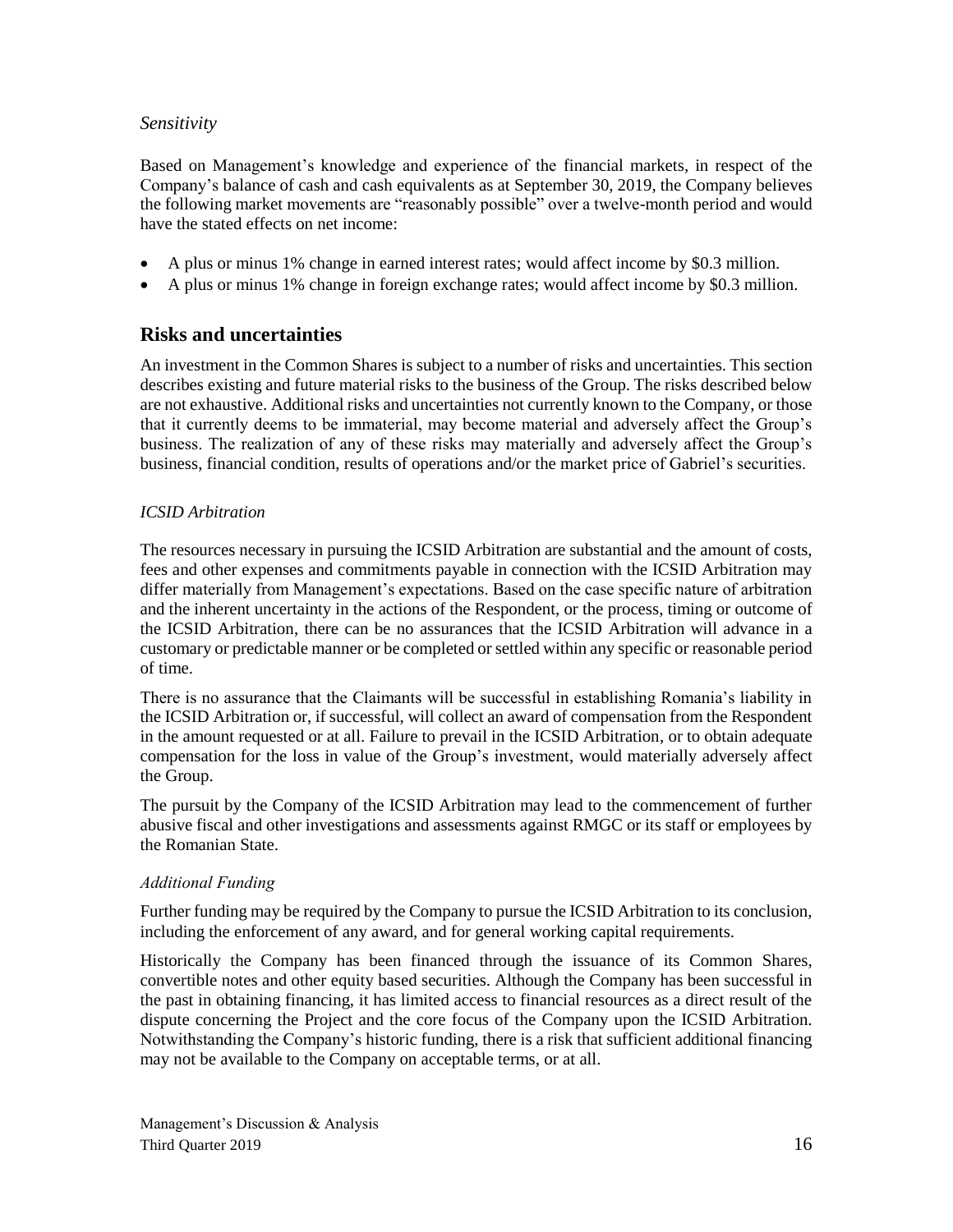Whilst, as disclosed above, the Company is continuing a process to sell its remaining LLTE which would, if completed, provide the Company with a reduced cost base and additional working capital, there are no assurances regarding the success of such a sale process or that any proceeds may be realized from the sale of the remaining equipment. The timing of the receipt of any such sales proceeds is also uncertain.

## *Refinancing of existing securities*

The Company may need or desire to refinance all or a portion of the Convertible Notes issued and outstanding pursuant to the Private Placements. There can be no assurance that the Company will be able to refinance any of its indebtedness or incur additional indebtedness.

### *Political and economic uncertainty in Romania*

Gabriel's material operations, property rights and other interests are located in Romania. As such, the Company's activities are subject to a number of country specific risks over which it has no control. These risks may include risks related to social, political, economic, legal and fiscal instability and changes of Romanian laws and regulations affecting mining, foreign ownership, taxation, working conditions, rates of exchange, exchange control, exploration licensing, and export licensing and export duties.

In the event of a dispute arising in respect of the Company's activities in Romania (other than the ICSID Arbitration), the Company may be subject to the exclusive jurisdiction of foreign courts or may not be successful in subjecting foreign persons to the jurisdiction of courts in Canada or elsewhere. Any adverse or arbitrary decision of a court, arbitrator or other governmental or regulatory body may have a material adverse impact on the Company's business, assets, prospects, financial condition and results of operations and/or the market price of its securities.

#### *Mineral tenure rights*

RMGC is the titleholder of the License, an exploitation concession license issued by the Romanian State in June 1999 with respect to the mineral resources and reserves at Roşia Montană. The License had an initial duration of 20 years and was due to expire on June 21, 2019. RMGC, as the titleholder of the License, has the right to extend the term of the License for successive subsequent five-year periods as may be needed to ensure rational exploitation of the mineral resources and reserves identified and approved by the Romanian National Agency for Mineral Resources ("NAMR"). Although RMGC retains "nominal ownership" of the License, the acts and omissions of the Romanian State have prevented RMGC from realizing any benefits of such ownership and thus have deprived the License entirely of its value.

In mid-June 2019, NAMR presented to RMGC a draft addendum to the License providing for, amongst other things, a 5-year term extension and the establishment of an increased royalty rate from 4% to 6% on mineral production value, the 6% rate being the level of royalty set forth in Romanian law since 2014. Gabriel and RMGC concluded that, in view of the circumstances, there was no other way to preserve RMGC's existing rights under law, including an extension of its License, other than to accept the increased royalty rate, as required by NAMR. Accordingly, an addendum providing for the extension of the term of the License to June 20, 2024, and including the revised royalty rate, was concluded on June 18, 2019.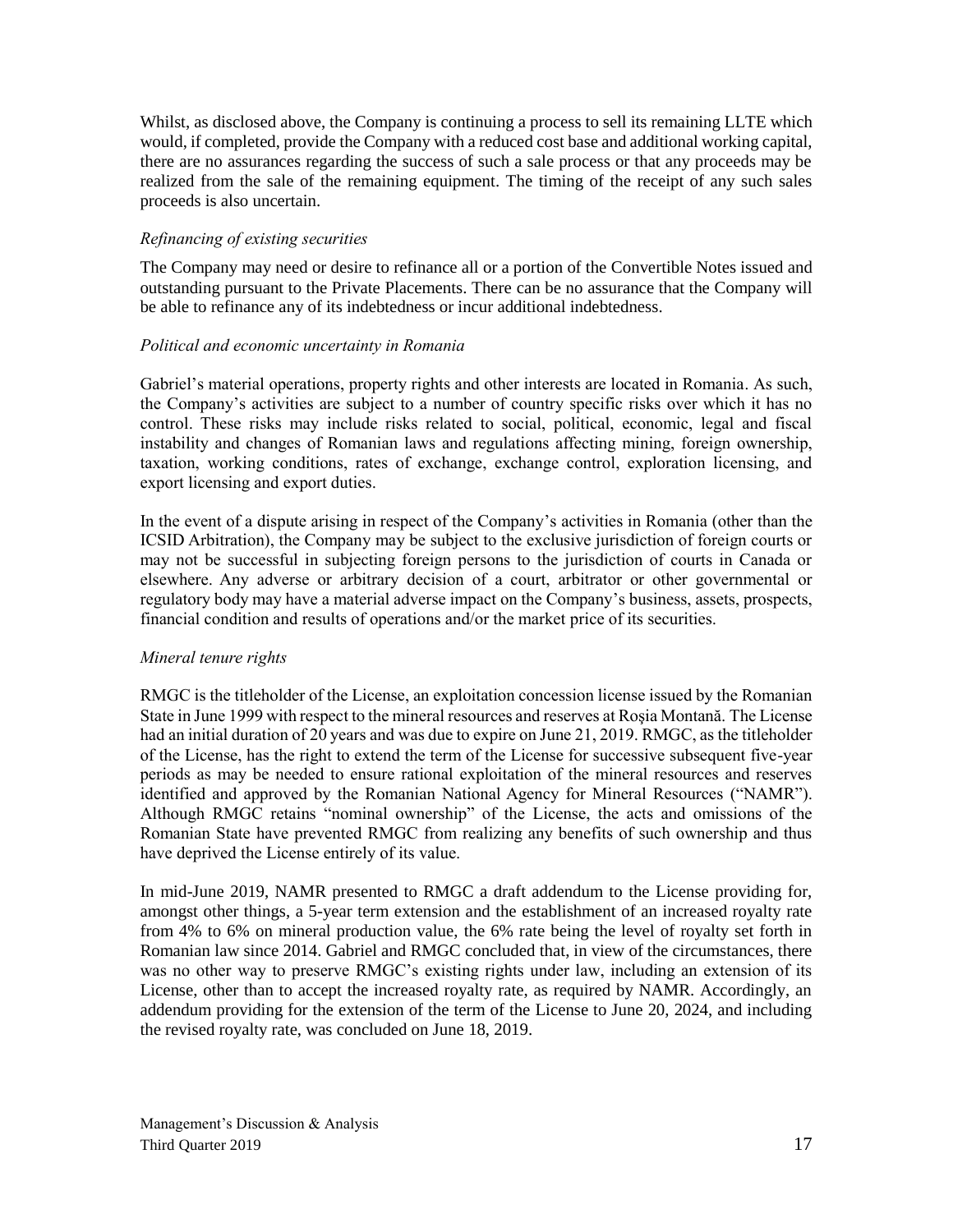Pursuant to an exploration concession license issued by the Romanian State in May 1999 relating to the Rodu-Frasin and Tarniţa deposits located in the vicinity of Roşia Montană, and following the completion of extensive exploration at Bucium which identified two feasible deposits, RMGC acquired a direct and exclusive legal right to obtain exploitation licenses for such deposits. However, in violation of RMGC's legal rights and of Romania's legal obligations, Romania has failed for the last 11 years to act on RMGC's applications for exploitation licenses for Rodu-Frasin and Tarnita.

As illustrated above, any adverse or arbitrary decision of NAMR may have a material adverse impact on the Company's business, assets, prospects, financial condition and results of operations and/or the market price of its securities.

## *Legal proceedings*

As previously disclosed, Gabriel has been party (directly and through RMGC) to a number of legal challenges in Romania and, in the course of its business, may from time to time become involved in the defence and initiation of legal claims, arbitration and other legal proceedings.

Due to the inherent uncertainties of the judicial process in Romania, the nature and results of any such legal proceedings cannot be predicted with any certainty. In addition, such claims, arbitration and other legal proceedings can be lengthy and involve the incurrence of substantial costs and resources by the Company. The initiation, pursuit and/or outcome of any particular claim, arbitration or legal proceeding could have a material adverse effect on the Company's financial position and results of operations, and on the Company's business, assets and prospects.

# *UNESCO World Heritage List*

In July 2018, the World Heritage Committee postponed a decision on the inclusion of the Roșia Montană Mining Cultural Landscape on the UNESCO World Heritage List for up to three years at the request of the Romanian government. The inclusion of Roșia Montană on the UNESCO World Heritage List would have a material adverse impact on the Company's business, assets and financial condition insofar as it effectively prevents any mining in the Project area and thus whether an amicable resolution of the ICSID Arbitration dispute with the Romanian State could be reached.

## *Dependence on Management and key personnel*

The Group is dependent on a relatively small number of key directors, officers and employees. Loss of any one of those persons could have an adverse effect on it. Retaining qualified and experienced personnel is critical to the Company's success. However, there can be no assurance that the Group will be successful in so doing.

Furthermore, the loss of key employees, in particular those who possess important historical knowledge related to the Project which could be relevant to the ICSID Arbitration, could have a material adverse effect on the outcome of the ICSID Arbitration and future operations of the Group.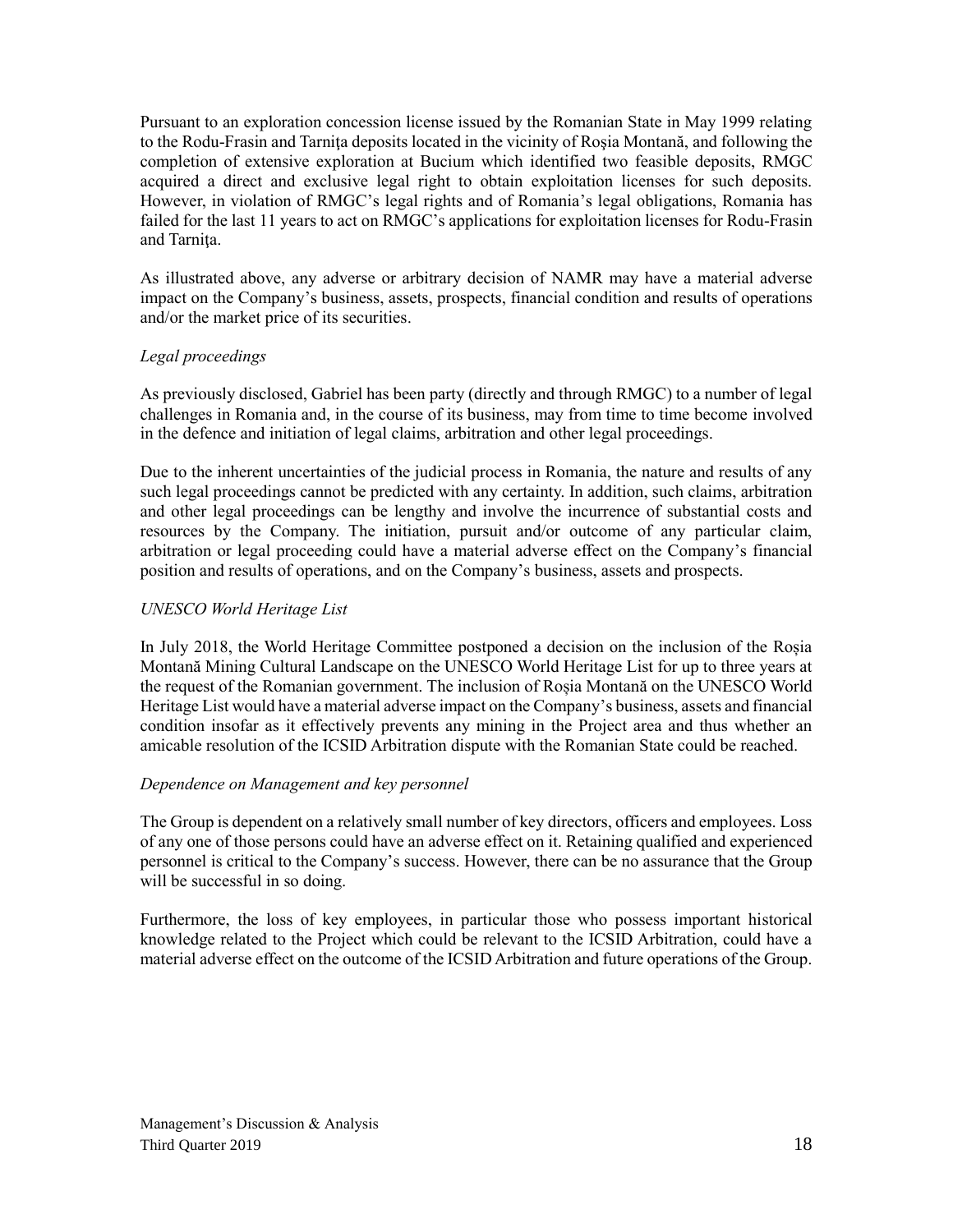#### *Minvest mine closure plan*

In May 2006, Minvest permanently ceased all of its mining operations at Roșia Montană. As a result, a mine closure plan was developed, which, Gabriel understands, was approved by the Romanian Ministry of Economy and NAMR. The mine closure plan was developed to integrate into RMGC's development plans for Roșia Montană in order to avoid any conflict between the Romanian State's closure activities and RMGC's development activities. A state-owned company under the coordination of the Ministry of Economy, S.C. CONVERSMIN S.A. ("CONVERSMIN"), has responsibility for the mine closure plan.

There can be no assurance that the activities contemplated by such mine closure plan will be implemented in a timely fashion, and no such action has been undertaken to date. Until the mine closure plan has been fully implemented, there can be no assurance that such activities will not attract liability to RMGC, as the titleholder of the License, under the current or future laws, rules and regulations applicable to mining activities in Romania. Likewise, there can be no assurance that the legally binding assumption by the Romanian State-owned operator of all liabilities associated with its past mining operations and the indemnification of RMGC from such liabilities will be fulfilled by, or be enforceable against, such entity. However, CONVERSMIN is currently seeking funding from the EU, through the Operational Programme for Large Infrastructure (POIM), for several mine closures including Rosia Montana.

### *Potential dilution to existing shareholders*

As described above, the Company may require additional financing in order to pursue the ICSID Arbitration to its conclusion and for general working capital requirements. In order to raise such financing, the Company may sell additional equity securities including, but not limited to, Common Shares, share purchase warrants or some form of convertible security. The additional issuances of equity securities, if made, will result in dilution to existing shareholders.

The conversion and/or exercise (as applicable) of the Company's outstanding Convertible Notes and existing warrants could result in the issuance of a significant number of Common Shares causing significant dilution to the ownership of existing shareholders. Unless and until the Company successfully permits the Project or collects an arbitral award, if any, or acquires and/or develops other operating properties which provide positive cash flow, the Company's ability to meet its obligations as they fall due or redeem in whole or part or otherwise restructure the Convertible Notes will be limited to the Company's cash on hand and/or its ability to issue additional equity or debt securities in the future. Such transactions could potentially cause substantial dilution to the shareholders at that time.

#### *Continued Listing of the Common Shares*

The continued listing of the Common Shares on the Exchange is conditional upon its ability to meet the applicable continued listing requirements of the Exchange. In the event that Gabriel is not able to maintain a listing of its Common Shares on the Exchange or any substitute exchange, it may be extremely difficult or impossible for shareholders to sell their Common Shares. If the Company is delisted from the Exchange but obtains a substitute listing for the Common Shares, the Common Shares may have less liquidity and more price volatility than experienced on the Exchange. Shareholders may not be able to sell their Common Shares on any such substitute exchange in the quantities, at the times, or at the prices that could potentially be available on a more liquid trading market.

Management's Discussion & Analysis Third Quarter 2019 19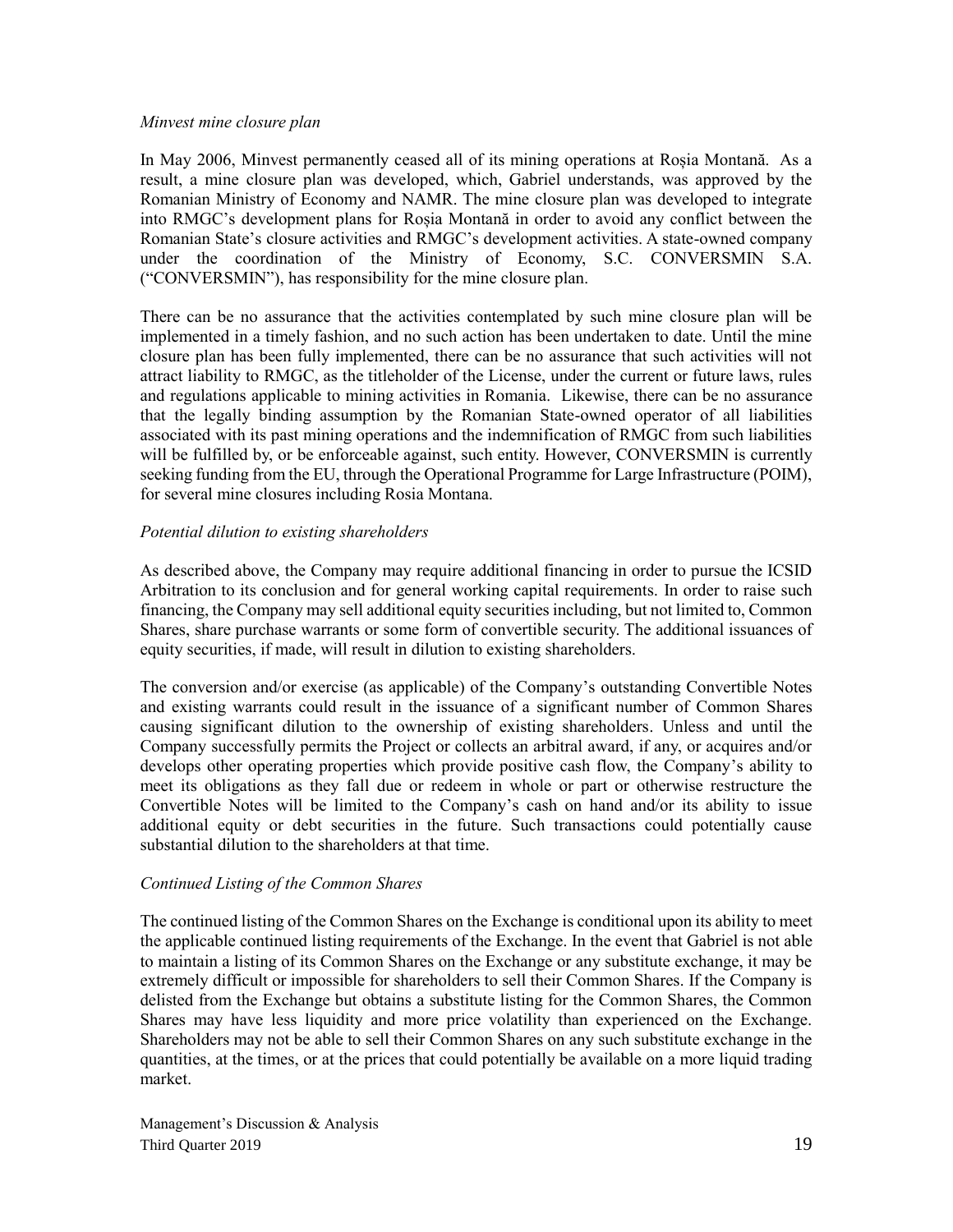As a result of these factors, if the Common Shares are delisted from the Exchange, the price of the Common Shares may decline and the Company's ability to obtain financing in the future could be materially impaired.

### *Compliance with Anti-Corruption Laws*

Gabriel is subject to various anti-corruption laws and regulations including, but not limited to, the Canadian Corruption of Foreign Public Officials Act 1999 and the UK Bribery Act 2010. In general, these laws prohibit a company and its employees and intermediaries from bribing or making other prohibited payments to foreign officials or other persons to obtain or retain business or gain some other business advantage. Gabriel's primary operations are located in Romania, a country which, according to Transparency International, is perceived as having fairly high levels of corruption relative to the rest of Europe (Romania ranks  $61<sup>st</sup>$  out of 180 countries in terms of corruption, according to a 2018 index published in January 2019 by Transparency International). Gabriel cannot predict the nature, scope or effect of future anti-corruption regulatory requirements to which Gabriel's operations might be subject or the manner in which existing laws might be administered or interpreted.

Failure to comply with the applicable legislation and other similar foreign laws could expose Gabriel and/or its senior management to civil and/or criminal penalties, other sanctions and remedial measures, legal expenses and reputational damage, all of which could materially and adversely affect Gabriel's business, financial condition and results of operations. Likewise, any investigation of any potential violations of the applicable anti-corruption legislation by UK, Canadian or foreign authorities could also have an adverse impact on Gabriel's ability to develop the Project or its business, financial condition and results of operations.

As a consequence of these legal and regulatory requirements, Gabriel has instituted policies and procedures with regard to business ethics, which have been designed to ensure that Gabriel and its employees comply with applicable anti-corruption laws and regulations. However, there can be no assurance or guarantee that such efforts have been and will be completely effective in ensuring Gabriel's compliance, and the compliance of its employees, consultants, contractors and other agents, with all applicable anti-corruption laws and regulations.

#### *Insurance and uninsurable risks*

Gabriel maintains insurance to protect it against certain risks related to its operations in type and amounts that it believes are reasonable depending upon the circumstances surrounding each identified risk and the advice of its retained insurance advisor. There are also risks against which the Company cannot insure or against which it may elect not to insure for various reasons. The potential costs associated with any liabilities not covered by insurance, or in excess of insurance coverage, or compliance with applicable laws and regulations may cause substantial delays to its operations and require significant capital outlays, adversely affecting the future business, assets, prospects, financial condition and results of operations of the Company.

#### *General economic and financial market conditions*

Global economic and financial conditions may impact the ability of the Company to obtain loans, financing and other credit facilities in the future and, if obtained, on terms favourable to the Company. As a consequence, global financial conditions could adversely impact the Company's financial status and share price.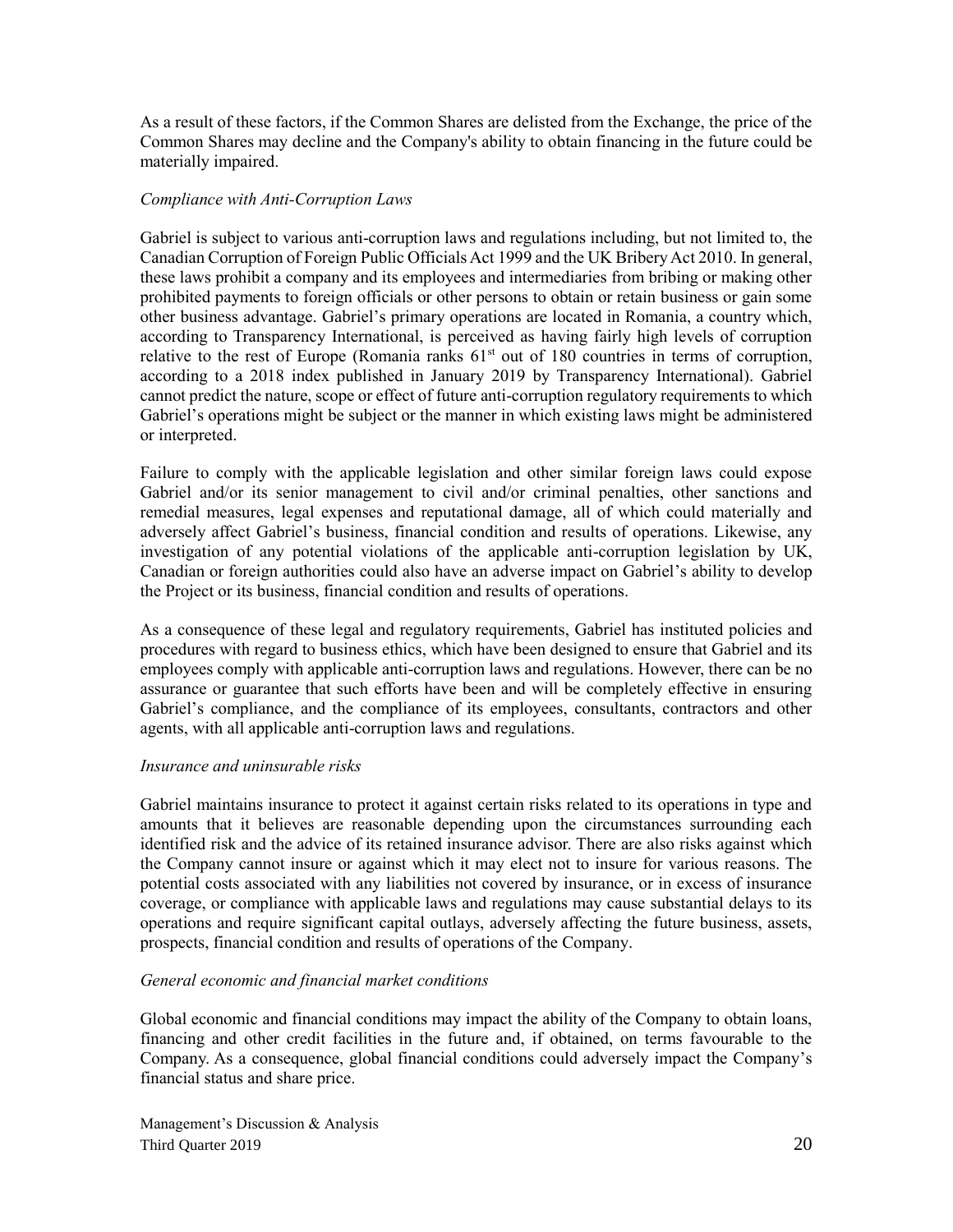#### *Market price volatility*

Publicly quoted securities are subject to a relatively high degree of price volatility. It may be anticipated that the quoted market for the Common Shares will be subject to market trends generally and there may be significant fluctuations in the price of the Common Shares.

## *Currency fluctuations*

The Company's reporting currency is the Canadian dollar, which is exposed to fluctuations against other currencies. The Company's primary operations are located in Romania and many of its expenditures and obligations are denominated in Romanian Lei. In addition, the Company has and/or will have expenditures and obligations denominated in other currencies including, but not limited to, Canadian dollars, US dollars, EUROs and United Kingdom pounds sterling ("GBP"). The Company maintains active cash accounts in Canadian dollars, US dollars, GBP and RON and has either monetary assets and/or liabilities in currencies including US dollars, Canadian dollars, EUROs, GBP and RON. As such, the Company's results of operations are subject to foreign currency fluctuation risks and such fluctuations may adversely affect the financial position and operating results of the Company. The Company does not currently use any derivative products to actively manage or mitigate any foreign exchange exposure.

### *No history of earnings or dividends*

The Company has no history of earnings and as such the Company has not paid dividends on its Common Shares since incorporation. The Company does not intend to declare or pay cash dividends at present.

#### *Accounting policies and internal controls*

Since January 1, 2011, the Company has prepared its financial reports in accordance with International Financial Reporting Standards. In preparation of financial reports, Management of Gabriel may need to rely upon assumptions, make estimates or use their best judgment in determining the financial condition of the Company. Significant accounting policies are described in more detail in the Company's audited financial statements as at, and for the year ended, December 31, 2018.

#### *Enforcement of civil liabilities*

As substantially all of the assets of Gabriel and its subsidiaries are located outside of Canada, and certain of its directors and officers are resident outside of Canada, it may be difficult or impossible to enforce judgements granted by a court in Canada against the assets of Gabriel or its subsidiaries or its directors and officers residing outside of Canada.

#### *Conflicts of interest*

Some of the directors and officers of the Company are, or may be, on the boards of other natural resource companies, or other providers of finance, from time-to-time resulting in conflicts of interests. Therefore, there is the potential for a conflict of interest between the Company and some of its directors and officers. Directors and officers of the Company with conflicts of interest will be subject to and will follow the procedures set out in applicable corporate and securities legislation, regulations, rules and policies.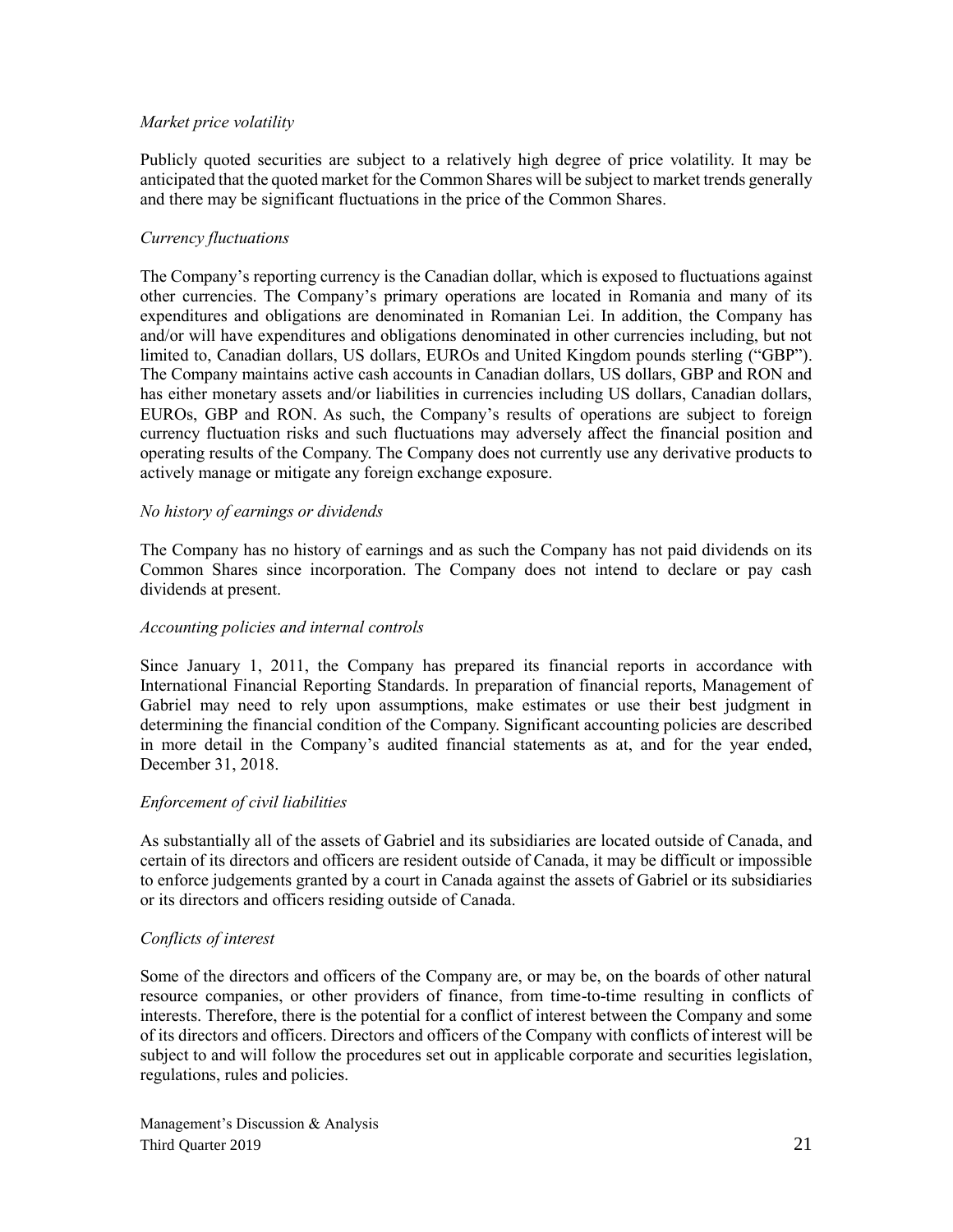# **CEO/CFO Certification**

The Company's Chief Executive Officer ("CEO") and Chief Financial Officer ("CFO") have reviewed the interim financial statements and interim MD&A (the "Interim Filings") for the threemonth period ended September 30, 2019.

The CEO and CFO certify that, as at September 30, 2019, based on their knowledge, having exercised reasonable diligence, the Interim Filings do not contain any untrue statement of a material fact or omit to state a material fact required to be stated or that is necessary to make a statement not misleading in light of the circumstances under which it was made, for the period covered by the Interim Filings.

The CEO and CFO certify that, as at September 30, 2019, based on their knowledge, having exercised reasonable diligence, the interim financial statements for the period, together with the other financial information included in the Interim Filings, fairly present in all material respects the financial condition, financial performance and cash flows of the Company, as of September 30, 2019 and for the three month period to that date.

# **Outstanding Share Data**

The Company's fully diluted share capital as at November 11, 2019 was:

|                                        | Outstanding   |
|----------------------------------------|---------------|
| Common shares                          | 573,393,496   |
| Common stock options                   | 28,362,167    |
| Deferred share units - Common Shares   | 3,237,694     |
| Restricted share units - Common Shares | 539,000       |
| Warrants                               | 299,692,330   |
| Convertible notes (maturing June 2021) | 307,912,500   |
| <b>Fully diluted share capital</b>     | 1,213,137,187 |

# **Forward-Looking Statements**

This MD&A contains "forward-looking information" (also referred to as "forward-looking statements") within the meaning of applicable Canadian securities legislation. Forward-looking statements are provided for the purpose of providing information about Management's current expectations and plans and allowing investors and others to get a better understanding of the Company's operating environment. All statements, other than statements of historical fact, are forward-looking statements.

In this MD&A, forward-looking statements are necessarily based upon a number of estimates and assumptions that, while considered reasonable by the Company at this time, are inherently subject to significant business, economic and competitive uncertainties and contingencies that may cause the Company's actual financial results, performance, or achievements to be materially different from those expressed or implied herein. Some of the uncertainties associated with material factors or assumptions used to develop forward-looking statements include, without limitation: the progress of the ICSID Arbitration, actions by the Romanian Government or affiliates thereof, the impact of current or future litigation against the Group, conditions or events impacting the Company's ability to fund its operations (including but not limited to the completion of additional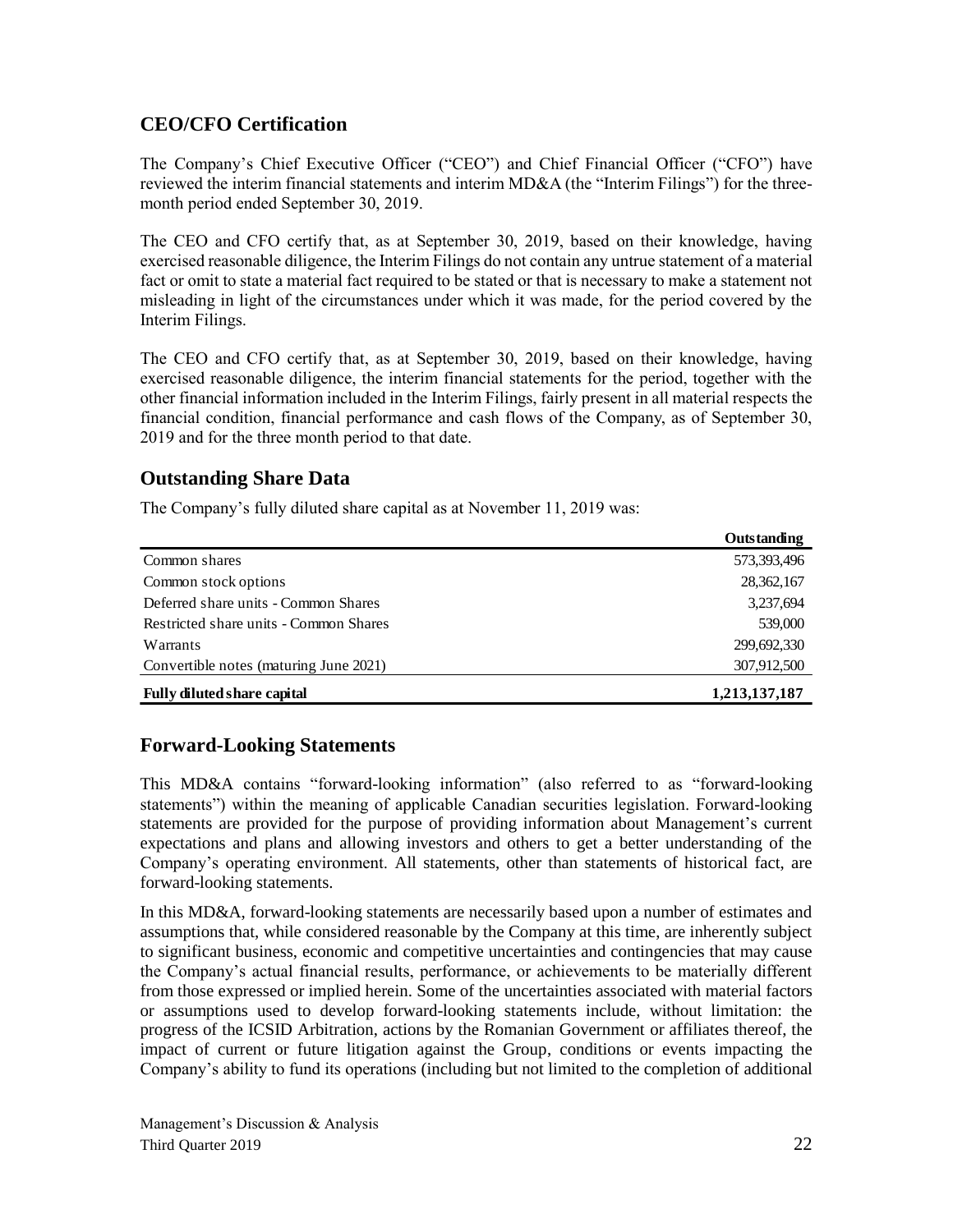funding noted above) or service its debt, the ability to progress exploration, development and operation of mining properties and the overall impact of misjudgments made in good faith in the course of preparing forward-looking information.

Forward-looking statements involve risks, uncertainties, assumptions, and other factors including those set out above and below, that may never materialize, prove incorrect or materialize other than as currently contemplated, which could cause the Company's results to differ materially from those expressed or implied by such forward-looking statements.

Any statements that express or involve discussions with respect to predictions, expectations, beliefs, plans, projections, objectives, assumptions or future events or performance (often, but not always, identified by words or phrases such as "expects", "is expected", "is of the view" "anticipates", "believes", "plans", "projects", "estimates", "assumes", "intends", "strategy", "goals", "objectives", "potential", "possible" or variations thereof or stating that certain actions, events, conditions or results "may", "could", "would", "should", "might" or "will" be taken, occur or be achieved, or the negative of any of these terms and similar expressions) are not statements of fact and may be forward-looking statements.

Numerous factors could cause actual results to differ materially from those in the forward-looking statements, including without limitation:

- the duration, required disclosure, costs, process and outcome of the ICSID Arbitration;
- changes in the Group's liquidity and capital resources;
- access to funding to support the Group's continued ICSID Arbitration and/or operating activities in the future;
- equity dilution resulting from the conversion of the Convertible Notes, or exercise of warrants, in part or in whole to Common Shares;
- the ability of the Company to maintain a continued listing on the Exchange or any regulated public market for trading securities;
- the impact on business strategy and its implementation in Romania of: unforeseen historic acts of corruption, uncertain legal enforcement both for and against the Group and political and social instability;
- regulatory, political and economic risks associated with operating in a foreign jurisdiction including changes in laws, governments and legal and fiscal regimes;
- volatility of currency exchange rates; and
- the availability and continued participation in operational or other matters pertaining to the Group of certain key employees and consultants.

This list is not exhaustive of the factors that may affect any of the Company's forward-looking statements.

Investors are cautioned not to put undue reliance on forward-looking statements, and investors should not infer that there has been no change in the Company's affairs since the date of this MD&A that would warrant any modification of any forward-looking statement made in this document, other documents periodically filed with or furnished to the relevant securities regulators or documents presented on the Company's website. All subsequent written and oral forward-looking statements attributable to the Company or persons acting on its behalf are expressly qualified in their entirety by this notice. The Company disclaims any intent or obligation to update publicly or otherwise revise any forward-looking statements or the foregoing list of assumptions or factors, whether as a result of new information, future events or otherwise, subject to the Company's disclosure obligations under applicable Canadian securities regulations. Investors are urged to read the Company's filings with Canadian securities regulatory agencies.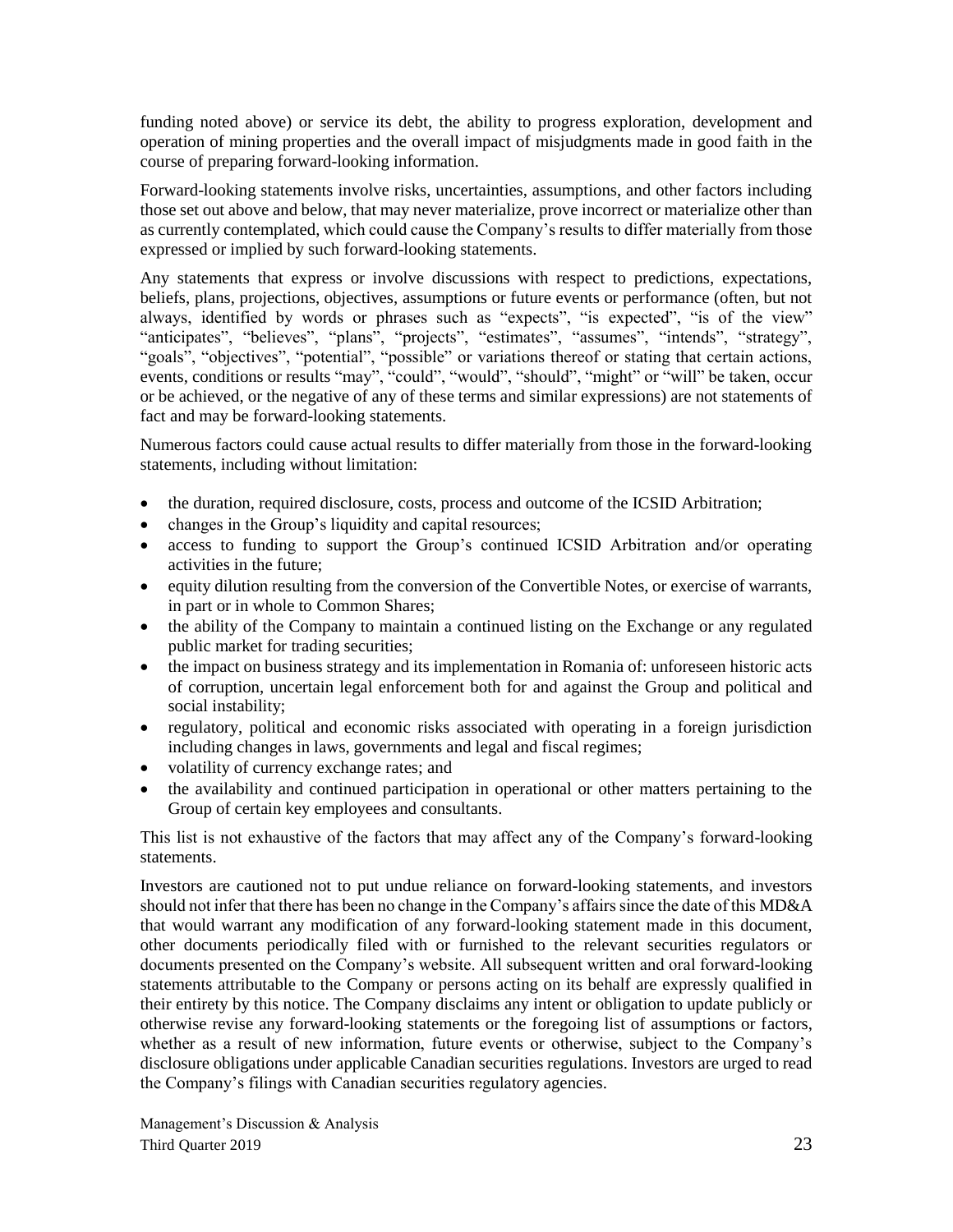# **Gabriel Resources Ltd.**

Condensed Interim Consolidated Financial Statements (Unaudited) For the period ended September 30, 2019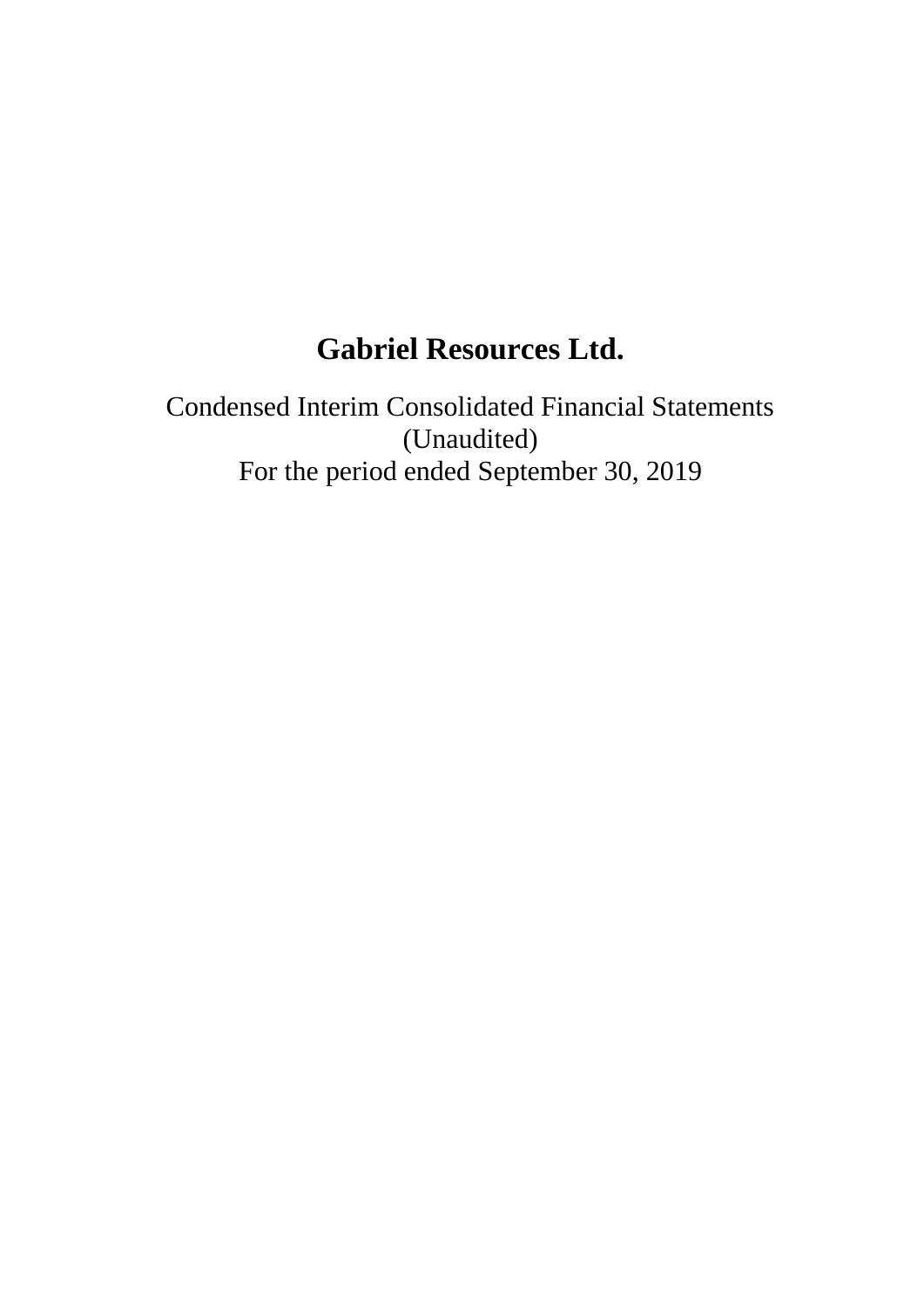# Condensed Consolidated Statement of Financial Position

As at September 30, 2019 and December 31, 2018

*(Unaudited and expressed in thousands of Canadian dollars)*

|                                                                     |              | September 30 December 31 |             |
|---------------------------------------------------------------------|--------------|--------------------------|-------------|
|                                                                     | <b>Notes</b> | 2019                     | 2018        |
| <b>Assets</b>                                                       |              |                          |             |
| <b>Current assets</b>                                               |              |                          |             |
| Cash and cash equivalents                                           | 7            | 34,345                   | 18,116      |
| Trade and other receivables                                         |              | 277                      | 731         |
| Prepaid expenses and supplies                                       |              | 381                      | 288         |
| Total current assets (excluding assets classified as held for sale) |              | 35,003                   | 19,135      |
| Assets classified as held for sale                                  | 6            | 6,273                    | 6,554       |
| <b>Total current assets</b>                                         |              | 41,276                   | 25,689      |
| <b>Non-current assets</b>                                           |              |                          |             |
| Restricted cash                                                     | 7            | 519                      | 570         |
| Property, plant and equipment                                       |              | 134                      | 134         |
| Right of use assets                                                 | 4            | 11                       |             |
| Loan receivable                                                     | 12           | 851                      | 500         |
| <b>Total non-current assets</b>                                     |              | 1,515                    | 1,204       |
| <b>TOTAL ASSETS</b>                                                 |              | 42,791                   | 26,893      |
|                                                                     |              |                          |             |
| <b>Liabilities</b>                                                  |              |                          |             |
| <b>Current liabilities</b>                                          |              |                          |             |
| Trade and other payables                                            | 8            | 5,380                    | 4,969       |
| <b>Resettlement liabilities</b>                                     | 9            | 570                      | 640         |
| Lease liabilities (short term)                                      | 4            | 22                       |             |
| Other current liabilities                                           | 10           | 1,789                    | 953         |
| <b>Total current liabilities</b>                                    |              | 7,761                    | 6,562       |
|                                                                     |              |                          |             |
| <b>Non-current liabilities</b>                                      |              |                          |             |
| Convertible, subordinated, unsecured notes                          | 16           | 77,754                   | 71,136      |
| Total non-current liabilities                                       |              | 77,754                   | 71,136      |
| <b>TOTAL LIABILITIES</b>                                            |              | 85,515                   | 77,698      |
|                                                                     |              |                          |             |
| <b>Deficit</b>                                                      |              |                          |             |
| Share capital                                                       |              | 899,884                  | 880,197     |
| Other reserves                                                      |              | 157,418                  | 142,481     |
| Currency translation adjustment                                     |              | 1,614                    | 1,836       |
| Accumulated deficit                                                 |              | (1, 105, 599)            | (1,079,331) |
| Deficit attributable to owners of the parent                        |              | (46, 683)                | (54, 817)   |
| Non-controlling interest                                            | 11           | 3,959                    | 4,012       |
| <b>TOTAL DEFICIT</b>                                                |              | (42, 724)                | (50, 805)   |
| <b>TOTAL DEFICIT AND LIABILITIES</b>                                |              | 42,791                   | 26,893      |

### **Going concern – Note 1**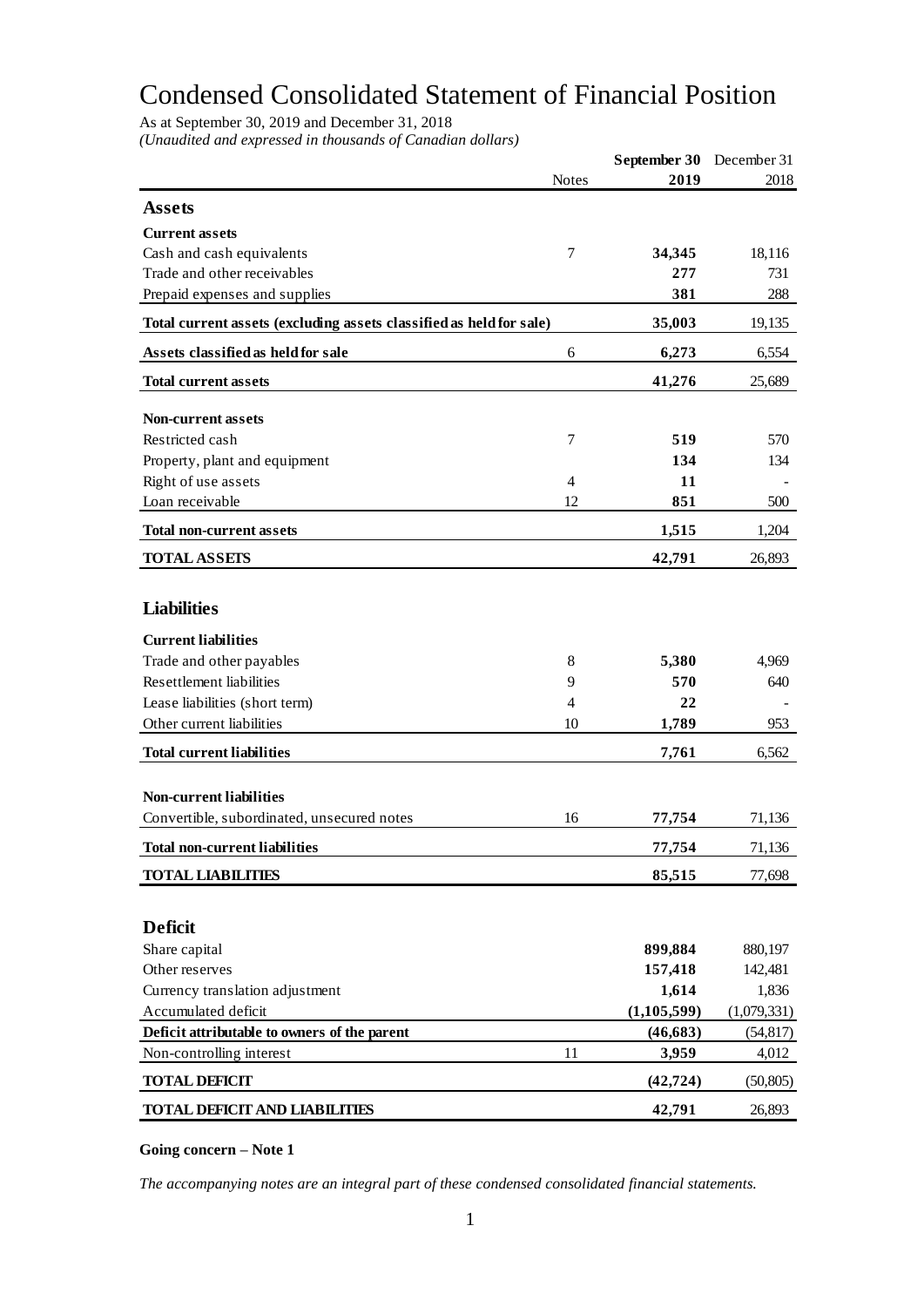# Condensed Consolidated Income Statement

For the three and nine-month periods ended September 30

(*Unaudited and expressed in thousands of Canadian dollars, except per share data)*

|                                                          |              |        | 3 months ended<br>September 30 |        | 9 months ended<br>September 30 |
|----------------------------------------------------------|--------------|--------|--------------------------------|--------|--------------------------------|
|                                                          | <b>Notes</b> | 2019   | 2018                           | 2019   | 2018                           |
| <b>Expenses</b>                                          |              |        |                                |        |                                |
| Corporate, general and administrative                    | 5            | 7,814  | 15,185                         | 16,614 | 28,776                         |
| Impairment of LLTE                                       | 6            |        |                                |        | 3,943                          |
| Share-based compensation                                 |              | 1,031  | (239)                          | 2,908  | 317                            |
| Depreciation                                             |              | 17     | 16                             | 88     | 58                             |
| <b>Operating loss</b>                                    | 14           | 8,862  | 14,962                         | 19,610 | 33,094                         |
| Other (income) / expense                                 |              |        |                                |        |                                |
| Interest received                                        |              | (90)   | (57)                           | (274)  | (222)                          |
| Write down of receivable                                 |              | 276    |                                | 276    |                                |
| Gain on disposal of assets                               |              |        |                                | (290)  | (724)                          |
| Finance costs: lease liability accretion                 |              | 1      |                                | 32     |                                |
| Finance costs: convertible notes accretion               | 16           | 2,272  | 2,018                          | 6,618  | 5,879                          |
| Foreign exchange loss / (gain)                           |              | (193)  | 253                            | 296    | (126)                          |
| Loss for the period attributable to owners of the parent |              | 11,128 | 17,176                         | 26,268 | 37,901                         |
| Basic and diluted loss per share                         |              | \$0.02 | \$0.04                         | \$0.05 | \$0.10                         |

# Condensed Consolidated Statement of Comprehensive Loss

For the three and nine-month periods ended September 30

(*Unaudited and expressed in thousands of Canadian dollars)*

|                                                             | 3 months ended |              | 9 months ended |        |  |
|-------------------------------------------------------------|----------------|--------------|----------------|--------|--|
|                                                             |                | September 30 | September 30   |        |  |
|                                                             | 2019           | 2018         | 2019           | 2018   |  |
| Loss for the period                                         | 11,128         | 17,176       | 26,268         | 37,901 |  |
| Other comprehensive loss / (income)                         |                |              |                |        |  |
| - may recycle to the Income Statement in future periods     |                |              |                |        |  |
| Currency translation adjustment                             | (1)            | (574)        | 275            | (76)   |  |
| Comprehensive loss for the period                           | 11,127         | 16,602       | 26,543         | 37,825 |  |
| Comprehensive loss / (gain) for the period attributable to: |                |              |                |        |  |
| - Owners of the parent                                      | 11,127         | 16.713       | 26.490         | 37,840 |  |
| - Non-controlling interest                                  |                | (111)        | 53             | (15)   |  |
| Comprehensive loss for the period                           | 11,127         | 16.602       | 26,543         | 37,825 |  |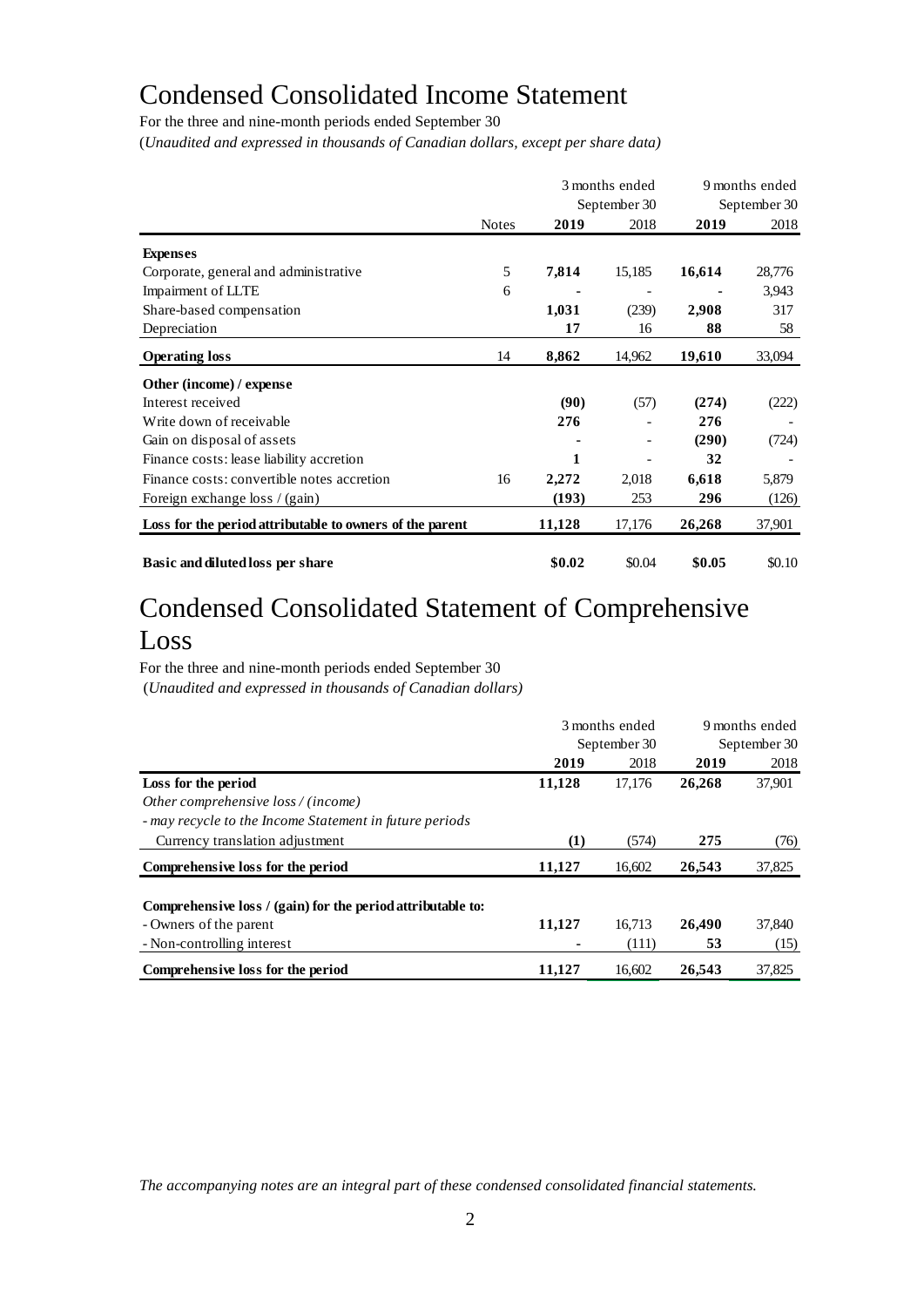# Condensed Consolidated Statement of Changes in Shareholders' Deficit

For the nine month period ended September 30 *(Unaudited and expressed in thousands of Canadian dollars)*

|                                             | 9 months ended      |              |  |
|---------------------------------------------|---------------------|--------------|--|
|                                             |                     | September 30 |  |
|                                             | <b>Note</b><br>2019 | 2018         |  |
| <b>Common shares</b>                        |                     |              |  |
| At January 1                                | 880,197             | 868,288      |  |
| Shares issued in private placement          | 19,687              |              |  |
| At September 30                             | 899,884             | 868,288      |  |
| Other reserves                              |                     |              |  |
| At January 1                                | 142,481             | 133,449      |  |
| Share-based compensation                    | 2,072               | 538          |  |
| Warrants, net of issue costs                | 12,865              |              |  |
| At September 30                             | 157,418             | 133,987      |  |
| <b>Currency translation adjustment</b>      |                     |              |  |
| At January 1                                | 1,836               | 1,579        |  |
| Currency translation adjustment             | (222)               | 61           |  |
| At September 30                             | 1,614               | 1,640        |  |
| <b>Accumulated deficit</b>                  |                     |              |  |
| At January 1                                | (1,079,331)         | (1,028,765)  |  |
| Loss for the period                         | (26, 268)           | (37,901)     |  |
| At September 30                             | (1, 105, 599)       | (1,066,666)  |  |
| Non-controlling interest                    |                     |              |  |
| At January 1                                | 4,012               | 3,951        |  |
| Currency translation adjustment             | (53)                | 15           |  |
| At September 30                             | 3,959               | 3,966        |  |
|                                             |                     |              |  |
| Total shareholders' deficit at September 30 | (42, 724)           | (58, 785)    |  |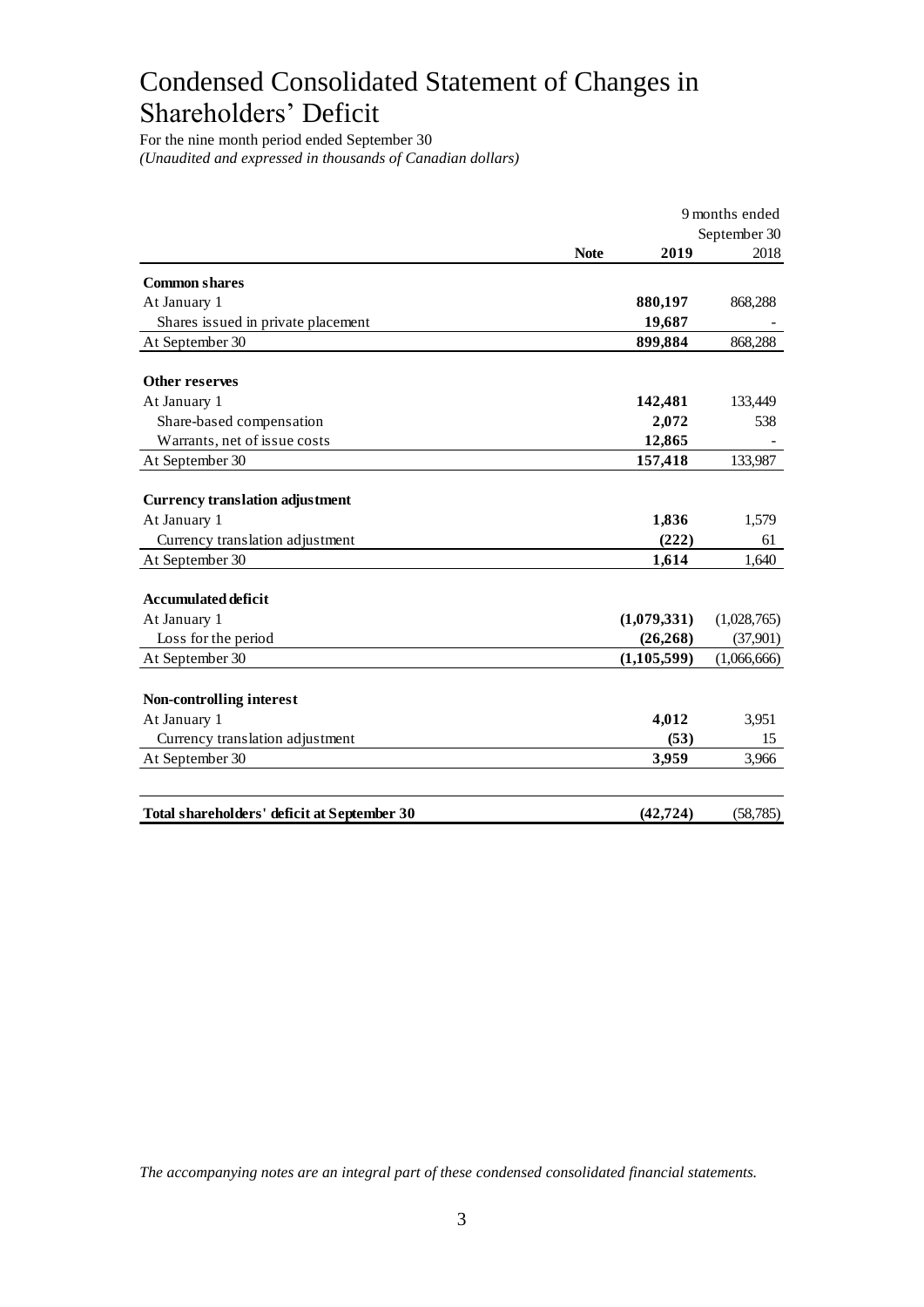# Condensed Consolidated Statement of Cash Flows

For the nine month period ended September 30

*(Unaudited and expressed in thousands of Canadian dollars)*

|                                                            | 9 months ended |           |           |
|------------------------------------------------------------|----------------|-----------|-----------|
|                                                            | September 30   |           |           |
|                                                            |                | 2019      | 2018      |
| Cash flows used in operating activities                    |                |           |           |
| Loss for the period                                        |                | (26, 268) | (37,901)  |
| Adjusted for the following non-cash items:                 |                |           |           |
| Depreciation                                               |                | 88        | 58        |
| Share-based compensation                                   |                | 2,908     | 317       |
| Gain on disposal of assets                                 |                | (290)     | (724)     |
| Impairment of LLTE                                         |                |           | 3,943     |
| Finance costs - convertible note accretion                 | 16             | 6,618     | 5,879     |
| Unrealized foreign exchange loss / (gain)                  |                | 98        | (493)     |
|                                                            |                | (16, 846) | (28, 921) |
| Changes in operating working capital:                      |                |           |           |
| Unrealized foreign exchange loss / (gain)                  |                | 286       | (27)      |
| Increase in accounts payable                               |                | 704       | 4,720     |
| Increase in accounts receivable                            |                | (42)      | (164)     |
|                                                            |                | (15, 898) | (24, 392) |
| Cash flows provided by / (used in) investing activities    |                |           |           |
| Proceeds from sale of long lead-time equipment             | 6              |           | 4,256     |
| Purchase of property, plant and equipment                  |                | (41)      | (39)      |
|                                                            |                | (41)      | 4,217     |
| Cash flows provided by financing activities                |                |           |           |
| Proceeds from August 2019 private placement, net of costs  | 16             | 26,228    |           |
| Proceeds from December 2018 private placement, received in |                |           |           |
| January 2019, net of costs                                 | 16             | 6,324     |           |
|                                                            |                | 32,552    |           |
| Increase / (decrease) in cash and cash equivalents         |                | 16,613    | (20, 175) |
| Effect of foreign exchange on cash and cash equivalents    |                | (384)     | 520       |
| Cash and cash equivalents - beginning of period            |                | 18,116    | 31,220    |
| Cash and cash equivalents - end of period                  |                | 34,345    | 11,565    |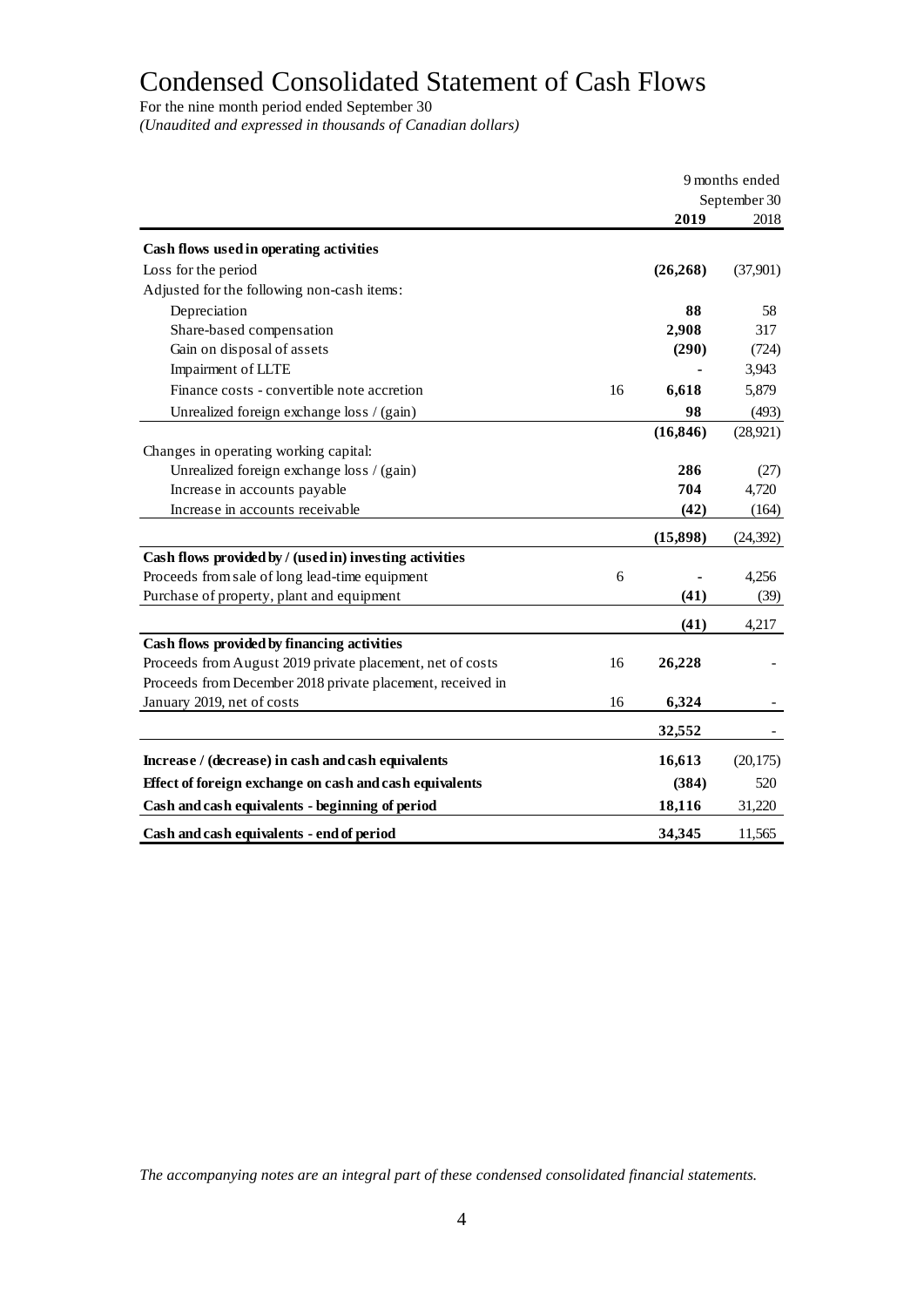For the period ended September 30, 2019 *(Unaudited, tabular amounts in thousands of Canadian dollars, unless otherwise stated)*

### 1. Nature of operations and going concern

Gabriel Resources Ltd. ("Gabriel" or the "Company") is a Canadian resource company whose common shares ("Common Shares") are listed on the TSX Venture Exchange ("Exchange").

While Gabriel's activities were previously focused on permitting and developing the Roșia Montană gold and silver project (the "Project") in Romania, as of the date of these Condensed Interim Consolidated Financial Statements ("Condensed Financial Statements") Gabriel and its subsidiary companies (together the "Group") are now principally focused on the pursuit of an international bilateral investment treaty claim against Romania, as described further below. The exploitation license for the Project ("License") is held by Roșia Montană Gold Corporation S.A. ("RMGC"), a Romanian company in which Gabriel owns an 80.69% equity interest, with the 19.31% balance held by Minvest Roșia Montană S.A. ("Minvest RM"), a Romanian state-owned mining company.

On July 21, 2015, pursuant to the provisions of international bilateral investment protection treaties which the Romanian State entered into with each of Canada and the United Kingdom of Great Britain and Northern Ireland for the Promotion and Reciprocal Protection of Investments (together the "Treaties"), Gabriel and its subsidiary company, Gabriel Resources (Jersey) Limited ("Claimants"), filed a request for arbitration ("Arbitration Request") before the World Bank's International Centre for Settlement of Investment Disputes ("ICSID") against the Romanian State ("ICSID Arbitration"). The Arbitration Request was registered by ICSID on July 30, 2015 and the presiding tribunal for the ICSID Arbitration ("Tribunal") was originally constituted on June 21, 2016. The ICSID Arbitration seeks compensation for all of the loss and damage resulting from the State's wrongful conduct and its breaches of the Treaties' protections against expropriation, unfair and inequitable treatment and discrimination in respect of the Project and the related licenses.

Key milestones in the ICSID Arbitration proceedings to date include:

- The first Tribunal hearing took place on August 12, 2016.
- On January 10, 2017, the Tribunal issued Procedural Order No.4 establishing a procedural calendar for the ICSID Arbitration, including specific dates for the filing of submissions by the parties and other necessary procedural matters.
- On June 30, 2017, the Claimants delivered a memorial to ICSID on the merits and quantum of the ICSID Arbitration claim ("Memorial").
- On February 22, 2018, the Romanian State delivered a counter memorial ("Counter Memorial") in response to the Memorial filed by the Claimants.
- On May 25, 2018, Romania supplemented the submission of its Counter-Memorial with a further preliminary objection to the jurisdiction of the Tribunal to hear the claims presented by Gabriel Resources (Jersey) Limited ("Jurisdictional Challenge").
- On November 2, 2018, the Claimants filed with ICSID a reply in support of its claim ("Reply") responding to the Respondent's Counter-Memorial and Jurisdictional Challenge.
- On February 28, 2019, the Claimants and the Respondent filed their comments on an amicus curiae submission to the Tribunal by certain non-governmental organizations (or "non-disputing parties") who have opposed the Project for many years.
- On May 24, 2019 the Respondent filed its response to the Reply ("Rejoinder") and its reply on the Jurisdictional Challenge, the Respondent's final substantive submission.
- On June 28, 2019 Gabriel filed its surrejoinder on the Jurisdictional Challenge ("Surrejoinder").

The Tribunal is scheduled to hold an oral hearing on the merits of the claim in Washington D.C. from December 2 to 13, 2019 ("Hearing"). On October 15, 2019 the Tribunal granted the Respondent's late request of September 26, 2019 to bifurcate the Hearing; that is maintaining the original Hearing of two weeks scheduled in December 2019 but proposing to hold an additional one week hearing as soon as possible thereafter ("Second Hearing"). On October 25, the Tribunal and the parties held a telephone conference to discuss the organization of the Hearing. The Tribunal has yet to indicate dates upon which it is available to conduct the Second Hearing.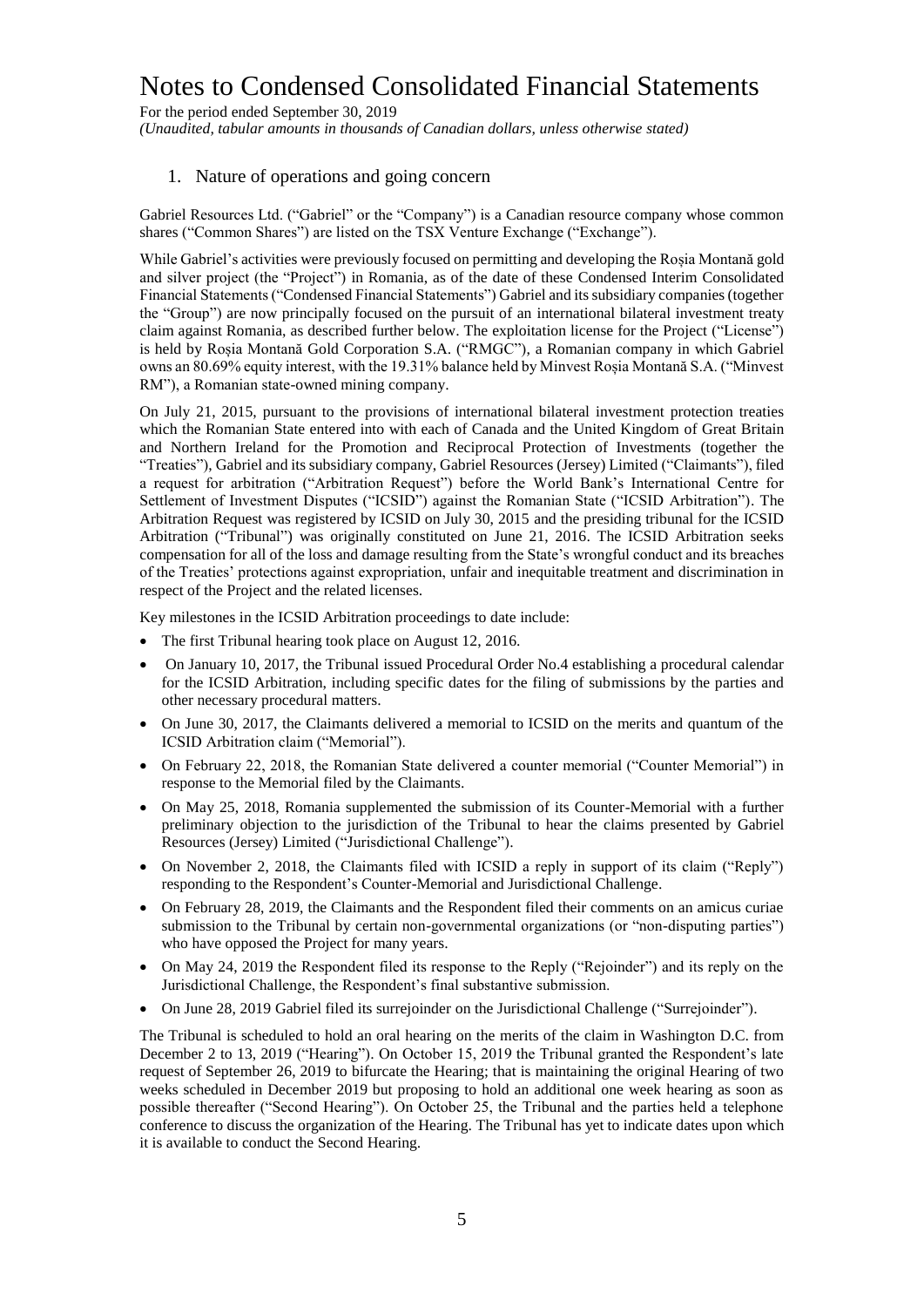For the period ended September 30, 2019 *(Unaudited, tabular amounts in thousands of Canadian dollars, unless otherwise stated)*

## 1. Nature of operations and going concern (continued)

There can be no assurances that the ICSID Arbitration will advance in a customary or predictable manner or be completed or settled within any specific or reasonable period of time. The resources necessary in pursuing the ICSID Arbitration are substantial and the amount of costs, fees and other expenses and commitments payable in connection with the ICSID Arbitration may differ materially from Management's expectations. Further funding may be required by the Company to pursue the ICSID Arbitration to its conclusion, including the enforcement of any award.

The Condensed Financial Statements have been prepared on a going concern basis, which assumes that the Company will be able to meet its obligations and continue its operations for the foreseeable future. On the basis of the Company's balance of cash and cash equivalents as at September 30, 2019, and the proceeds from the sale of long lead-time equipment described in note 6 below, the Company has sufficient funding necessary to maintain the Group's primary assets and to fund general working capital requirements together with the material estimated costs associated with the Company advancing the ICSID Arbitration through the Hearing and the following year. Notwithstanding the Company's historic funding, there is a risk that sufficient additional financing, if required, may not be available to the Company on acceptable terms, or at all. This material uncertainty, should the need for further funding arise, may cast significant doubt about the Company's ability to continue as a going concern.

The Condensed Financial Statements do not reflect the adjustments to the carrying values of assets or liabilities and the reported expenses and consolidated statement of financial position classifications that would be necessary if the Company were unable to realize its assets and settle its liabilities as a going concern in the normal course of operations or as a result of any adverse conclusion to the ICSID Arbitration. Such adjustments could be material.

The Company's registered address is Suite 200 – 204 Lambert Street, Whitehorse, Yukon, Canada Y1A 1Z4. The Company receives significant management services from its wholly-owned subsidiary, RM Gold (Services) Ltd. ("RMGS"). The principal place of business for RMGS is 1 Central Court, 25 Southampton Buildings, London, WC2A 1AL, United Kingdom. The Company is the ultimate parent of the Group and does not have any controlling shareholders.

#### 2. Basis of preparation

The Condensed Financial Statements for the three and nine-month periods ended September 30, 2019, have been prepared in accordance with IFRS as applicable to the preparation of interim financial statements, including International Accounting Standard 34 - Interim Financial Reporting. The Condensed Financial Statements should be read in conjunction with the audited consolidated financial statements for the year ended December 31, 2018 (the "2018 Financial Statements"), which have been prepared in accordance with IFRS.

The Condensed Financial Statements have been prepared according to the historical cost convention.

The Condensed Financial Statements were approved by the Board of Directors on November 11, 2019.

#### 3. Critical accounting estimates, risks and uncertainties

The Company performed an analysis of risk factors which, if any should materialize, could materially and adversely affect the results of operations and financial position of the Company.

The preparation of consolidated financial statements in conformity with IFRS requires Management to make estimates and assumptions that affect the reported amount of assets and liabilities and disclosure of contingent liabilities, if any, at the date of the financial statements and the reported amount of expenses and other income for the period. These estimates and assumptions are based on Management's knowledge of the relevant facts and awareness of circumstances, having regard to prior experience. The significant estimates and assumptions are not materially different from those disclosed in the 2018 Financial Statements.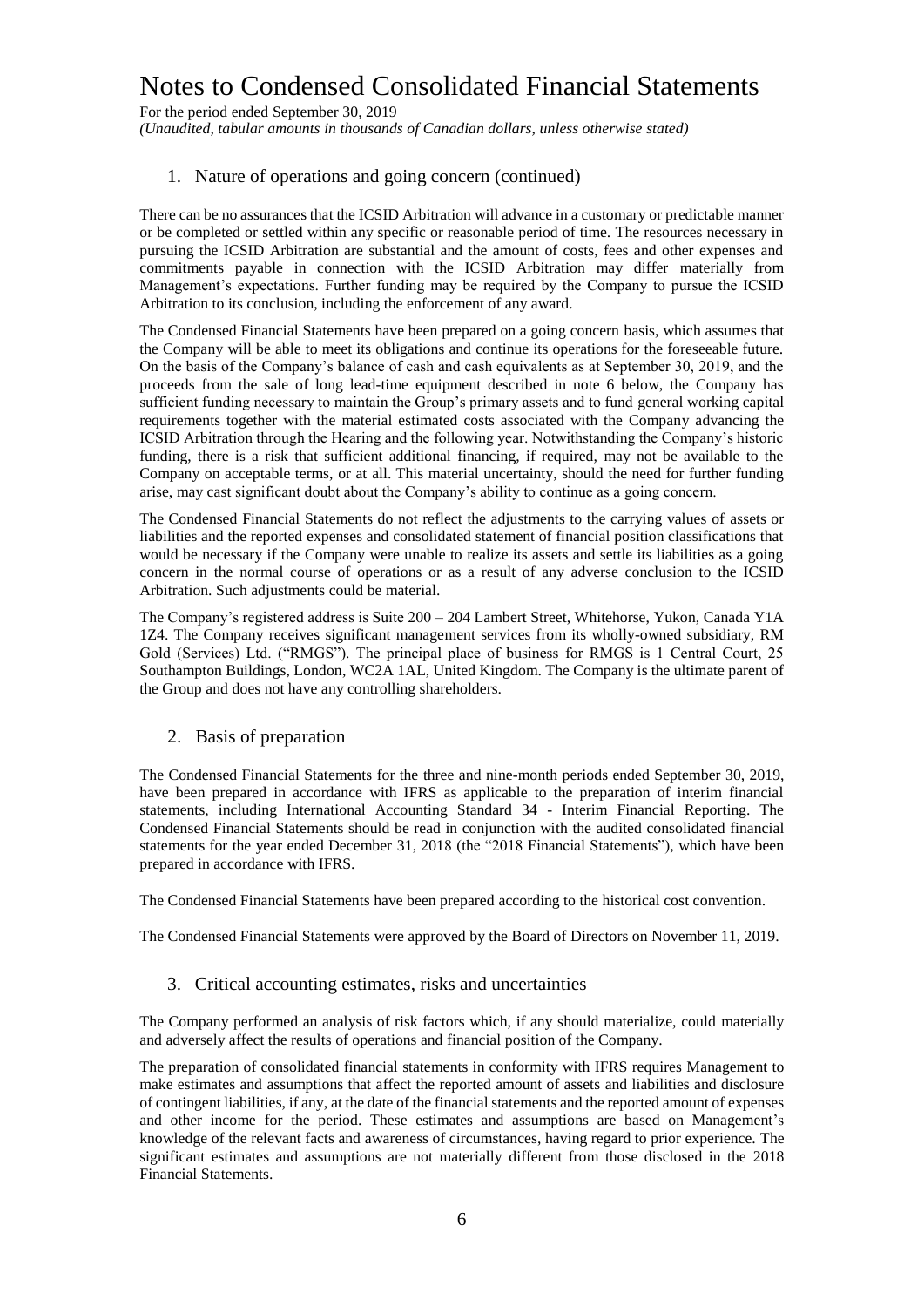For the period ended September 30, 2019

*(Unaudited, tabular amounts in thousands of Canadian dollars, unless otherwise stated)*

## 4. Accounting policies

The material accounting policies followed in the Condensed Financial Statements are the same as those applied in the 2018 Financial Statements with the exception of the below:

The group has adopted IFRS 16 effective from January 1, 2019, but has not restated comparatives for the 2018 reporting period, as permitted under the standard's specific transitional provisions. IFRS 16 requires lessees to recognize assets and liabilities for most leases. Application of the standard is mandatory for annual reporting periods beginning on or after January 1, 2019. The reclassifications and the adjustments arising from the new leasing rules are therefore recognized as at January 1, 2019 and the impact on the Condensed Consolidated Statement of Financial Position was less than \$0.1 million.

### 5. Corporate, General and Administrative expenses

|                                               | 3 months ended |        | 9 months ended |        |
|-----------------------------------------------|----------------|--------|----------------|--------|
|                                               | September 30   |        | September 30   |        |
| in thousands of Canadian dollars              | 2019           | 2018   | 2019           | 2018   |
| <b>ICSID</b> Arbitration related              | 5,280          | 8,837  | 8,002          | 16,471 |
| Payroll                                       | 1,178          | 4,652  | 3,853          | 7,430  |
| Finance                                       | 257            | 206    | 692            | 602    |
| Travel and transportation                     | 190            | 272    | 684            | 623    |
| Legal                                         | 77             | 186    | 352            | 607    |
| Community relations                           | 170            | 115    | 630            | 361    |
| Property and exploration taxes                | 171            | 170    | 520            | 515    |
| Long lead-time equipment storage costs        | 141            | 197    | 437            | 654    |
| Office rental and utilities                   | 117            | 117    | 368            | 372    |
| Information technology                        | 121            | 81     | 355            | 246    |
| External communications                       | 52             | 54     | 127            | 169    |
| Other                                         | 60             | 298    | 594            | 726    |
| Corporate, general and administrative expense | 7,814          | 15,185 | 16,614         | 28,776 |

ICSID Arbitration related costs are legal and other advisory services provided to the Company in respect of the ICSID Arbitration. The decrease compared to the corresponding 2018 period is due to the significantly higher 2018 activity levels in analyzing Romania's Counter Memorial filed in February 2018, and preparing the Reply filed in November 2018, whereas the 2019 period reflects more limited activity on the ICSID Arbitration in respect of preparing the Surrejoinder filed in June 2019 together with initial review of Romania's Rejoinder filed on May 24, 2019, along with preparing for the Hearing in December 2019.

Payroll is the total of salaries, bonuses and relevant taxes for all Group employees. The decrease in payroll costs compared to the corresponding 2018 period is due primarily to recognition in the threemonth period ended September 30, 2018 of \$3.5 million in respect of settlement expenses paid to the former chief executive officer of the Group, including the forfeiture of all stock options and share unit related incentives held by him, at the time of his departure from the Company.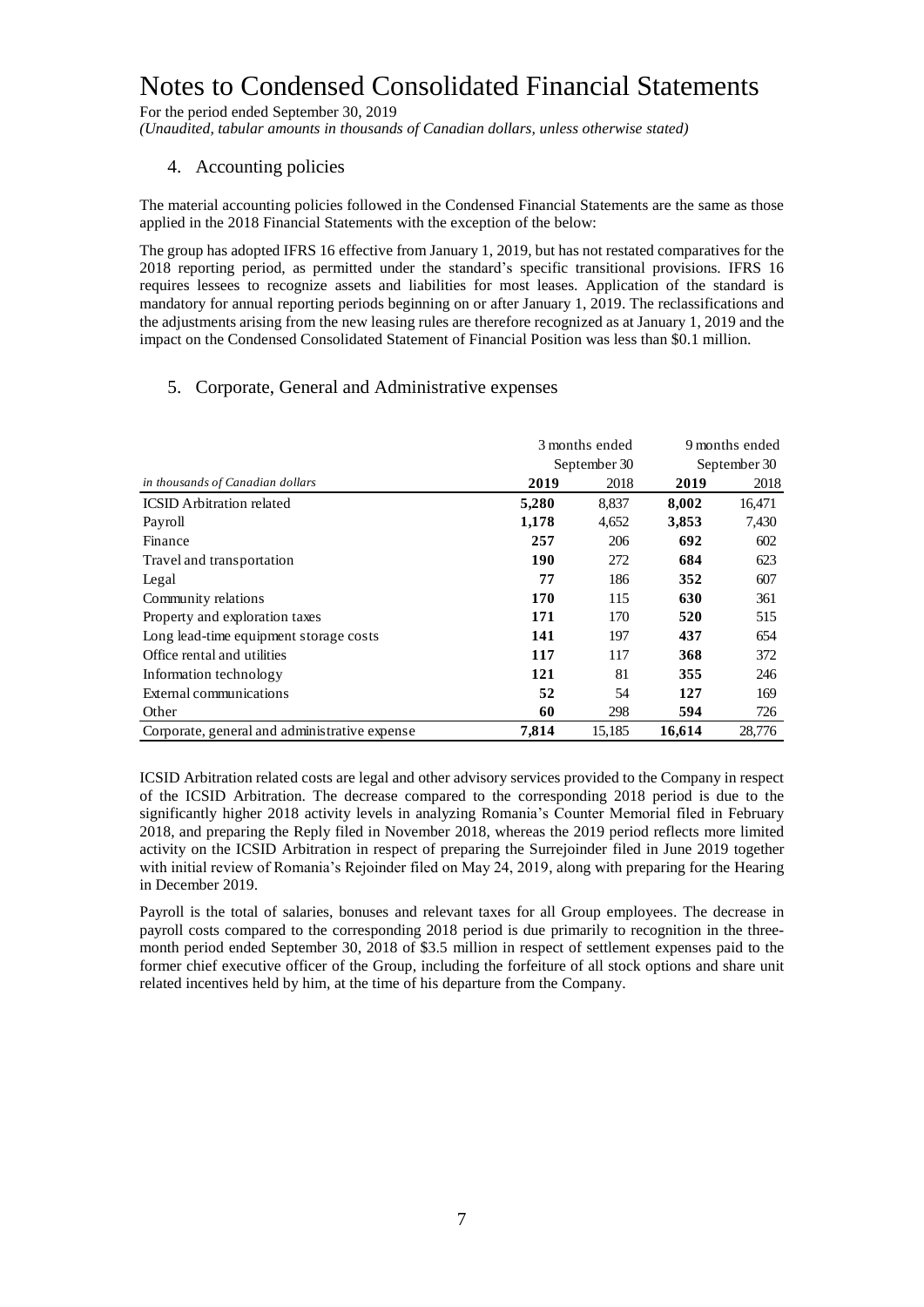For the period ended September 30, 2019 *(Unaudited, tabular amounts in thousands of Canadian dollars, unless otherwise stated)*

6. Assets held for sale

| <b>Balance - December 31, 2017</b>  | 13,723  |
|-------------------------------------|---------|
| Disposal                            | (3,546) |
| Impairment charge                   | (3,943) |
| Currency translation adjustment     | 320     |
| <b>Balance - December 31, 2018</b>  | 6,554   |
| Currency translation adjustment     | (281)   |
| <b>Balance - September 30, 2019</b> | 6,273   |

The prospect of the long lead-time equipment being used in the future for the purpose for which it was purchased is considered remote. In late 2015, the Company engaged two specialist agents to broker the sale of the long lead-time equipment, and the equipment was transferred to assets held for sale on December 31, 2015. The agents' engagement is ongoing.

On May 4, 2018, the Group sold a ball mill plus motors and spares for gross proceeds of US\$4.1 million (approx. \$5.3 million). On June 19, 2019, RMGC concluded an agreement with an interested buyer for an option to purchase the remaining ball mill, excluding motors, and received a non-refundable deposit of US\$325,000 (approx. \$430,000) (note 8). A final payment of US\$2.95 million was received on October 18, 2019, for aggregate gross proceeds of US\$3.275 million (approx. \$4.27 million). Taking into account costs of sale, including commission to the Company's equipment broker, Gabriel added to treasury net cash receipts of US\$2.3 million (approx. \$3.0 million).

The remaining long lead-time equipment comprises milling equipment, predominantly a SAG mill, gearless motor drive and ball mill motors. These items are currently stored in warehouses in the port of Antwerp, Belgium. During the nine-month period to September 30, 2019, the value of the long-lead time equipment was assessed for indicators of impairment and Management deemed it appropriate not to record an impairment charge as at September 30, 2019.

|                           | September 30 | December 31 |
|---------------------------|--------------|-------------|
| As at                     | 2019         | 2018        |
| Cash at bank and on hand  | 2,334        | 18,116      |
| Short-term bank deposits  | 32,011       |             |
| Cash and cash equivalents | 34,345       | 18,116      |
| Restricted cash           | 519          | 570         |
|                           | 34,864       | 18,686      |

## 7. Cash and cash equivalents

Cash at bank and on hand earns interest at floating rates based on daily bank deposit rates. Cash is readily accessible and is deposited at reputable financial institutions with acceptable credit standings.

The Group manages its domestic Romanian bank credit risk by centralizing custody, control and management of its surplus cash resources from its corporate office and only transferring money to its Romanian subsidiary based on near term cash requirements, thereby mitigating exposure to domestic Romanian banks. At September 30, 2019, the Group held \$0.6 million in unrestricted cash and cash equivalents in Romanian banks (at December 31, 2018: \$0.4 million).

Short-term bank deposits represent investments in government treasury bills with maturities of less than 90 days.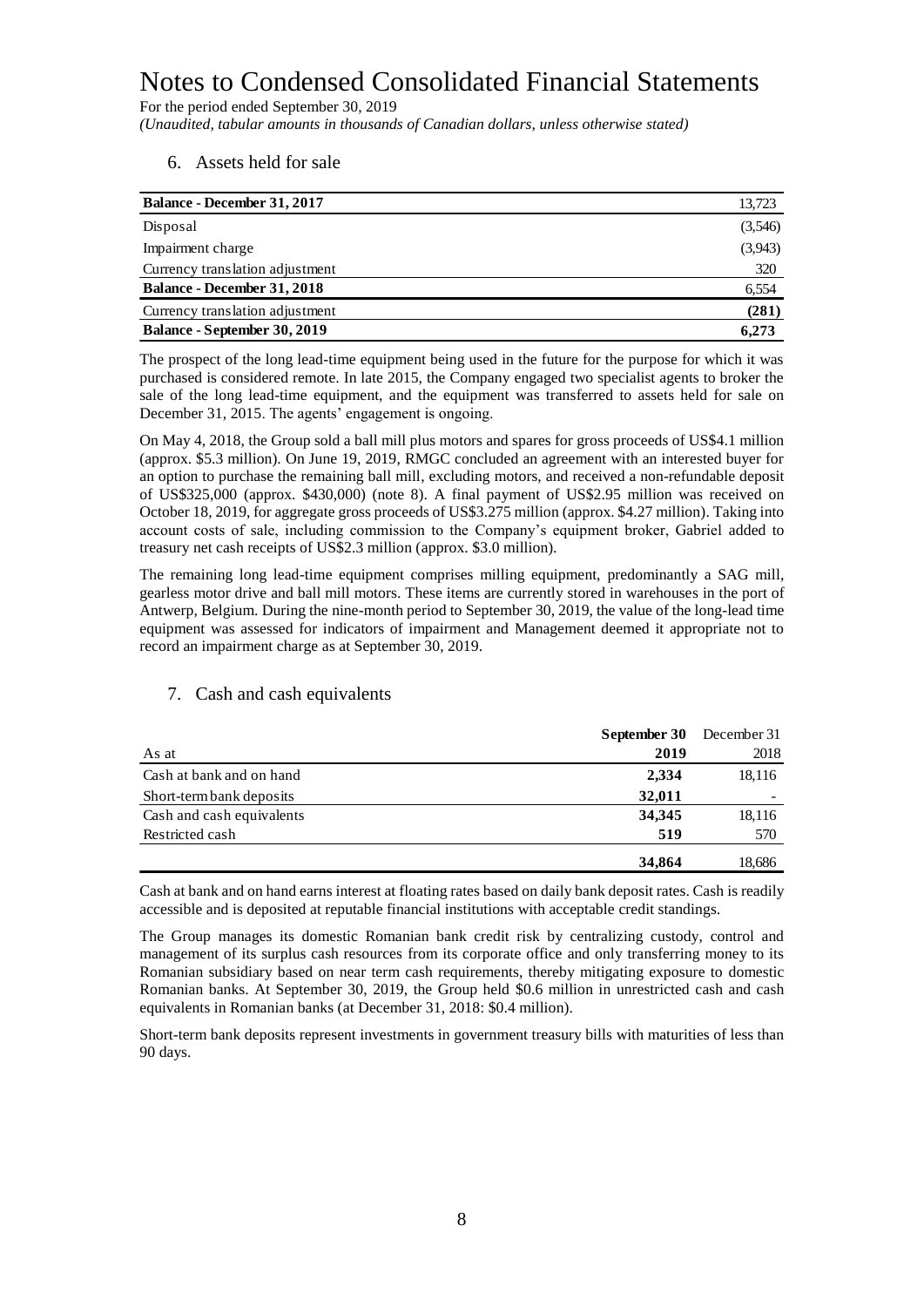For the period ended September 30, 2019

*(Unaudited, tabular amounts in thousands of Canadian dollars, unless otherwise stated)*

## 7. Cash and cash equivalents (continued)

Restricted cash represents cash collateralization of legally required environmental guarantees for future clean-up costs of \$0.1 million. In addition, in late 2013 the Romanian regional prosecutor's office in Ploiesti placed a restriction order on \$0.3 million held in one of RMGC's Romanian bank accounts pending the outcome of an investigation into a group of companies, one of which was a former supplier to RMGC. Management understands that this investigation remains ongoing. The restricted amount represents the value of the goods procured from the supplier during 2012. RMGC continues to challenge the legality of the restriction and to cooperate fully with the prosecutor's office.

### 8. Trade and other payables

|                             | September 30 | December 31 |
|-----------------------------|--------------|-------------|
| As at                       | 2019         | 2018        |
| Trade payables              | <b>120</b>   | 390         |
| Payroll liabilities         | 240          | 2,421       |
| Deposit received            | 430          |             |
| Accruals and other payables | 4,662        | 2,158       |
|                             | 5,452        | 4.969       |

Trade and other payables are accounted for at amortized cost and are categorized as other financial liabilities. The non-refundable deposit received for the ball mill has been accounted for as a liability until the transaction completes and the asset value is removed from the Balance Sheet. The increase in accruals and other payables period on period is primarily due to costs associated with the increase in ICSID Arbitration related activities in the third quarter of 2019 ahead of the Hearing, whereas the Company filed its Reply in early November 2018 and related costs were largely settled by December 31, 2018. Payroll liabilities are comparably lower at September 30, 2019 as accrued 2018 performance related payments at December 31, 2018 have since been paid.

## 9. Resettlement liabilities

RMGC previously had a program for purchasing homes in the Project area. Under the resettlement program, residents were offered two choices; either to take the sale proceeds and move to a new location of their choosing, or exchange their properties for a new property to be built by RMGC at a new resettlement site. For those residents who chose the new resettlement site option, the Company recorded a resettlement liability for the anticipated construction costs of the resettlement houses. The total balance at September 30, 2019 was \$0.6 million (at December 31, 2018: \$0.6 million).

#### 10. Other current liabilities

The Company has a deferred share unit ("DSU") plan under which qualifying participants receive certain compensation in the form of DSUs. With effect from July 1, 2016, certain Company non-executive directors have received fifty or one hundred per cent of their director fees payable in DSUs. DSUs are initially valued at the five-day weighted average market price of the Common Shares at the date of issue, with the value adjusted based on fair value on the closing share price at the end of each subsequent reporting period.

As at September 30, 2019, the Company's share price increased in comparison to December 31, 2018 and, accordingly, a fair value increase of \$0.8 million has been recorded in the DSU liability.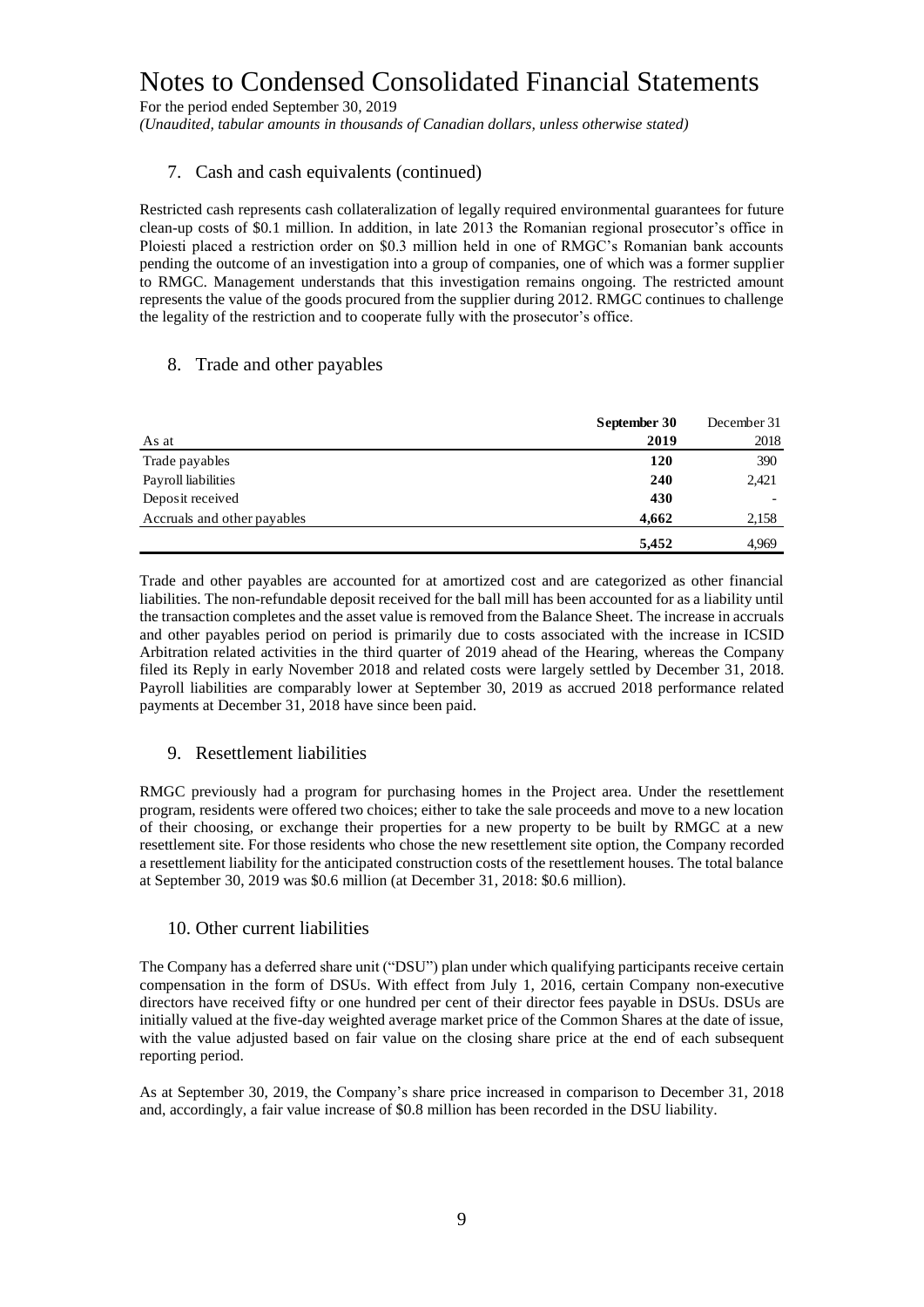For the period ended September 30, 2019 *(Unaudited, tabular amounts in thousands of Canadian dollars, unless otherwise stated)*

# 11. Non-controlling interest

The Company historically advanced loans totaling US\$39.5 million to Minvest RM, the non-controlling shareholder of RMGC, to facilitate mandatory statutory share capital increases in RMGC in accordance with Romanian company law rules on capitalization. These loans, which remain outstanding at September 30, 2019, are non-interest bearing and according to their terms are to be repaid as and when RMGC distributes dividends to its shareholders. The loans are accounted for as part of the Group's net investment in RMGC and, accordingly, have been set-off against non-controlling interests in the Condensed Consolidated Statement of Financial Position. The loans and non-controlling interest components will be reflected individually at such time as repayment of the loans is possible.

In December 2013, the Group was required to recapitalize RMGC in order to comply with Romanian minimum capitalization company law requirements. The subscription to RMGC share capital by the Company was effected through a conversion of existing intercompany debt. On January 17, 2014 the Group agreed to transfer to Minvest RM, for nil consideration, a proportion of the shares subscribed to in December 2013, with a face value of \$20.4 million, in order to preserve the ratio of respective shareholdings in RMGC. This transfer gave rise to the disclosed non-controlling interest and subsequent accounting.

### 12. Related Party Transactions

The Group had related party transactions with associated persons or corporations which were undertaken in the normal course of operations, as well as arising in connection with the private placements described in Note 16.

Historical related party transactions with Minvest RM are disclosed in Note 11. There have been no transactions with Minvest RM in 2018 or 2019.

In June 2018, the Company entered into a facility agreement with SC Total Business Land SRL ("TBL"), an entity controlled by current and former employees of RMGC, pursuant to which it agreed to lend \$0.9 million to TBL. The loan is repayable in 2028 and accrues interest at a rate of 1% per annum and is secured by a mortgage over certain assets of the borrower and personal guarantees in favour of the Company by the principals of TBL. TBL drew down an initial \$0.5 million against the facility in 2018. A second and final \$0.4 million was drawn down in February 2019. A first repayment of a minor tranche of the loan was received in April 2019.

## 13. Common Share options

With effect from July 1, 2016, certain Company non-executive directors have elected to receive all or some of their director fees payable in Common Share options. Director, officer, employee and consultant Common Share options were granted, exercised and cancelled during the period January 1, 2018 through September 30, 2019 as follows:

|                                     | Number of<br>options<br>(1000) | Weighted average<br>exercise price<br>(dollars) |
|-------------------------------------|--------------------------------|-------------------------------------------------|
| <b>Balance - December 31, 2017</b>  | 26,313                         | 0.69                                            |
| Options granted                     | 4,331                          | 0.31                                            |
| Options cancelled/forfeited         | (2,075)                        | 0.56                                            |
| Options expired                     | (3,950)                        | 1.36                                            |
| <b>Balance - December 31, 2018</b>  | 24,619                         | 0.53                                            |
| Options granted                     | 5,980                          | 0.37                                            |
| Options expired                     | (2,325)                        | 0.84                                            |
| <b>Balance - September 30, 2019</b> | 28,274                         | 0.47                                            |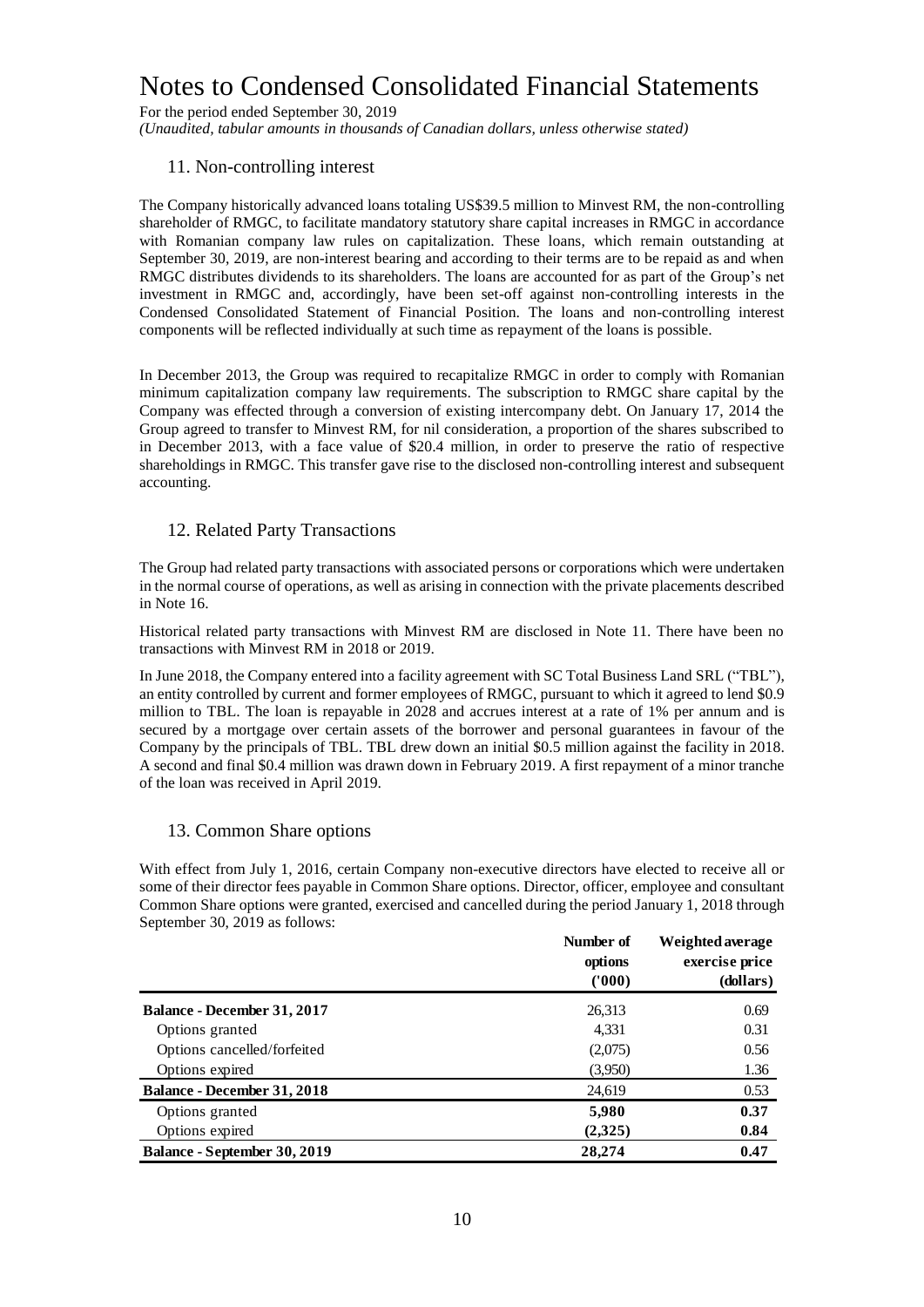For the period ended September 30, 2019

*(Unaudited, tabular amounts in thousands of Canadian dollars, unless otherwise stated)*

### 14. Loss per share

|                                                  | 3 months ended<br>September 30 |         |         | 9 months ended<br>September 30 |
|--------------------------------------------------|--------------------------------|---------|---------|--------------------------------|
|                                                  | 2019                           | 2018    | 2019    | 2018                           |
| Loss for the period attributable to              |                                |         |         |                                |
| owners of the parent                             | 11.128                         | 17.176  | 26,268  | 37,901                         |
| Weighted-average number of common shares (000's) | 523,798                        | 384.453 | 500,806 | 384,451                        |
| Basic and diluted loss per share                 | \$0.02                         | \$0.04  | \$0.05  | \$0.10                         |

### 15. Commitments

The following is a summary of Canadian dollar equivalent of the contractual commitments of the Group, including payments due for each of the next five years and thereafter:

|                                    | Total | 2019 | 2020 | 2021 | 2022                     | 2023                     | <b>Thereafter</b> |
|------------------------------------|-------|------|------|------|--------------------------|--------------------------|-------------------|
| Operating lease commitments        |       |      |      |      |                          |                          |                   |
| Rosia Montana exploitation license | 2.979 | 712  | 712  | 712  | 712                      | 131                      |                   |
| Surface concession rights          | 1.479 | 25   | 45   | 45   | 45                       | 45                       | 1.274             |
| Property lease agreements          | 44    | 23   |      | 10   | $\overline{\phantom{0}}$ | $\overline{\phantom{0}}$ |                   |
| Total commitments                  | 4.502 | 760  | 768  | 767  | 757                      | 176                      | .274              |

### 16. Private placements

#### August 2019

On August 23, 2019, the Company announced it had completed an initial closing of a private placement of up to 81,730,233 units ("Units") to raise gross proceeds of US\$20 million (the "August 2019 Private Placement"). At the initial closing, a total of 76,504,263 Units were issued at a price of \$0.3225 per Unit to raise aggregate gross proceeds of approximately \$24.7 million.

On September 13, 2019, the Company announced it had completed the final closing of the August 2019 Private Placement by issuing the remaining 5,225,970 Units, on the same terms as above, to raise gross proceeds of approximately \$1.7 million.

Each Unit consists of:

- One Common Share of the Company; and
- One Common Share purchase warrant ("Warrant"), which entitles the holder to acquire one Common Share at an exercise price of \$0.645 at any time prior to the date that is five years following the date of issue.

The key inputs used in determining the value of the August 2019 Private Placement set out in these Condensed Financial Statements are as follows:

#### Initial closing

- Volatility (based on historic 60 month volatility of Gabriel's stock price ) 93.36%
- Remaining life (years)  $5.0$
- Risk free rate (5 year Government of Canada benchmark bond) 1.21%

#### Final closing

- Volatility (based on historic 60 month volatility of Gabriel's stock price ) 94.54%
- Remaining life (years) 5.0
- Risk free rate (5 year Government of Canada benchmark bond) 1.49%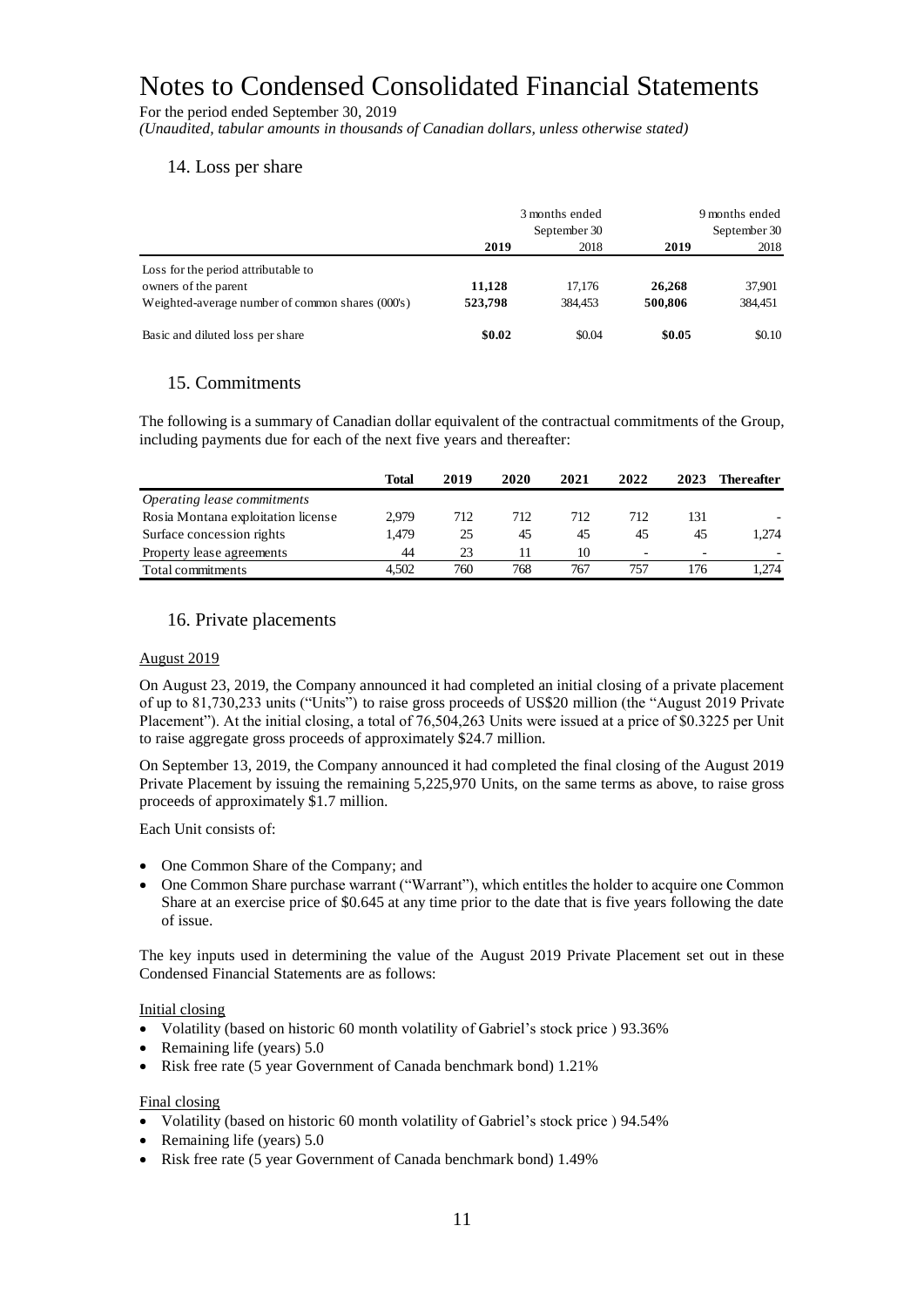For the period ended September 30, 2019

*(Unaudited, tabular amounts in thousands of Canadian dollars, unless otherwise stated)*

### 16. Private placements (continued)

The aggregate composition of the August 2019 Private Placement is set out in the following table:

|                               | Gross Financing |      | Net        |
|-------------------------------|-----------------|------|------------|
|                               | allocation      | fees | allocation |
|                               |                 |      |            |
| Common shares                 | 15.968          | 79   | 15,889     |
| Warrants                      | 10.392          | 51   | 10,341     |
| Proceeds of private placement | 26,360          | 130  | 26,230     |

#### December 2018

On December 24, 2018, the Company announced it had completed an initial closing of a private placement of up to 106,425,847 units with a number of existing securityholders to raise gross proceeds of US\$20million (the "December 2018 Private Placement"). At the initial closing, a total of 80,702,475 units were issued at a price of \$0.2475 per unit to raise aggregate gross proceeds of approximately \$20 million.

On January 15, 2019, the Company announced it had completed the final closing of the 2018 Private Placement by issuing the remaining 25,723,372 units, on the same terms as above, with an existing securityholder to raise gross proceeds of approximately \$6.3 million.

Each of the units issued in the December 2018 Private Placement consists of:

- One Common Share of the Company; and
- One Warrant, which entitles the holder to acquire one Common Share at an exercise price of \$0.49 at any time prior to the date that is five years following the date of issue.

The key inputs used in determining the value of the December 2018 Private Placement set out in these Condensed Financial Statements are as follows:

#### Initial closing

- Volatility (based on historic 60 month volatility of Gabriel's stock price ) 94.49%
- Remaining life (years) 5.0
- Risk free rate (5 year Government of Canada benchmark bond) 2.14%

#### Final closing

- Volatility (based on historic 60 month volatility of Gabriel's stock price ) 95.49%
- Remaining life (years) 5.0
- Risk free rate (5 year Government of Canada benchmark bond) 1.90%

The aggregate composition of the December 2018 Private Placement is set out in the following table:

|                               |            | Gross Financing |            |
|-------------------------------|------------|-----------------|------------|
|                               | allocation | fees            | allocation |
|                               |            |                 |            |
| Common shares                 | 15,806     | 99              | 15,707     |
| Warrants                      | 10.535     | 66              | 10,469     |
| Proceeds of private placement | 26.341     | 165             | 26,176     |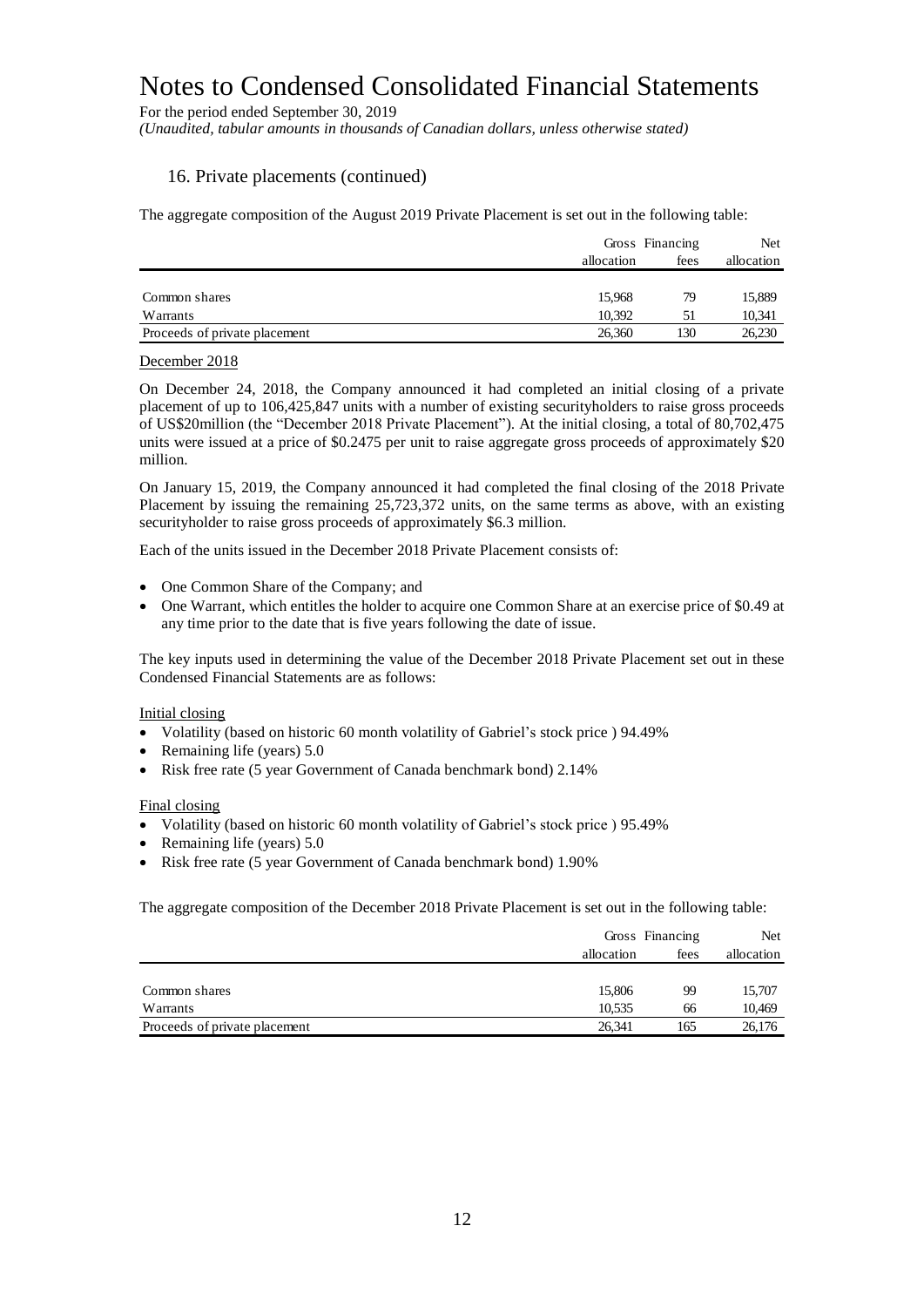For the period ended September 30, 2019 *(Unaudited, tabular amounts in thousands of Canadian dollars, unless otherwise stated)*

### 16. Private placements (continued)

#### 2014 and 2016

In 2014 and 2016, the Company completed private placements with existing shareholders and a new investor (the "2014 and 2016 Private Placements"). A total of 95,625 units (comprising convertible notes, warrants and arbitration value rights) were issued pursuant to the 2014 and 2016 Private Placements at a price of \$1,000 per unit to raise aggregate gross proceeds of \$95.625 million. The convertible notes mature in June 2021.

Subsequent to initial measurement, the debt component of the 2014 and 2016 Private Placements is measured at amortized cost using the effective interest rate method. The valuation of the equity component is not adjusted subsequent to the initial recognition except on conversion or expiry.

There are two derivatives that are embedded within the convertible notes to the 2014 and 2016 Private Placements: a 'make-whole premium' to protect holders of the convertible notes in a change of control event as stated in the note indenture; and a 'common share repayment right' providing the Company with the right to repay the principal in Common Shares at a discounted amount of 95% of par at maturity. As at September 30, 2019, these two embedded derivatives were determined to have insignificant values and were accordingly not accounted for, but will be reassessed by Management at each reporting date.

The aggregate composition of the 2014 and 2016 Private Placements is set out in the following table:

|                                                    |            | Gross Financing | <b>Net</b> |
|----------------------------------------------------|------------|-----------------|------------|
|                                                    | allocation | fees            | allocation |
|                                                    |            |                 |            |
| Liability component of convertible debentures      | 52,205     | 461             | 51.744     |
| Equity component of convertible debentures         | 45.213     | 642             | 44.571     |
| Warrants                                           | 32.573     | 417             | 32,156     |
| Charge on issue of in-the-money equity instruments | (34,366)   | ٠               | (34,366)   |
| Proceeds of private placement                      | 95.625     | 1.520           | 94,105     |

In accordance with IAS 7, changes in the value of the 2014 and 2016 Private Placements are as follows:

| Balance - December 31, 2017        | 63,201 |
|------------------------------------|--------|
| Interest paid                      | (24)   |
| Accretion of debt component        | 7.959  |
| <b>Balance - December 31, 2018</b> | 71,136 |
| Accretion of debt component        | 6.618  |
| Balance - September 30, 2019       | 77.754 |

A summary of Warrants issued and outstanding, along with their exercise prices are as follows:

| <b>Expiry date</b> |             | Number of warrants Exercise price (dollars) |
|--------------------|-------------|---------------------------------------------|
| June 30, 2021      | 111,536,250 | 0.460                                       |
| December 21, 2023  | 80,702,475  | 0.490                                       |
| January 15, 2024   | 25,723,372  | 0.490                                       |
| August 23, 2024    | 76,504,263  | 0.645                                       |
| September 13, 2024 | 5,225,970   | 0.645                                       |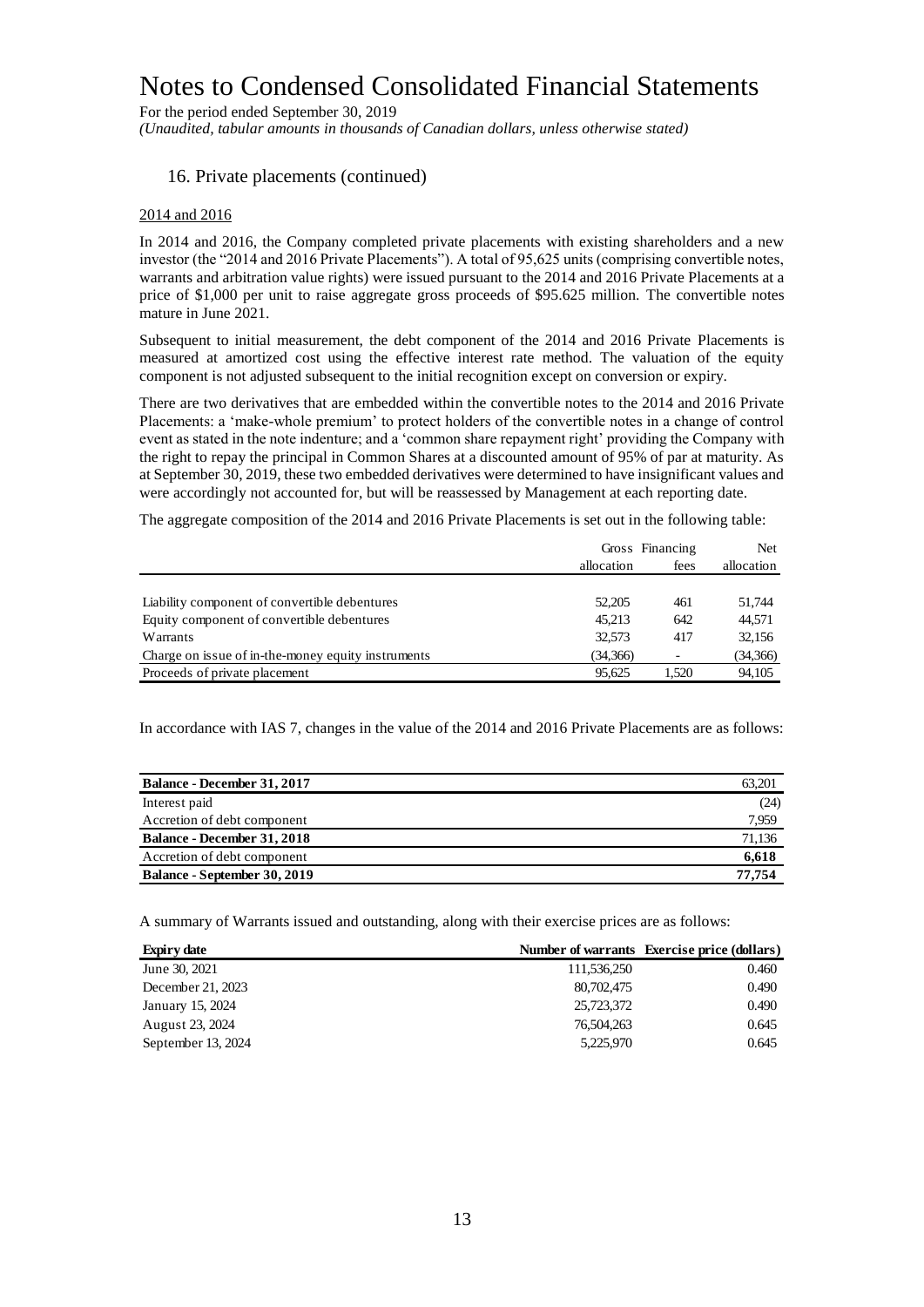For the period ended September 30, 2019 *(Unaudited, tabular amounts in thousands of Canadian dollars, unless otherwise stated)*

## 17. Segmental information

Operating segments are reported in a manner consistent with internal reporting provided to the chief operating decision-maker. The chief operating decision-maker is responsible for allocating resources and assessing performance of the operating segments and has been identified as the Company's Chief Executive Officer.

The Group has two segments: the first being the Romanian operating company, the principal activity of which was formerly the exploration, evaluation and development of precious metal mining projects in the country (designated as "Romania"). The rest of the entities within the Group form part of a secondary segment (designated as "Corporate").

The segmental report is as follows:

| For the three-month period ended September 30,                                           | Romania |       | Corporate |          | <b>Total</b> |          |
|------------------------------------------------------------------------------------------|---------|-------|-----------|----------|--------------|----------|
|                                                                                          | 2019    | 2018  | 2019      | 2018     | 2019         | 2018     |
| Reportable items in the Condensed Consolidated Income Statement and Comprehensive Income |         |       |           |          |              |          |
| Interest received                                                                        |         |       | (90)      | (57)     | (90)         | (57)     |
| Finance costs - convertible note accretion                                               |         |       | 2,272     | 2,018    | 2,272        | 2,018    |
| Depreciation                                                                             | 10      | 5     |           | 11       | 17           | 16       |
| Reportable segment loss                                                                  | 2,397   | 1,610 | 8,731     | 15,566   | 11,128       | 17,176   |
| For the nine-month period ended September 30,                                            | 2019    | 2018  | 2019      | 2018     | 2019         | 2018     |
| Reportable items in the Condensed Consolidated Income Statement and Comprehensive Income |         |       |           |          |              |          |
| Interest received                                                                        |         |       | (274)     | (222)    | (274)        | (222)    |
| Finance costs - convertible note accretion                                               |         |       | 6,618     | 5,879    | 6,618        | 5,879    |
| Depreciation                                                                             | 27      | 19    | 61        | 39       | 88           | 58       |
| Reportable segment loss                                                                  | 6,458   | 6,752 | 19,810    | 31,149   | 26,268       | 37,901   |
| As at September 30,                                                                      | 2019    | 2018  | 2019      | 2018     | 2019         | 2018     |
| Reportable segment in Condensed Consolidated Statement of Financial Position             |         |       |           |          |              |          |
| Reportable segment current assets and assets classified as held for sale                 | 6,802   | 7,324 | 34,474    | 11,610   | 41,276       | 18,934   |
| Reportable segment non - current assets                                                  | 633     | 647   | 882       | 534      | 1,515        | 1,181    |
| Reportable segment liabilities                                                           | (511)   | (825) | (85,004)  | (78,075) | (85,515)     | (78,900) |

The Group's assets classified as held for sale are predominantly located in port facilities within the European Union.